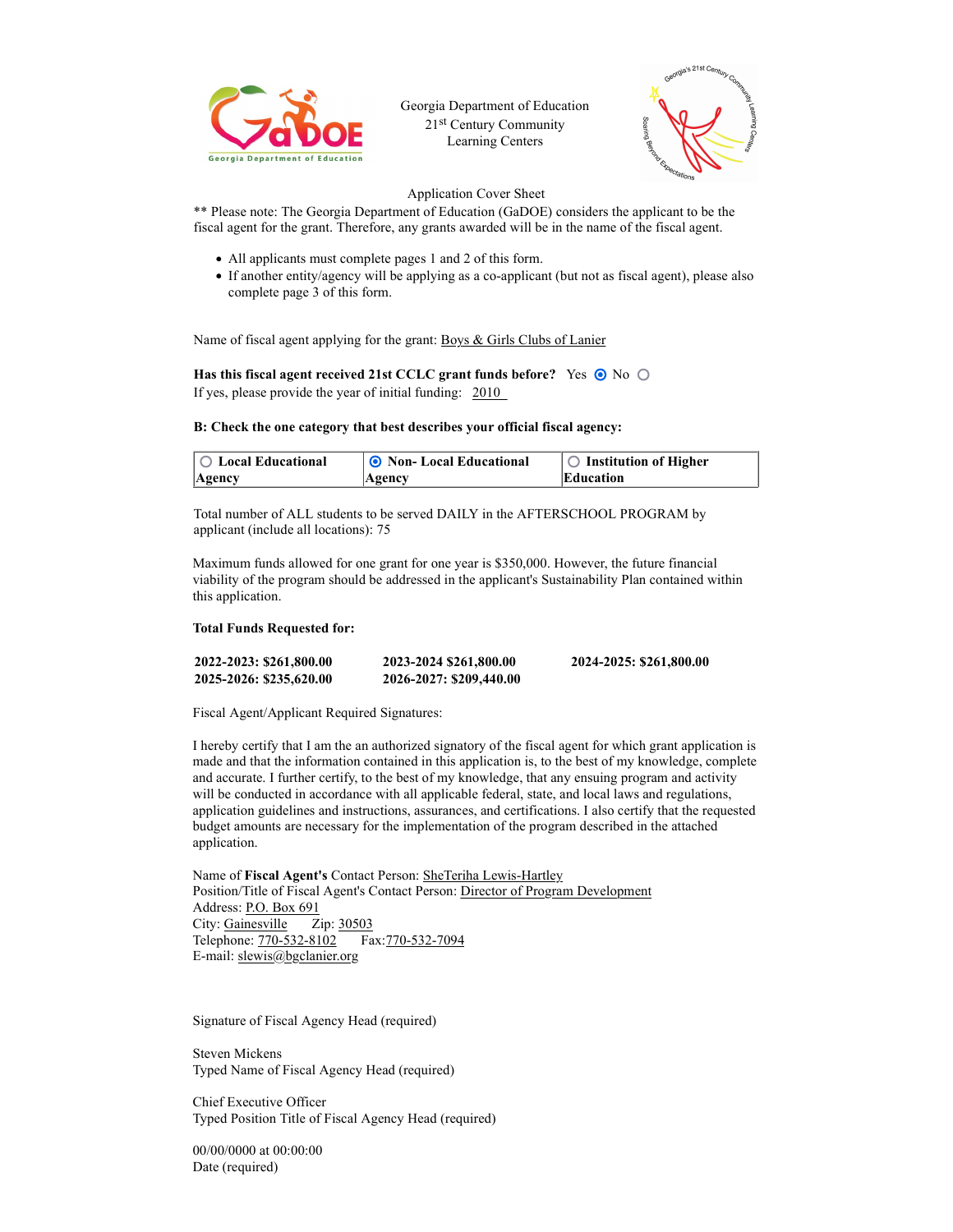Co-Applicant Required Signatures, if applicable:

I hereby certify that I am an authorized signatory of the co-applicant for which application is made and that the information contained in this application is, to the best of my knowledge, complete and accurate. I further certify, to the best of my knowledge, that any ensuing program and activity will be conducted in accordance with all applicable federal, state, and local laws and regulations, application guidelines and instructions, assurances, and certifications. I also certify that the requested budget amounts are necessary for the implementation of the program described in the attached application.

Name of entity/agency acting as Co-Applicant, if applicable: Hall County Public Schools

Name of Co-Applicant Contact Person: Will Schofield Position Title of Co-Applicant Contact Person: Superintendent of Schools Telephone: 770-534-1080 Fax: 770-535-7404 E-mail: will.schofield@hallco.org

Signature of Co-Applicant's Authorized Agency Head (if applicable)

Will Schofield Typed Name of Co-Applicant's Authorized Agency Head (if applicable) Superintendent of Schools Typed Position Title of Co-Applicant Authorized Agency Head (if applicable)

00/00/0000 at 00:00:00 Date (if applicable)

Program Name: Tadmore Success Academy

#### Program Abstract

OVERVIEW: Incorporated in 1998 as a 501  $(c)(3)$ , the result of a merger with Girls Incorporated of Northeast Georgia; the Boys & Girls Clubs of Lanier (BGCL) and Hall County Schools (HCS) are joint applicants for FY 2023 21st CCLC funding support to provide our Success Academy (SA) after-school and summer program in Gainesville. SUCCESS ACADEMY is designed to improve the academic performances and classroom behavior of (75) high-risk, low income, and special needs students attending Tadmore Elementary School (TES), a K-5 Title I elementary school. (75) students from the same target population will be served during the summer program. SUCCESS ACADEMY is also designed to offer literacy improvement for parents/guardians and to increase their participation in their children's educational growth. A notice of intent to apply was published in the Gainesville Times on 11/24/21 and 12/01/21. The application will be available to view on the BGCL website (www.boysgirlsclubs.com) after submittal.

REASON THE NEED EXISTS: BGCL and HCS are located in Hall County, which has a significant amount of industry where most jobs are low or entry-level positions that provide very little means of upward mobility. According to the United States Census Bureau, (21%) of Gainesville residents and (13.5%) of Hall County residents live in poverty. The US Bureau of Labor shows an unemployment rate of (2%) for Gainesville, Georgia. The targeted student population at TES are members of the families that are considered high-poverty and qualify for free and reduced school lunch services (86%). The TES service area overlaps with Qualified Census Tract 7.01, indicating a poverty rate of (25%) or more for a large portion of the school district. According to Georgia Department of Education's 2019 College and Career Ready Performance Index (CCRPI) indicator results of TES students, (57%) of students are considered Beginning or Developing Learners in math while (67%) of students are considered Beginning or Developing Learners in English language Arts (ELA). (78%) of English learners (EL) are Beginning or Developing Learners in ELA while (67%) are Beginning or Developing Learners in math. In Fall of 2021, the Fountas and Pinnell Benchmark Assessment System (BAS) indicated (55%) of TES 1st – 5th grade students are reading below grade level, while the Individual Knowledge Assessment of Number (IKAN) indicated (54%) of the same population's numeracy skills are below grade level. These students are struggling across the board academically in reading, math, social studies, language arts, and science as indicated by their classroom performance.

PROGRAM OPERATION TO MEET THE NEED: Based on collected data including test scores, school improvement plans, feedback from the school staff, parents, and students, Success Academy afterschool and summer program has been designed to serve (75) school year and (75) summer kindergarten through fifth (K-5) grade students at risk for poor performance on school-based benchmarks and grade level measures in math and ELA/reading.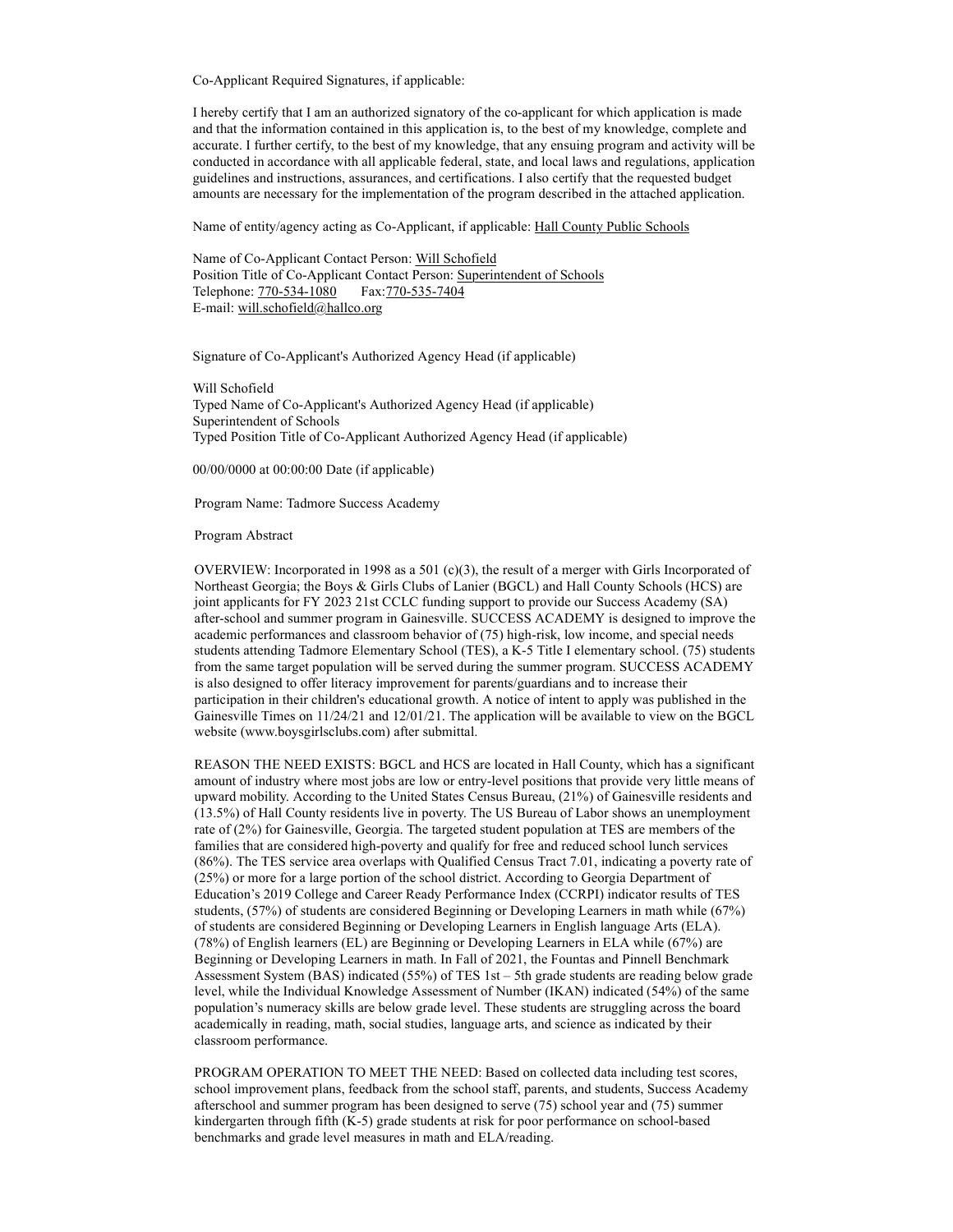BGCL Director of Program Development, She'Teriha Lewis-Hartley, Tadmore Elementary School Principal, Robin Gower and TES Assistant Principal, Judith Mancuso, held a meeting 10/22/2021 and discussed the continued need for the SUCCESS ACADEMY for TES students. It was decided that the SUCCESS ACADEMY objectives are in direct support of the needs of TES and SA would continue to serve as a beneficial support to students.

BGCL, as a charter member of Boys & Girls Clubs of America (BGCA) provides proven and sound research-based academic enrichment programs available to assist students in their academic needs and behavioral development. Those programs include but are not limited to homework help, literacy, leadership, career planning, technology, good character and citizenship development, art, music, healthy habits, and physical fitness activities. BGCL will recruit and provide quality staffing, supervision, and professional development training to carry out these services. All activities will be coordinated with the regular day teachers and be aligned with the Georgia Standards of Excellence (GSE). The intended outcomes are to improve (60%) of the targeted students' academic math and ELA/reading needs and homework completion, while (65%) improve their classroom behavior, and enhance and strengthen their attendance and participation. Our intended outcomes include improving K-5th grade students' academic, social, and behavioral adjustments, progress, and gains over the course of this 21st CCLC grant cycle. Results will be measured throughout the year using Tadmore Elementary School's chosen math and ELA/reading assessment tools, universal screeners such as Fountas and Pinnell Benchmark Assessment System, BEACON, IKAN, Georgia Numeracy, and Math Fluency, teacher reports, pre- and post-tests, surveys, observations, and attendance records. In addition, the program will provide literacy improvement opportunities for families to further education and language communication skills through our evening programming. These activities include, but are not limited to, ESL classes, computer literacy, financial management, and nutrition classes for parents/guardians that want to obtain job and life skills to improve their living conditions. The SUCCESS ACADEMY program will serve as a significant conduit designed to invite, encourage, increase, and engage (50%) of the parents/guardians in literacy improvement and to increase their participation in the students' educational progress and achievements. (Word count is 805)

Program Name: Tadmore Success Academy

I. Needs Assessment (20 Total Points)

#### A. The Process (4 Points)

Prepare a concise narrative that details the process used by the program to consult with the stakeholders, including public school officials and private schools serving students within the proposed targeted schools' geographic area(s) as well as parents, to actively collaborate in identifying and developing the student and community needs assessment for the proposed grant program. Applicants must clearly describe how the program was designed in active collaboration with the schools, including private schools, that the participating students attend, all participants of the applicant entity and any partnership entities.

The process described must include when the development began, who led and participated in the data/information collection effort, and how the various data sources were gathered, analyzed by all of the stakeholders, and finally developed into a defined set of agreed upon needs that form the basis of the community learning center application proposal. In addition to the narrative, the GaDOE will check Equitable Services for Private Schools (ES4PS) reports to ensure applicants sent invitations and Form A to eligible private schools.

LEAD APPLICANT: Boys & Girls Clubs of Lanier (BGCL) has a strong community presence and has been cultivating relationships and partnerships for 68 years. Our organization currently has over 400 volunteers annually, including 29 board members, stemming from public and private schools, colleges and universities, civic organizations, other non-profit organizations, and private and corporate businesses. Our organization has strong and solid partnerships with local school districts and numerous community and business entities. As members and service providers of the community, BGCL has developed, worked with, and maintained a long-term collaborative relationship with Hall County Schools (HCS). As lead applicants, BGCL administrators and staff including Steven Mickens, CEO, and She'Teriha Lewis-Hartley, Success Academy Program Director, were involved in the initial planning and development to bring stakeholders together to initiate the submission planning process for the application. During our initial planning meeting, our HCS support was renewed and the district requested the inclusion of a focus on Tadmore Elementary School. The district and targeted school provided the needs assessment data, support for recruitment, transportation, and program space.

COLLABORATION PROCESS/PARTICIPANT PLANNING/MEMBERS/DATES: BGCL and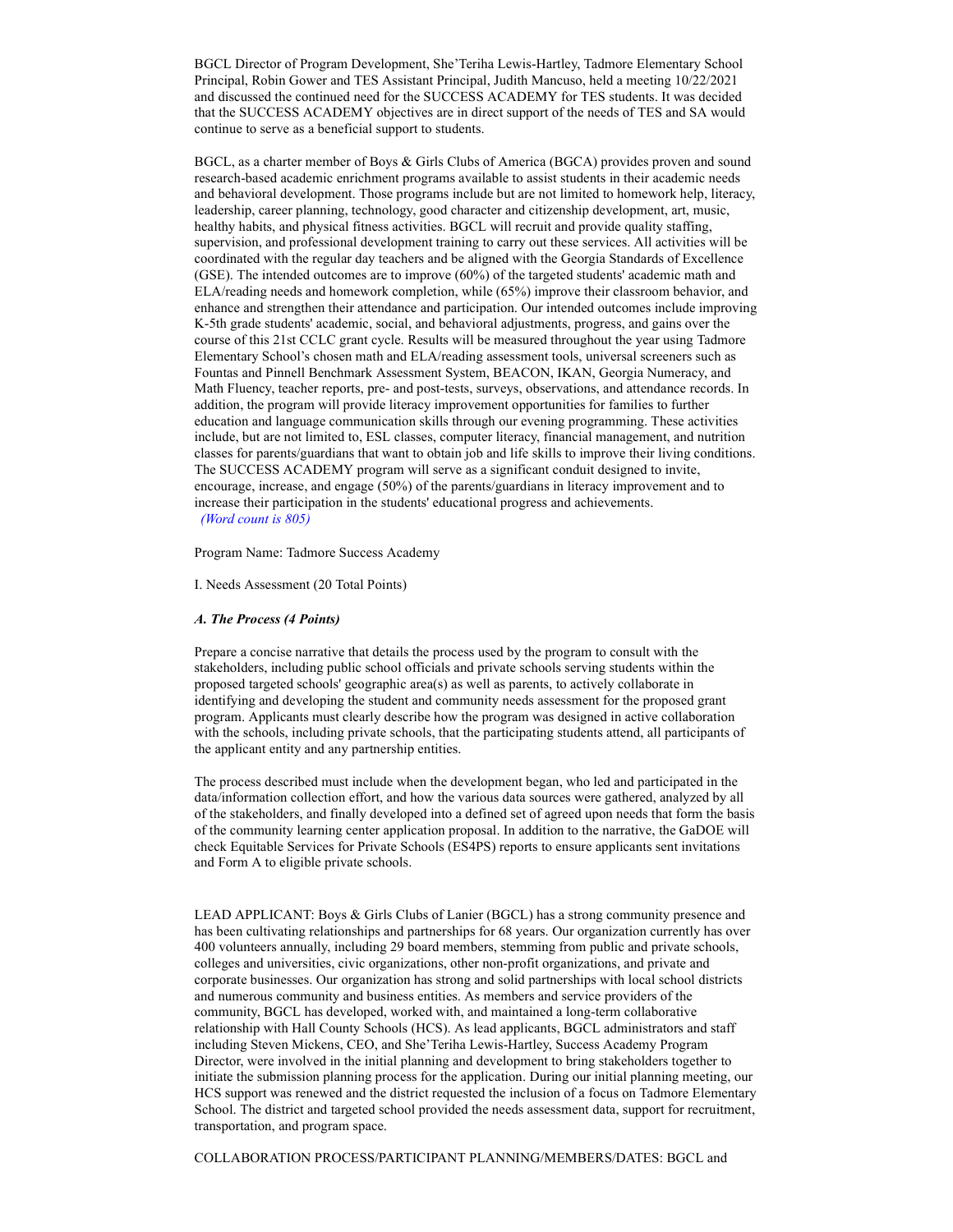HCS both have been and continue to be actively involved in the planning process through joint data collection and review to determine the needs of the students for the Success Academy program. As co-applicants in this FY 2023 21st CCLC grant application, BGCL and HCS have worked jointly, since October 2021, to plan and improve the "Success Academy" for Tadmore Elementary School, which is a Title I school. From this collaboration, we have determined that we will serve (75) highrisk, low-income, and special needs students at TES during the school year and (75) students from the same target population during the summer.

A meeting occurred with TES principal Robin Gower and TES assistant principal, Judith Mancuso to discuss the current afterschool partnership and the FY 2023 program (10/22/21). Emails were made between BGCL and Judith Mancuso (11/30/21/, 12/7/21) as well as 21st CCLC Program Director, She'Teriha Lewis-Hartley to exchange information regarding the school improvement plan and data regarding academic benchmarks and behavior and disciplinary actions. These contacts would further confirm feasibility of the continuance of serving the proposed school and the role of the school district and school site in the co-applicant status and partnership roles. TES is in need of improvements in such areas as demonstrated in the TES School Improvement Plan and congregate data collected by the school.

PRIVATE SCHOOLS INVITATION: In an effort to provide eligible private school children and their teachers or other educational personnel with equitable services or other benefits under this program application, meeting requests were sent to local using the Equitable Services for Private Schools (ES4PS) application (identified in the Private Schools Form) inviting them to participate in the grant planning and to partner in for the grant application (January 2022). There was no response from the notices sent.

 (Word count is 469) If the word count exceeds 9,000, please upload any remaining narrative for Question A. The Process below.

# B. Specific Needs (10 Points)

Provide specific and concrete data citing the specific academic achievement (reading, math, science, etc.) and support service gaps that the needs assessment process identified for the students and the community being targeted for services during the term of the subgrant award. Applicants must specifically identify the student target population (i.e., targeted schools, grade levels, number of students, academic or behavioral criteria) and clearly define the agreed upon academic, social, emotional, cultural, and physical needs placing them at risk and producing the gaps in achievement. Applicants are encouraged to utilize data tables in this section to clearly convey the need for the proposed grant services. Applicants must cite data sources when identifying specific deficiencies and needs.

DATA COLLECTED AND REVIEWED: The data-collection review process to determine and complete the needs assessment included researching and gathering targeted area information from the U.S. Census Bureau for Hall County and Gainesville population/racial/age living conditions demographics, housing, and poverty rates, socio-economic data, the Georgia Department of Labor, and the Georgia Department of Education and the Hall County Profile of Child, Family and Community Well-Being; specifically targeting district graduation and dropout rates, school and student performance, attendance and GMAS scores. Additional data research covered included Georgia Department of Public Health reports on Health Statistics, Adolescent Health and Youth Development, Georgia 2009 Data Summary on physical activity in youth, obesity in children and youth and teen pregnancy rates. Further, we researched BGCL's and TES's professional development, instructional and technology needs to determine successful program implementation. We researched other providers in the area to determine available services and gaps in services including Juvenile Probation and Children & Family Services Departments.

DEFINED NEEDS DEVELOPMENT: After collecting, reviewing and analyzing the data from the TES school improvement plan and state-based data; the results indicated that TES's improvement needs were identified as 1) Increase student achievement in all content areas, and 2) Establish behavior expectations. The TES goals corresponding to these overarching needs include 1) increasing student success through improvement of instruction and measured by formative and summative assessment data – including but not limited to – fluency measures, Developmental Reading Assessment (DRA), Georgia Milestones Assessment System (GMAS) scores, and unit tests. Specifically, by the end of SY22, the percentage of students in each subgroup moving into the "Proficient" and "Distinguished" levels of performance on the BAS will increase by 2%; the "Closing the Gaps" score will increase by 2%; and the percentage of economically disadvantaged students moving into the "proficient" and "distinguished" level of performance on the GMAS ELA will increase by 3%; 2) Decrease office referrals for minor infractions, increase the concept of student ownership in the school facility, and hold student responsible for behaviors. Special focus will be paid to the subgroups that are flagged in the achievement data. The TES student population is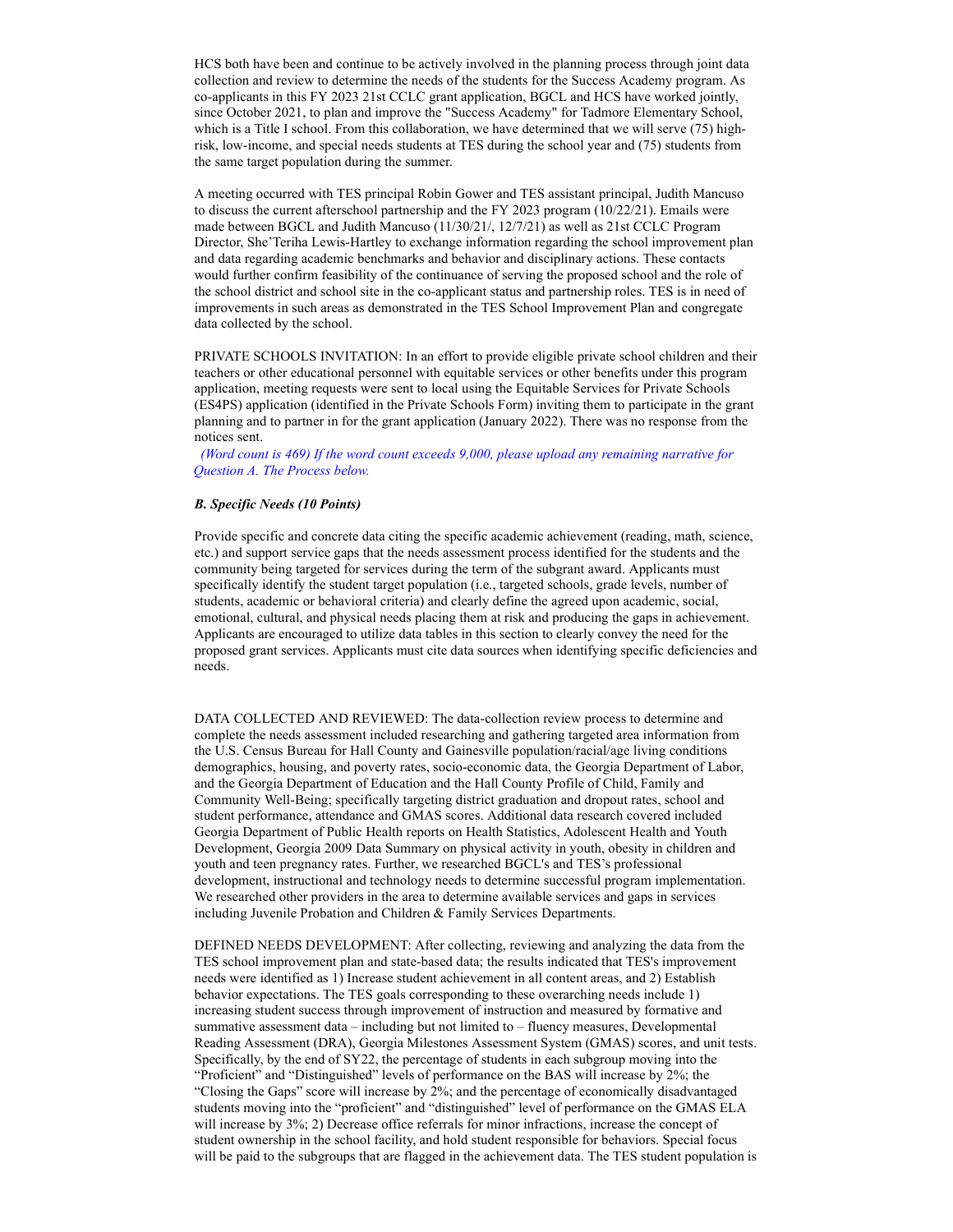highly comprised of minorities, with (80.7%) identified as Hispanic and (4.6%) identified as Black, Mutli-Racial, or Asian/Pacific Islander. According to the most recent CCRPI data, the TES Hispanic subgroup has a significant percentage score as Beginning Learners (34%) and Developing Learners (37%) in ELA, while (16%) of the same group are identified as Beginning Learners and (43%) as Developing Learners in math. (65%) of TES students are English Learners (EL), indicating a majority of the population is in need of special focus in ELA, math, and reading.

These sources of information identified specific educational, health, socio-economic, housing, and criminal high risk factors in our community that have a prominent impact on and places TES K-5th grade students at risk. The information also served to aid lead applicant, co-applicant and all 21st CCLC interested and involved partners in developing a set of defined goals to close student performance gaps at Tadmore Elementary School. As a result, the Success Academy was strategically developed to meet the needs of the targeted students. SA will provide remedial and basic academic services, support and tutoring services as well as enriched afterschool and summer school programs and other identified essential and supportive services. The targeted student population will consist of (75) low-income, migratory regular students with a minimum of (5) students with special need during the school year and (75) students with a minimum of (5) students with special needs from the same target population during the summer.

ACHIEVEMENT/SUPPORT SERVICE GAPS IDENTIFIED BY NEEDS ASSESSMENT PROCESS: Boys & Girls Clubs of Lanier (BGCL) and Tadmore Elementary School (TES), a Title I school, has identified achievement and support service gaps for the SUCCESS ACADEMY afterschool and summer program. SUCCESS ACADEMY is designed to improve the academic performances and classroom behavior of (75) high-risk, low-income K-5th grade students with (5) of that total representing students with special needs during the school year and (75) students including a minimum of (5) students with special needs from the same target population during the summer.

The Georgia State Department of Education (GADOE) 2019 CCRPI results indicate TES scored (58.8) on content mastery. According to GADOE, the CCRPI Content Mastery component includes achievement scores in English language arts, mathematics, social studies, and science. The Content Mastery score for TES (58.8) is significantly below the score for the state of Georgia (68.7). (67%) scored as Beginning or Developing Learners in ELA, and (57%) scored as Beginning or Developing Learners in math. Fountas and Pinnell Benchmark Assessment System (BAS) data collected in Fall 2021 indicates (55%) read below grade level. Individual Knowledge Assessment of Number (IKAN) indicates (54%) of the same population's numeracy skills are below grade level. By analyzing the data supplied by the School Improvement Plan revised October 2021, the demographic data, along with CCRPI results and TES universal screeners and Benchmark Assessment data, a significant portion of the population at the school needs support to close the gap in math, science, social studies, and especially in reading and language arts. Of specific concern is the low performance of students who are either/or Hispanic, economically disadvantaged, English Learners, or disabled. Corresponding to the academic concerns is the need to decrease the discipline referrals amongst students.

TARGETED COMMUNITY: The targeted community is Tadmore Elementary School attendance area located in Gainesville, Georgia in Hall County. Hall County was created on December 15, 1818, from Cherokee lands ceded by the Treaty of Cherokee Agency (1817) and Treaty of Washington (1819). The county is named for Dr. Lyman Hall, a signer of the Declaration of Independence and governor of Georgia as both colony and state. As of the 2020 census, the population was 203,136. Explosive growth is evident, with 2010 census data showing a population of 179,684. Hall County remains extremely rural and many of its residents reside in unincorporated areas, accounting for more than half of the county's population. Data from the 2019 American Community Survey (ACS) indicates Hall County is composed of 65,625 households of which (28%) have children under the age of 18. (11.6%) have a female householder with no husband present. The U.S. Census Bureau estimated racial makeup of the county is (87%) White, (8.1%) Black or African American, (0.8%) American Indian or Alaskan Native, (2.1%) Asian, (.2%) Native Hawaiian and Other Pacific Islander, and (1.7%) from two or more races. About (29.1%) of the population are Hispanic or Latino of any race, (60.1%) is White alone, and (28.7%) of the population speaks a language other than English in the home compared to (14%) in the state. The per capita income for the county is \$29,680. (14.5%) of the population live below poverty level, with (25.7%) of those under age 18. Hall County has a significant amount of industry including manufacturing, food service, and poultry with families specifically migrating from Mexico to find employment, and many of these families do not drive or have access to transportation. Most jobs are low or entry level positions that provide very little means of upward mobility. The US Bureau of Labor shows an unemployment rate of (2%) for Hall County.

SPECIFIC COMMUNITY: The TES attendance zone is located in zip code 30507 in Gainesville, Hall County, Georgia. In zip code 30507 in Gainesville, there are 8,029 households out of which (34.5%) have children under the age of 18 living with them. In Gainesville, Georgia (44.2%) are married couples living together. The median income for a household in the city is \$51,520, and the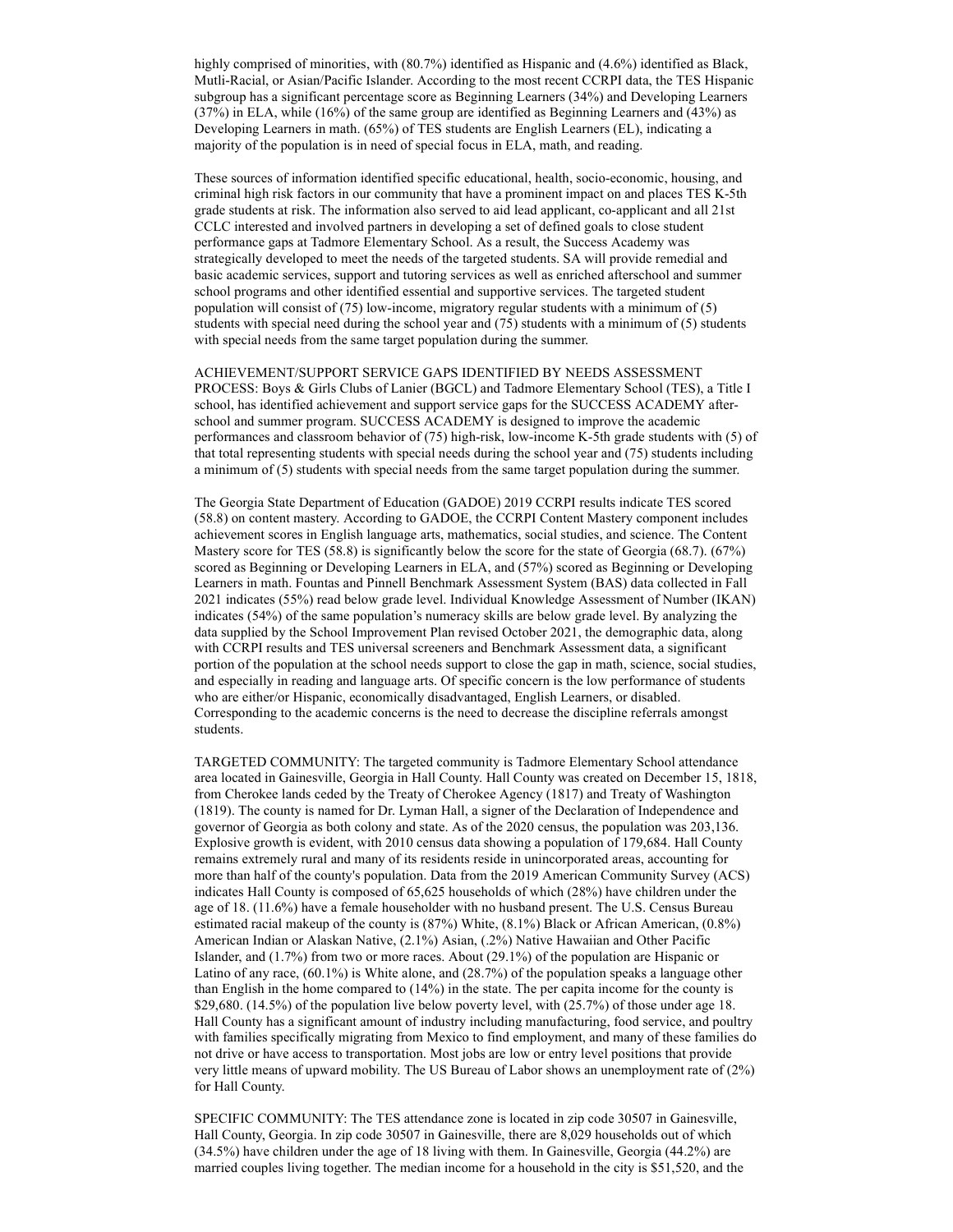median income for a family is \$59,300. The per capita income for the city is \$26,411 with about (21%) of the population living below the poverty line, including (34.6%) of those under age 18. In November 2021, the unemployment rate was indicated to be at (1.6%). Much of the community resides in Qualified Census Tract 7.01, indicating a poverty rate of (25%) or more in the area.

TARGETED POPULATION: The targeted population is (75) after school and (75) summer students who live in Gainesville, Georgia and attend Tadmore Elementary School, a K-5 Title I school. We will target a total of (75) low-income, low performing, and migratory K-5th grade students, which includes (5) special needs students. The school reports a significantly high rate of economically disadvantaged students (87.5%). For the majority of these students the free and reduced lunch program is their only source of nourishment. Given the percentages of children at or below the poverty level at the school, existing fee-based after-school services are financially out of reach for many families. Tadmore Elementary School has a total enrollment of 553 students. (80.7%) of students are Hispanic, (14.8%) White, (2.2%) Black, (2.2%) multi-Racial, and (.2%) Asian/Pacific Islander.

TARGETED SCHOOL/GRADES/# OF STUDENTS: The targeted school is Tadmore Elementary School. The targeted grades are K-5. The number of students is (75).

ACADEMIC/BEHAVIORAL CRITERIA: Other needs factors include limited English proficiency rates at (34.7%), and students with disabilities at (16.3%) of the student population.

AGREED UPON NEEDS: School improvement plans are developed annually to reflect the changing needs of the student population. TES has identified desired outcomes in the School Improvement Plan (increasing student success through improvement of instruction and measured by formative and summative assessment data – including but not limited to – fluency measures, Developmental Reading Assessment (DRA), Georgia Milestones Assessment System (GMAS) scores, and unit tests. Specifically, by the end of SY22, the percentage of students in each subgroup moving into the "Proficient" and "Distinguished" levels of performance on the BAS will increase by 2%; the "Closing the Gaps" score will increase by 2%; and the percentage of economically disadvantaged students moving into the "proficient" and "distinguished" level of performance on the GMAS ELA will increase by 3%; Decrease office referrals for minor infractions, increase the concept of student ownership in the school facility, and hold student responsible for behaviors) that addresses the focus of the SUCCESS ACADEMY program, clearly showing why the proposed project is appropriate for the targeted population; the data researched on The Georgia State Department of Education School Report Card identifies several additional low performances of students in math, science, social studies and especially language arts.

TES School Improvement needs are identified as follows, aligning with the focus of the program: Increase student success through improvement of instruction and measured by formative and summative assessment data – including but not limited to – fluency measures, Developmental Reading Assessment (DRA), Georgia Milestones Assessment System (GMAS) scores, and unit tests. Specifically, by the end of SY22, the percentage of students in each subgroup moving into the "Proficient" and "Distinguished" levels of performance on the BAS will increase by 2%; the "Closing the Gaps" score will increase by 2%; and the percentage of economically disadvantaged students moving into the "proficient" and "distinguished" level of performance on the GMAS ELA will increase by 3%The Success Academy program will provide 4 hours of tutoring each week, with time split between math and reading/language arts. Education and Career Development activities facilitated through Success Academy can improve students' achievement in reading and foster their appreciation for reading as a lifelong hobby. With cooking, team building, and arts/humanities, students develop and strengthen their reading decoding skills, algebra, and geometry. In addition, literacy and reading activities are effective tools for involving family and community members in students' learning process. Certified teachers will direct tutorial services with the assistance of paraprofessionals and/or college education majors (junior and senior) tutors who will provide academic assistance. Materials including curricula supporting Georgia Standards of Excellence (GSE) will be utilized.

Decrease office referrals for minor infractions, increase the concept of student ownership in the school facility, and hold student responsible for behaviors. TES and BGCL continue to coordinate efforts to ensure that the supports for students are being met during and after school. Efforts such as this will continue to be made for SUCCESS ACADEMY programs in order to serve the whole student, increasing achievement academically and behaviorally.

Parent engagement with academics and learning will increase to fulfill the need expressed through the Tadmore School Improvement Plan. Success Academy employs a host of parent engagement activities including family nights, financial planning, nutrition classes, technology training, and parent training. Consistent communication between Success Academy and TES parents will ensure these activities meet the Environment and Climate standard and the Family and Community Partnerships standard established by Georgia Afterschool & Youth Development (GAASYD)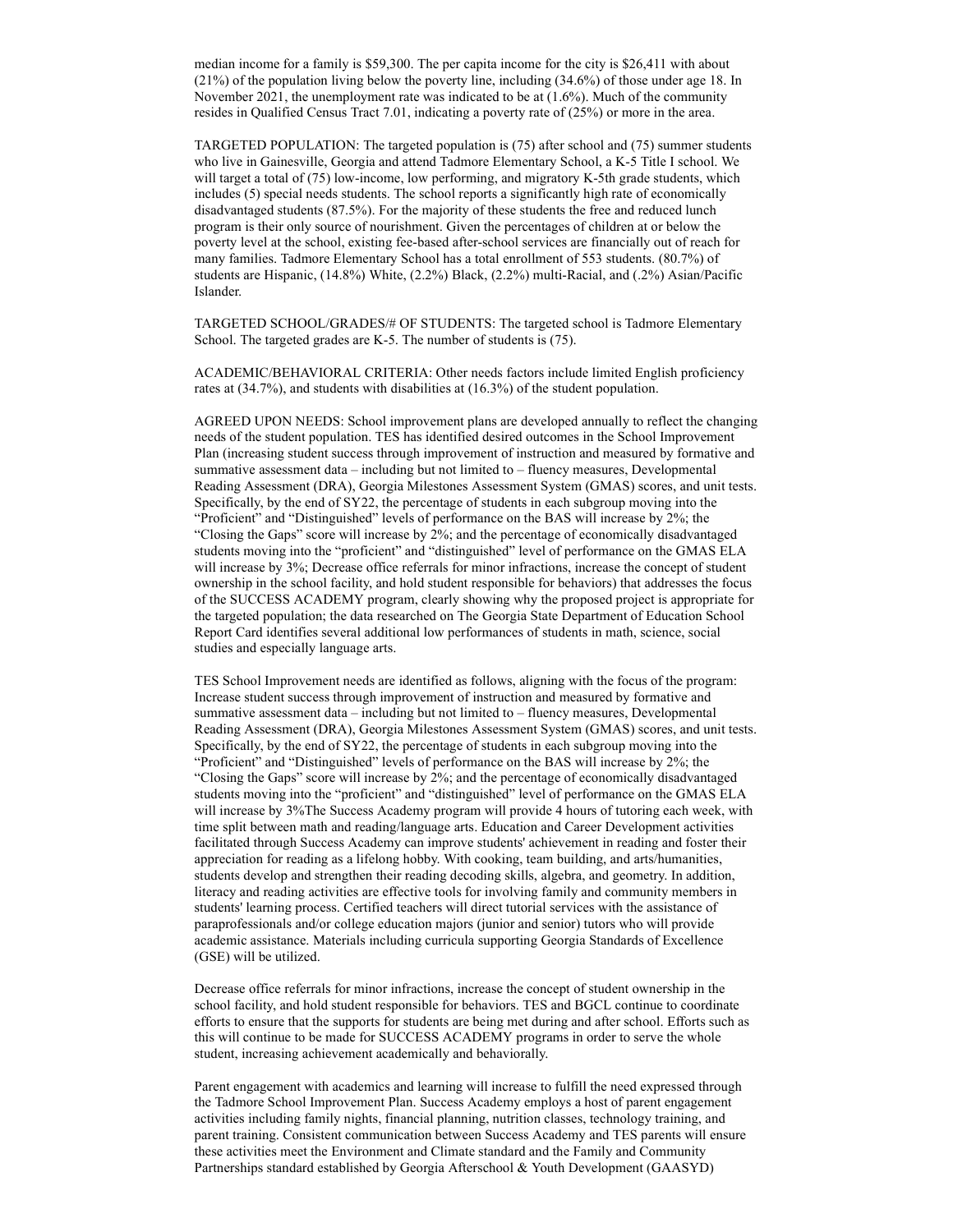initiative.

If the needs are not addressed, TES elementary students will continue to perform below state standards, which further means they will not be prepared for subsequent years in school, continuing a tradition of under-achievement in TES students.

LEARNING SUPPORTS: • 100% of parents/guardians will be contacted by teachers every semester. In a collaborative effort with the district and the schools, the SUCCESS ACADEMY program afterschool staff will be working in unison with the school day staff to address these identified needs. Collaboration between the Success Academy program and school day staff is encouraged through GAASYD quality standards.

 (Word count is 2079) If the word count exceeds 9,000, please upload any remaining narrative for Question B. Specific Needs below.

#### C. Program Focus (6 Points)

Provide specific information outlining the focus of the program as defined by the results of the needs assessment process. The information must demonstrate a clear and concise rationale as to why the proposed program focus is appropriate for the target population and community and how it will address the identified needs gathered in the data collection and analysis process. Be advised that no 21st CCLC program can target a population that excludes participants based on disability, gender, race, or ethnicity.

PROGRAM FOCUS TARGET POPULATION APPROPRIATENESS/RATIONAL: The SUCCESS ACADEMY's Nita M. Lowey 21st Century Community Learning Center's (21st CCLC) program focus is to provide free after-school and summer tuition to (75) high-risk, low-income, and special needs students to improve their academic performances and classroom behavior. Throughout the 21st CCLC's Success Academy program, based on the identified needs listed in the school improvement plans, universal screeners, and GaDOE state test results; students will receive Boys & Girls Clubs approved programs which include tutoring, guidance, development, and as well as homework help services. Gaps for each student will be identified by an individualized education plan created by homeroom teachers and the pre- and post-tests jointly designed and developed by the school and after-school staff. The program will use school and after-school staff behavioral and observation reports that may assist us in readily identifying individualized needs or concerns that may not have been apparent before. Qualified teachers employed by BGCL will oversee tutoring and remedial education services provided by teachers, paraprofessionals, and junior- and senior-level college education majors in the targeted subject areas. The qualified teachers will ensure that services are in alignment with GMAS standards, GSE, and complement specific school day instruction.

ADDRESSING GATHERED DATA COLLECTION/ANALYSIS PROCESS NEEDS: Based on the data collected and the needs analysis, BGCL's staff and contractors will also offer a variety of character, citizenship, nutrition education, life skills, and recreational and physical activities that will benefit the specific needs of each targeted student to serve the whole child. The BGCL curriculum aligns itself with Asset Development, based on research by Search Institute. Developmental assets are 40 key building blocks that young people need to grow up to become caring, competent, and productive. Search Institute Studies reveal a strong, consistent relationship between the number of assets present in young people's lives and the degree to which they develop in positive and healthful ways. According to the "Asset Approach" model, many factors influence why some young people have successes in life and why others have a harder time. Economic circumstances, genetics, trauma, and many other factors play a role. Research by Search Institute has identified 40 concrete, positive experiences and qualities--"developmental assets" that have a tremendous influence on young people's lives. The developmental asset categories supported by BGCL programs include support, empowerment, boundaries & expectations, constructive use of time, commitment to learning, positive values, social competences, and positive identity. The assets focus on (1) family support, (2) family communication, (6) parent involvement in school, (3) positive adult relationships, (4) caring neighborhood, (7) community values, (9) service to others, (15) positive peer influence, (17) creative activities, (21) achievement & motivation, (23) homework, (25) reading for pleasure, (28) integrity, (29) honesty, (30) responsibility, (35) resistance skills, (36) conflict resolution, (37) personal power, (38), self-esteem, (39) sense of purpose, (40) positive view of future. All Success Academy Nita M. Lowey 21st CCLC after-school and summer programming will be developed and verified to be asset based by the Program Director, Curriculum Specialist as well as the external evaluator, through activity descriptions as well as surveys.

In alignment with the National Boys & Girls Club movement, BGCL seeks to provide SUCCESS ACADEMY, a high quality after-school and summer program that addresses the contributing factors for youth dropouts. BGCA adopted the Formula for Impact, a research-based theory of change that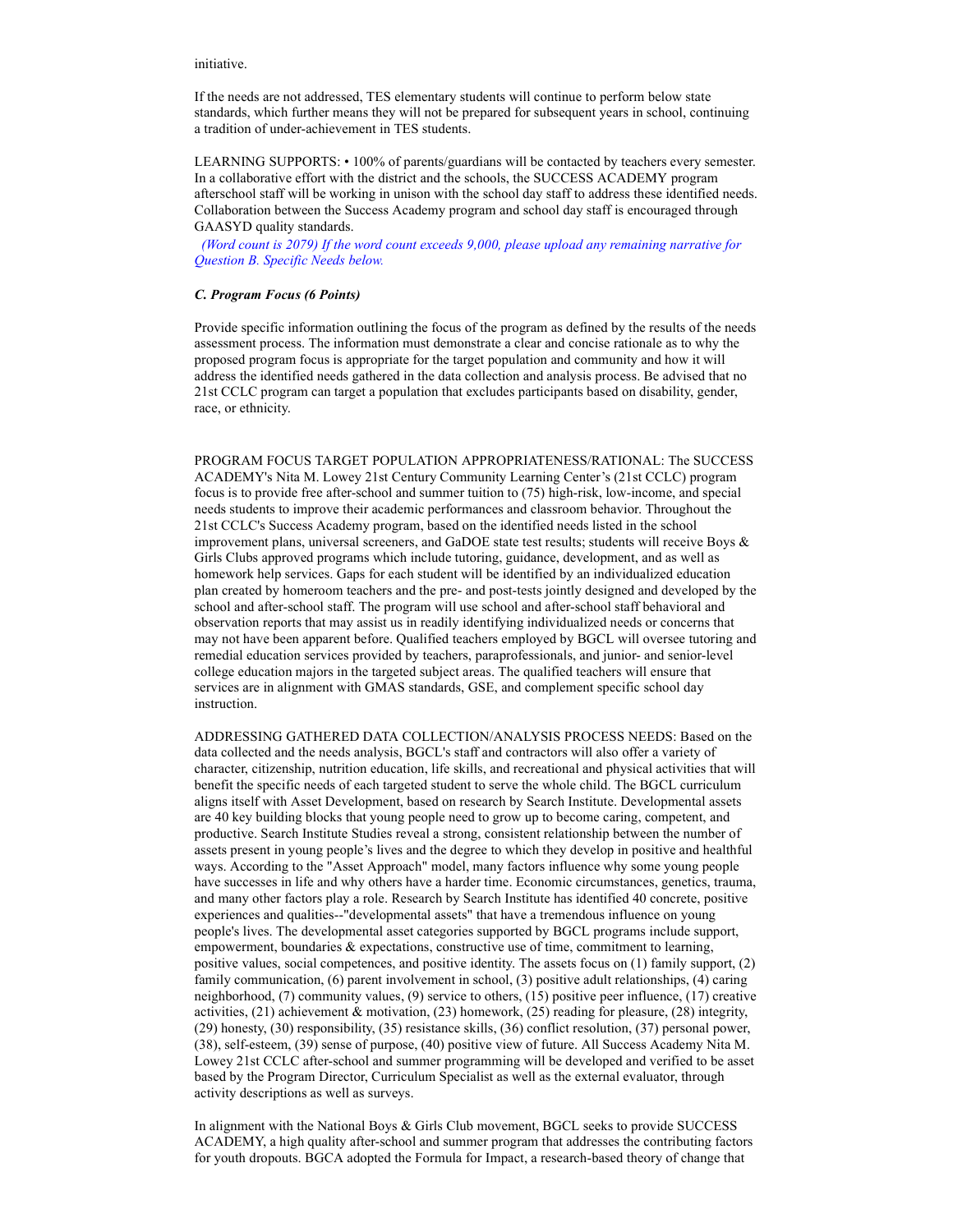describes how individual Clubs can increase their impact on youth. The formula begins with targeting the young people who need us most coupled with an outcome driven Club experience to yield priority outcomes of: Academic Success, Good Character and Citizenship and Healthy Lifestyles. Attending the Club more frequently and over a greater length of time increases the likelihood of young people achieving positive outcomes. Success Academy is built on the Formula for Impact theory, which includes five key elements for positive youth development, high-yield activities, targeted programs, and regular attendance as the keys to success. The five key elements for positive youth development outlined in the formula are consistent with the 40 Developmental Assets and ensure a world class Club experience for those youth who actively participate in the programs (safe, positive environment, fun, supportive relationships, opportunities/expectations, and recognition). Members will experience and engage in social-emotional learning, physical activity and play, and enjoy a safe space. The wrap-around services combined with the targeted enrichments will yield the positive youth development and academic outcomes for the program.

# SUCCESS ACADEMY PROGRAM FOCUS:

ACADEMIC SUCCESS: Programs in this Core Program Area enable youth to become proficient in basic educational disciplines apply learning to everyday situations and embrace technology to achieve success in reading and math.

Tutoring – Core subject specific tutoring services provided by qualified day school teachers; group tutorials will also be available for the lower grades where less differentiation is made amongst core subjects.

Homework Help/Power Hour – Assistance with homework completion provided by BGCL professional development staff. Power Hour helps Club members ages 6-18 achieve academic success by providing homework help and high-yield learning activities and encouraging members to become self-directed learners.

STEM enrichment - Socially engaging, team-building activities that combines every-day life with science and mathematics to add dimension and understanding to these subjects. My.Future is an online technological program that develops Club members' proficiency with modules including digital literacy, computer science, media making, leadership, Positive Club Climate, SMART Girls, and visual arts.

GOOD CHARACTER AND CITIZENSHIP: Programs in this Core Program Area empower youth to support and influence their Club and community, sustain meaningful relationships with others, develop a positive self-image, participate in the democratic process and respect their own and others' cultural identities. Also, programs in this area develop young people's capacity to engage in positive behaviors that nurture their own well being, set personal goals, and live successfully as selfsufficient adults.

Art/Drama/Music/Dance Enrichment - The Arts: Programs in this area enable youth to develop their creativity and cultural awareness through knowledge and appreciation of the visual arts, crafts, performing arts and creative writing and dance and music.

SMART Moves - the SMART (Skills Mastery and Resistance Training) Moves program is a nationally acclaimed prevention program originally developed in the 1980s with help from prevention specialists and Clubs around the country. Newly revised in 2011, the program incorporates the latest information and approaches that BGCA has learned about effective prevention. Participants will be exposed to various activities designed to hone their decision-making and critical-thinking skills, as well as learn how to avoid and/or resist alcohol, tobacco, other drugs, and premature sexual activity.

SMART Girls - SMART Girls is a small-group health, fitness, prevention/education, and self-esteem enhancement program designed to meet the developmental needs of girls ages 8-12 and 13-17. Through dynamic sessions, highly participatory activities, field trips and mentoring opportunities with adult women, Club girls explore their own and societal attitudes and values as they build skills for eating right, staying physically fit, getting good health care and developing positive relationships with peers and adults.

Passport to Manhood - Passport to Manhood promotes and teaches responsibility in Club boys ages 8-17. Passport to Manhood consists of 14 sessions, each of which concentrates on a specific aspect of manhood through highly interactive activities. Each Club participant receives his own "passport" to underscore the notion that he is on a personal journey of maturation and growth. Passport to Manhood represents a targeted effort to engage young men in discussions activities that reinforce positive behavior. Passport to Manhood is an excellent complement to SMART Girls.

My.Future - An online technological program that develops Club members' proficiency with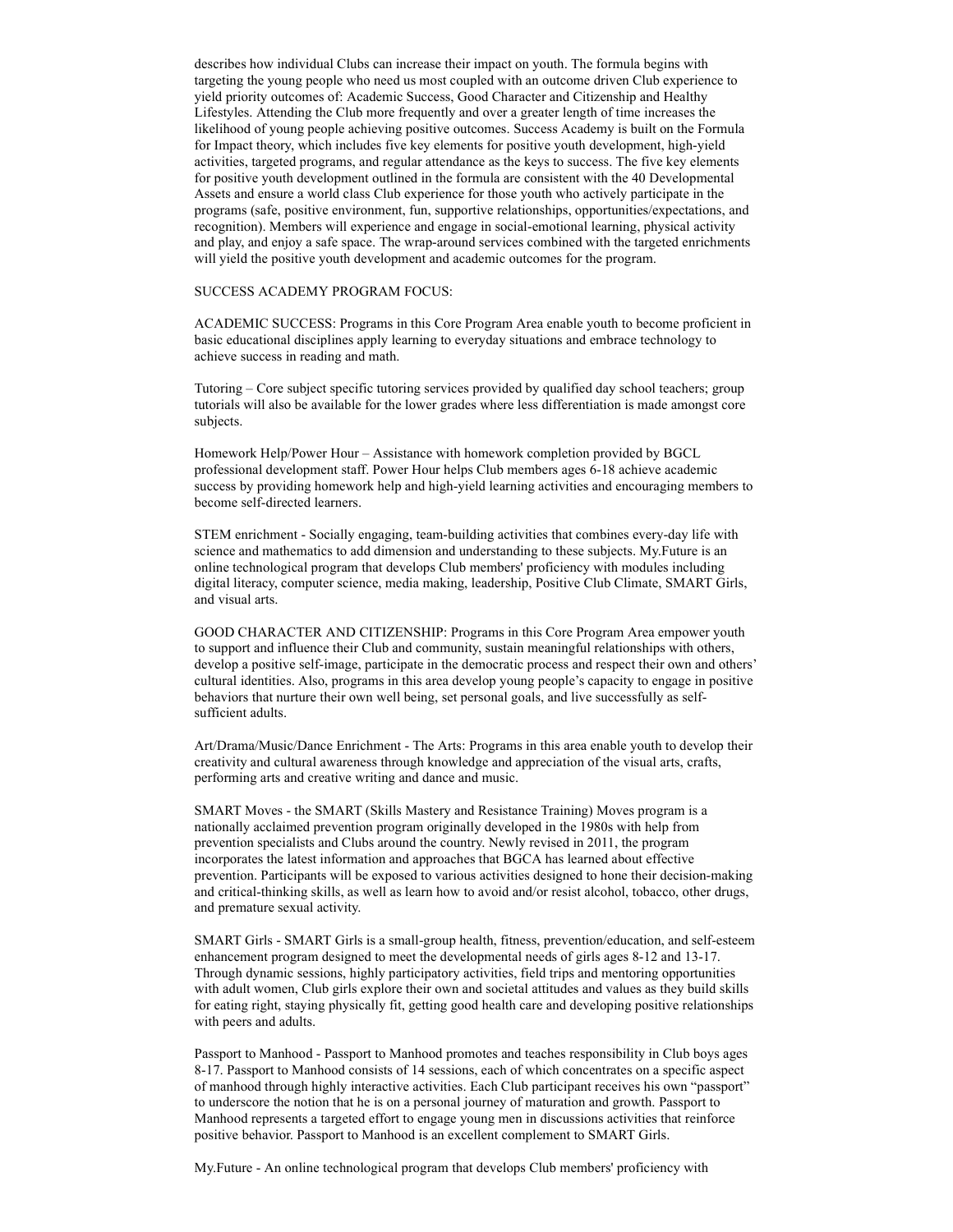modules including digital literacy, computer science, media making, leadership, Positive Club Climate, SMART Girls, and visual arts.

HEALTHY LIFESTYLES: Programs in this area develop fitness, positive use of leisure time, skills for stress management, appreciation for the environment, and social skills.

Triple Play - Triple Play/Healthy Habits, BGCA's comprehensive health and wellness initiative, strives to improve the overall health of members, ages 6-18, by increasing their daily physical activity, teaching them good nutrition and helping them develop healthy relationships.

The Success Academy is designed to meet the academic demands of K-5th grade students while providing a comprehensive fun and engaging after-school experience that provides participants a choice of programs. As is indicated in the Program Plan Section and sample schedules provided, the above stated programs will operate throughout the school year and the summer.

FAMILY LITERACY/INVOLVEMENT FOCUS: The Nita M. Lowey 21st CCLC's Success Academy program, in partnership with Tadmore Elementary School, will also provide opportunities for families to further educational and language opportunities through after-school and evening programming. These include ESL, computer literacy, financial management, and nutrition classes. Family events with an educational focus (Helping Students Learn, etc.) for parents and children to come together will also be held. Parents/Guardians of students participating in the program will be provided with a student achievement contract that outlines the role, responsibilities, and expectations of participation in the program.

NON DISCRIMINATION/INCLUSIVENESS: BGCL believes in and practices inclusivity and no child is denied services regardless of disability, gender, race, or ethnicity. (Word count is 1487) If the word count exceeds 9,000, please upload any remaining narrative for Question C. Program Focus below.

## FY 23 RFP 21st Century Community Learning Centers PRIVATE SCHOOLS CONSULTATION

An SEA, LEA, any other educational service agency (or consortium of such agencies), or private organization receiving financial assistance under an applicable program shall provide eligible private school children and their teachers or other educational personnel with equitable services or other benefits under these programs. Before an agency or consortium makes any decision that affects the opportunity of eligible private school children, teachers, and other educational personnel to participate, the agency or consortium shall engage in timely and meaningful consultation with private school officials.

### Fiscal Agent Name: Boys & Girls Clubs of Lanier

Official notification documentation has been entered in the GaDOE Equitable Services for Private Schools (ES4PS) system.

 $\odot$  There are no private schools located within the attendance zone of the school(s) served by the 21st CCLC program.

 There are private schools located within the attendance zone of the school(s) served by the 21st CCLC program and these schools were consulted prior to the development of the Title IV, Part B, 21st CCLC application. Or no response was received by the deadline (must have documentation of attempts to contact the nonpublic representative).

Please enter the total estimated number of private school students that will be served by the 21st CCLC program.  $\overline{0}$ 

Schools Served Chart (2022-2023)

Program Name: Tadmore Success Academy

#### Sample Form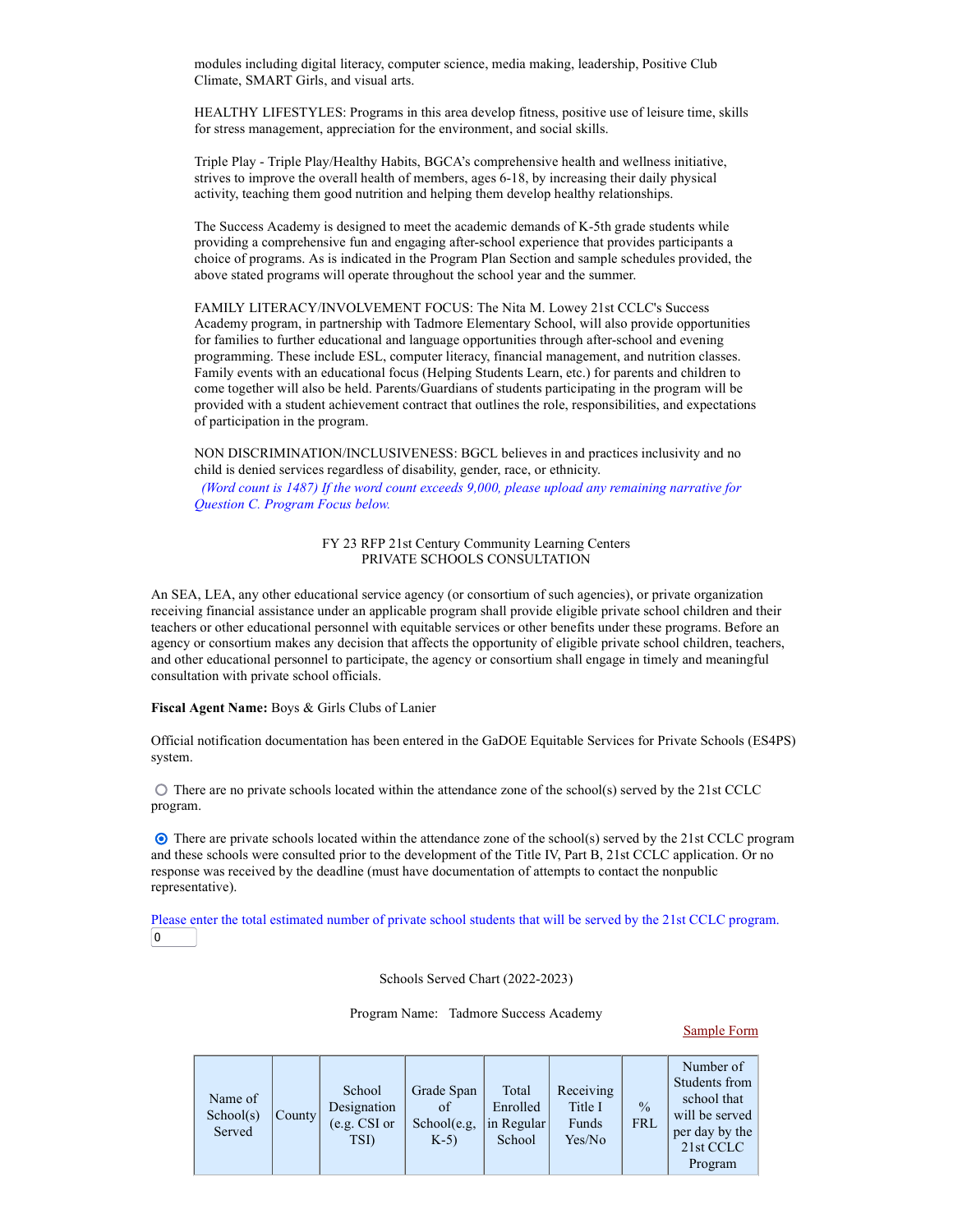| $\mathbf{r}$<br>ladmore<br>Elementary<br>School | Hall | N/A | <b>PK-5</b> | 537<br>. ب ب | <b>⊙</b> Yes<br>◡<br>No | 86.4% | コピ |
|-------------------------------------------------|------|-----|-------------|--------------|-------------------------|-------|----|
|-------------------------------------------------|------|-----|-------------|--------------|-------------------------|-------|----|

|                                                  | Program Name:                                                                                                                           |                                                                                                                                                                         | Tadmore Success Academy                                                                                |                                                                                                                                                                               |                                                                                                       |                                                                                                    |                                                 |
|--------------------------------------------------|-----------------------------------------------------------------------------------------------------------------------------------------|-------------------------------------------------------------------------------------------------------------------------------------------------------------------------|--------------------------------------------------------------------------------------------------------|-------------------------------------------------------------------------------------------------------------------------------------------------------------------------------|-------------------------------------------------------------------------------------------------------|----------------------------------------------------------------------------------------------------|-------------------------------------------------|
|                                                  | Site Name:                                                                                                                              |                                                                                                                                                                         | Tadmore Elementary School                                                                              |                                                                                                                                                                               |                                                                                                       |                                                                                                    |                                                 |
|                                                  | Number of<br>students<br>without<br>disabilities<br>that will<br>receive 21st<br><b>CCLC</b><br>services<br>the indicated<br>components | Number of<br>students<br>with<br>disabilities<br>that will<br>receive 21st<br><b>CCLC</b><br>services<br>PER DAY in PER DAY in indicated<br>the indicated<br>components | Average<br>number of<br><b>HOURS</b><br>per WEEK<br>the<br>program<br>will operate<br>the<br>component | Number<br>$\sigma$ f<br><b>WEEKS</b><br>per<br><b>YEAR</b><br>the<br>program<br>will<br>provide<br>21st<br><b>CCLC</b><br>services<br>to its<br>students<br>and/or<br>parents | Funding<br>amount<br>per<br>student<br>without a<br>disability,<br>per hour<br>of weekly<br>operation | Funding<br>amount<br>per<br>student<br>with a<br>disability,<br>per hour<br>of weekly<br>operation | Amount<br>allowed per<br>component<br>(maximum) |
| After<br>School                                  | 70                                                                                                                                      | 5                                                                                                                                                                       | 15.00                                                                                                  | 36.00                                                                                                                                                                         | \$5.05                                                                                                | \$6.30                                                                                             | \$207,900.00                                    |
| Before<br>School                                 | $\mathbf{0}$                                                                                                                            | $\mathbf{0}$                                                                                                                                                            | 0.00                                                                                                   | 0.00                                                                                                                                                                          | \$3.55                                                                                                | \$4.05                                                                                             | \$0.00                                          |
| Non-<br>School<br>Days<br>(Weekend,<br>Holidays) | $\mathbf{0}$                                                                                                                            | $\mathbf{0}$                                                                                                                                                            | 0.00                                                                                                   | 0.00                                                                                                                                                                          | \$5.05                                                                                                | \$6.30                                                                                             | \$0.00                                          |
| Summer<br><b>Break</b>                           | 70                                                                                                                                      | 5                                                                                                                                                                       | 35.00                                                                                                  | 4.00                                                                                                                                                                          | \$5.05                                                                                                | \$6.30                                                                                             | \$53,900.00                                     |
|                                                  |                                                                                                                                         |                                                                                                                                                                         |                                                                                                        |                                                                                                                                                                               |                                                                                                       | Calculated Total                                                                                   | \$261,800.00                                    |

# FUNDING REQUEST WORKSHEET

# FUNDING REQUEST SUMMARY

Program Name: Tadmore Success Academy

| <b>Site</b>                                 | Calculated Total* |
|---------------------------------------------|-------------------|
| Tadmore Elementary School                   | \$261,800.00      |
| Calculated total of all sites               | \$261,800.00      |
| Total allowable budget for this application | \$261,800.00      |

Program Name: Tadmore Success Academy

II. Budget (10 Total Points)

# B. Budget Narrative

In addition to a narrative and, if applicable, documented evidence of a minimum of three months working capital for a period of three consecutive months, all applicants must submit a **Budget** Summary and Detail Form for the first year of funding and a Budget Summary for years two through five. Please note the Budget Detail is not needed for years two through five. A detailed description of each expenditure must be included. Applicants must utilize and follow the 21st CCLC Approved Chart of Accounts.

Provide a brief and concise narrative of the following:

- a. How the items within the budget support the goals of the program;
- b. How the requested funds were allocated for accomplishing tasks and activities described in the application;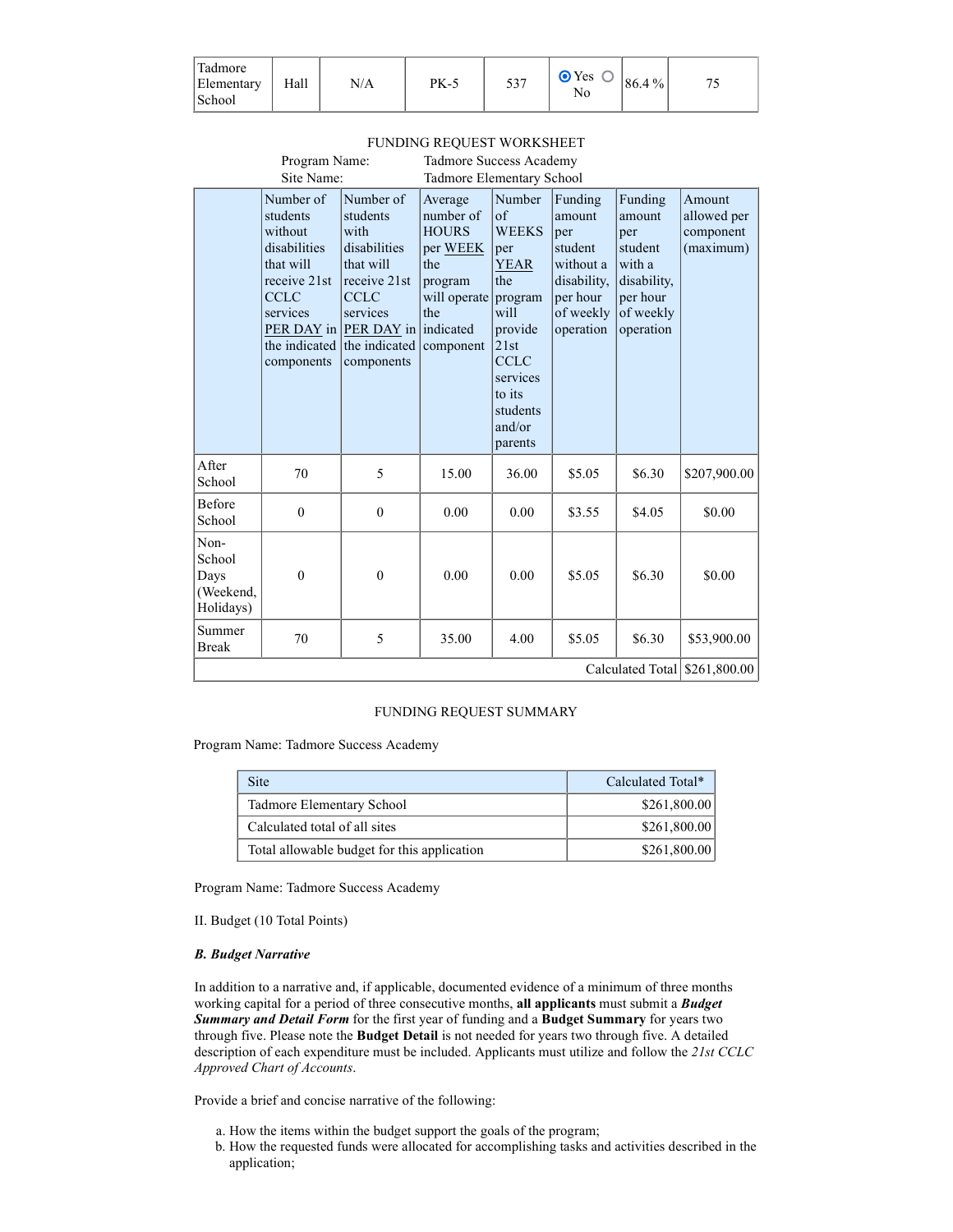- c. How the major costs indicated on the Budget Summary are reasonable and necessary in relation to the number of participants to be served, to the scope of the project, and its anticipated outcomes;
- d. How 21st CCLC funds will supplement and not supplant other Federal, state, and local funds, and other non-Federal funds; and
- e. How the positions and salaries are reasonable and necessary, consistent with the demographic area, and adhere to the applicant agency's policies and procedures on salary determination.
- f. If the applicant plans to implement a program income system, provide a detailed description of the program income system that will be implemented including purpose and costs. Please describe the rationale, the timeline, the rate and amount and how income will be generated.

CBO/Non-LEA applicants must also provide a statement in the narrative as to whether there is any pending litigation against the organization, and if such litigation exists, attach in 'Supporting Budget Documentation' an opinion of counsel as to whether the pending litigation may impair the organization's ability to effectively implement or administer their proposed program. Likewise, CBO/Non-LEA applicants must provide a statement in the narrative as to whether the organization or any of the organization's employees, agents, independent contractors, or subcontractors have been convicted of, pled guilty to, or pled nolo contendere to any felony, and if so provide an explanation with relevant details.

CBO/Non-LEA applicants must also provide a statement in the narrative of their intention to procure and maintain throughout the duration of the grant the following:

- 1. A fidelity bond in the amount of 25% of the annual award in favor of GaDOE to insure the applicant's performance under the grant; and
- 2. An insurance policy providing no less than \$1,000,000 of general liability, listing GaDOE as an "additional insured" and "certificate holder" for liability coverage. If a fiscal agent is awarded more than one grant, they must increase the general liability by \$250,000 for each grant with a cap of \$2,000,000 per fiscal agent. The cost for the general liability policy will then be prorated equally amongst each subgrantee for the fiscal agent.

a. How the items within the budget support the goals of the program: All budgeted items (staffing, educational materials, supplies, equipment, professional development, safety, transportation, oversight, grant management, and the evaluation) align with and support the three identified Success Academy's 21st CCLC goals of serving (75) low-income and special needs students during the after school program and (75) low-income and special needs during the summer program with school academic and enrichment improvement instruction and the means to evaluate our outcomes. Those goals are Goal # 1: Success Academy students will improve their academic performances; Goal # 2: Success Academy students will improve classroom behavior; and, Goal # 3: Success Academy parents/guardians will participate in literacy improvement education services and increase involvement/participation in students' educational process. With each of those goals, we have identified our measurable objectives, methods of measure, activities to accomplish those objectives, and the timelines in which we anticipate attainment. Every aspect of our Success Academy 21st CCLC program budget is designed to support the goals of the program and ensure a successful outcome.

b. How the requested funds were allocated for accomplishing tasks and activities described in the application: Funds were allocated based on the identified after-school and summer school student needs, program goals, objectives, activities, and resources essential for successful implementation through joint planning efforts. Of this budget total, instruction and pupil services is \$187,892 as identified in function codes 1000 and 2100 to support the engaging STEM integrated and technology-driven high-yield learning programs; transportation services for safe passage home from the school site is \$21,000 indicated in code 2700. Administrative staffing cost will not exceed 10% of total grant award; proposed budget shows a total of \$25,030 in designated function codes 2230, 2300 & 2500 (excludes audit, bond, background checks, and indirect costs). A (3.11%) administrative cost has been added to the budget to cover all costs associated with the management of the grant for a total of \$8,138 per year. External evaluation service will not exceed 3% of the award and is budgeted at only (2.68%) for a total of \$7,007 per year.

Furthermore, professional development for staff and volunteers, including curriculum alignment, have costs allocated in 2213 at \$8,917. BGCL will be the fiscal agent in charge of this project; designated reserve dollars have been identified and documented as identified in this application to use for the initial three-month guaranteed program launch while the agency awaits reimbursement.

c. How the major costs indicated on the Budget Summary are reasonable and necessary in relation to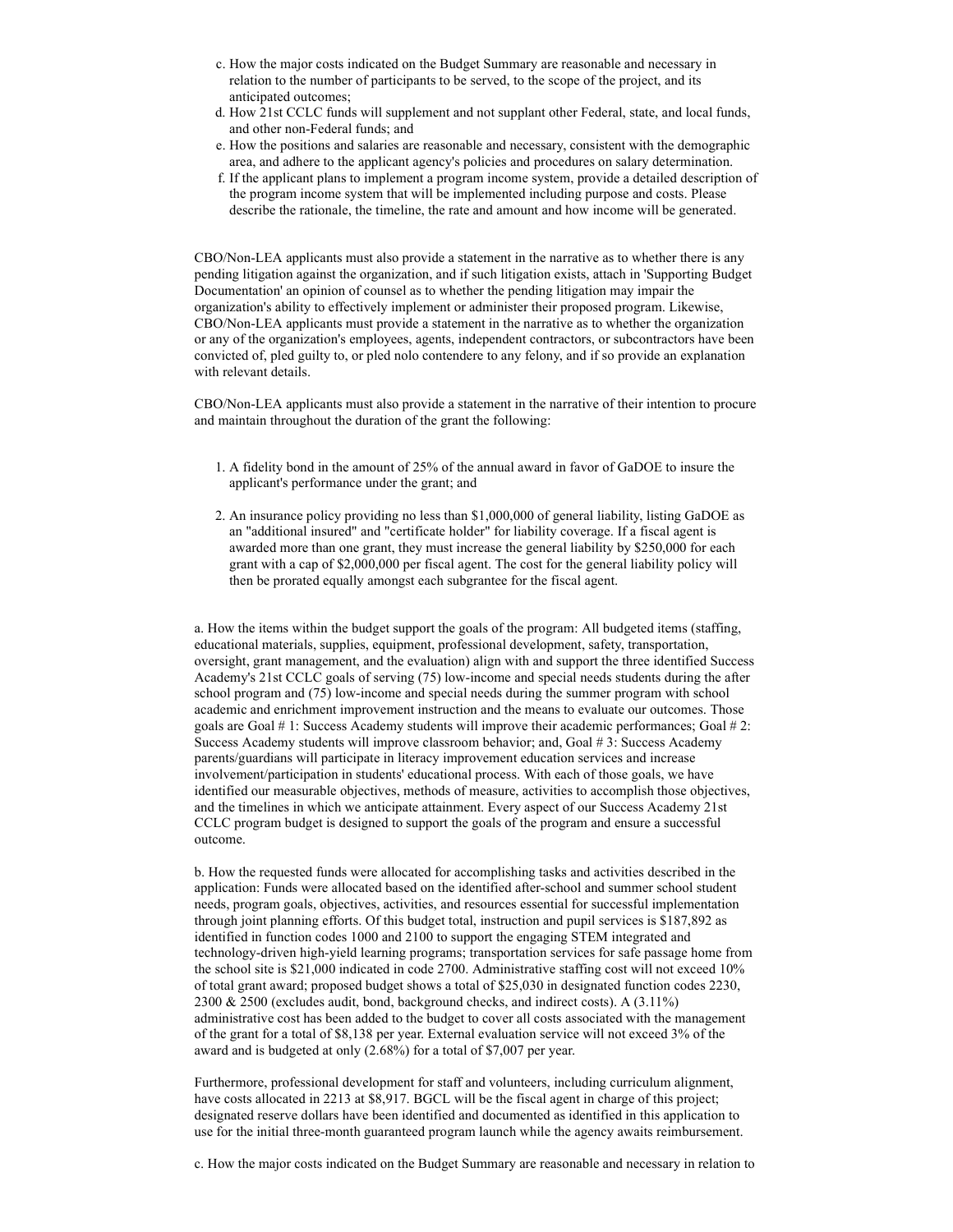the number of participants to be served, to the scope of the project, and its anticipated outcomes: The Success Academy's high-quality program design will benefit (75) students and their parents/guardians during the after school program and (75) students and their parents/guardians during the summer. All costs including major costs indicated in the budget summary are reasonable and necessary in relation to the number of students to be served, the quality contact services, and essential program implementation supplies in that the total budget for year one is \$261,800. The average cost per student is \$3,491 for one full year. All expenses will be reviewed using State DOE and Federal EDGAR guidelines and will follow the 21st CCLC Non-Regulatory Guidance to ensure appropriateness and to determine if the expenditures are reasonable and necessary. Success Academy's project scope and anticipated outcomes include (100%) of the (75) students (after school) and (75) students (summer) will receive high quality school academic improvement and enrichment services. Of those served, (60%) of the students will show gains in reading/ELA and math, and (65%) will show improvement in homework completion and classroom behavior. Further, (50%) of their parents/guardians will benefit from literacy support and improvement services and increase their involvement with the students' academic progress.

d. How 21st CCLC funds will supplement and not supplant other Federal, state, and local funds, and other non-Federal funds: The Success Academy 21st CCLC program funding will supplement and not supplant other Federal, state, and local funds. Additionally, BGCL is committed to the program's success through our own in-kind utilization of existing employees in the finance department to support services. BGCL employs a full time CEO and has two employees devoted to fiscal management and audit requirements. BGCL's audit through our external contracted CPA firm will be able to document use of funds through our audited financial statements. The Governance Board will also review the expenditures at each meeting. The total amount for the FY 2023 grant year is \$261,800. The detailed budget form is included in proposal. Descriptions of expenditures by function code are listed and identified in the budget details section of this application.

e. How the positions and salaries are reasonable and necessary, consistent with the demographic area, and adhere to the applicant agency's policies and procedures on salary determination: The positions, designed to ensure adequate staff to student ratios include program director, site director, curriculum specialists, certified and tutorial instructors, and parent instructors. The salaries are reasonable, necessary, consistent with the demographic area as supported in the uploaded wage information, and adhere to BGCL's policies and procedures.

f. BGCL does not plan to implement a program income system for the 21st CCLC Success Academy program.

There is no pending litigation against BGCL. Neither BGCL nor any of the organization's employees, agents, independent contractors, or subcontractors have been convicted of, pled guilty to, or pled nolo contendere to any felony.

As a non-LEA applicant receiving 21st CCLC funds for FY 23, if we are awarded funding, BGCL will maintain the current fidelity bond in the amount of 25% of the annual award in favor of GaDOE to insure BGCL's performance under the grant.

Also, as a non-LEA applicant receiving 21st CCLC funds for FY 23, if we are awarded funding, BGCL will maintain the current insurance policy providing no less than \$1,000,000 of general liability, listing GaDOE as an "additional insured" and "certificate holder" for liability coverage. Because BGCL is the recipient of more than one grant, we have increased the general liability by \$250,000 for each grant with a cap of \$2,000,000.

(Word count is 977)

# WORKING CAPITAL ANALYSIS WORKSHEET 2022-2023

Applicant Name: Boys & Girls Clubs of Lanier

Include information from the fiscal agent's most recent audited financial statements. If audited financial statements are not available, then please input information based on the most recent financial statements (e.g. Trial Balance, Balance Sheet) available.

| Date of most recent audit:                              | 12/31/2020     |
|---------------------------------------------------------|----------------|
| Cash and cash equivalents*                              | \$2,028,271.00 |
| Calculation of recommended working capital requirement: |                |
| Proposed annual budget of the 21st CCLC program         | \$261,800.00   |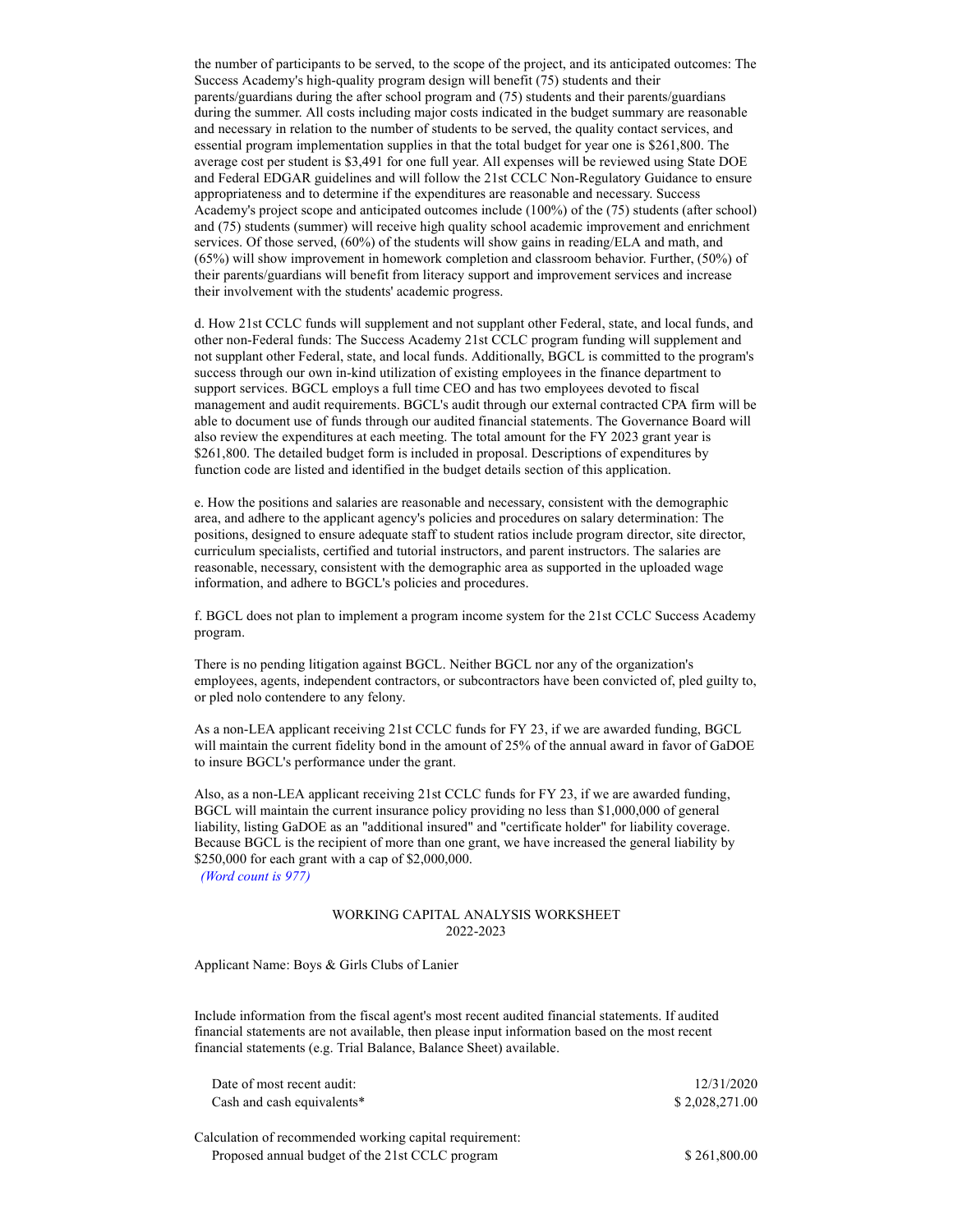| Number of months of operation (including summer, if applicable) |             |
|-----------------------------------------------------------------|-------------|
| Estimated monthly working capital requirement                   | \$21,816.67 |
| Necessary working capital for 3 month period                    | \$65,450.00 |

# Results:

Are cash and cash equivalents greater than needed working capital? Yes

# FY23 RFP Budget Details For Year 1 (FY23)

# Program name: Tadmore Success Academy

Fiscal agent name: Boys & Girls Clubs of Lanier Budget updated on (date): 01/21/2022

|                                           |                                       |      |     |              |                     |             | Maximum<br>Sum: \$261,800.00 Amount Allowed:<br>\$261,800.00                                                                                                                                                                                                                      |
|-------------------------------------------|---------------------------------------|------|-----|--------------|---------------------|-------------|-----------------------------------------------------------------------------------------------------------------------------------------------------------------------------------------------------------------------------------------------------------------------------------|
| <b>Fiscal Year</b><br>(1st year of grant) | Function/object Function Object Units |      |     |              | Price<br>(per unit) | Amount      | Description                                                                                                                                                                                                                                                                       |
| 2023                                      | 1000 / 110                            | 1000 | 110 | 6            | \$5,440.00          | \$32,640.00 | Tutorial<br>Instructors:<br><b>Certified Teachers</b><br>providing<br>Milestone prep;<br>math & reading<br>tutoring activities;<br>STEM activities;<br>$$40/hr$ for 6<br>certified teachers<br>at a 1:10 ratio for 4<br>hours per week.<br>Afterschool<br>program for 34<br>weeks |
| 2023                                      | 1000 / 110                            | 1000 | 110 | 6            | \$1,920.00          |             | Tutorial<br>Instructors:<br>Certified Teachers;<br>Milestone prep;<br>math & reading<br>tutoring activities;<br>\$11,520.00 STEM activities;<br>$$40/hr$ for 6<br>certified teachers<br>at a 1:10 ratio for<br>12 hours per week.<br>Summer program<br>for 4 weeks                |
| 2023                                      | 1000 / 110                            | 1000 | 110 | 6            | \$160.00            |             | Tutorial<br>Instructors: \$40 x<br>6 tutors 1<br>\$960.00 hours/week lesson<br>planning for 4<br>week Summer<br>Program                                                                                                                                                           |
| 2023                                      | 1000 / 110                            | 1000 | 110 | 6            | \$1,360.00          |             | Tutorial<br>Instructors: \$40 x<br>6 tutors 1<br>\$8,160.00 hour/week lesson<br>planning for 34<br>week Afterschool<br>Program                                                                                                                                                    |
| 2023                                      | 1000 / 110                            | 1000 | 110 | $\mathbf{1}$ | \$15,200.00         | \$15,200.00 | Lead Teacher &<br><b>STEM</b> facilitator<br>$  \widehat{a} \rangle$ \$50/hour for 8<br>hours/week @ 38<br>weeks                                                                                                                                                                  |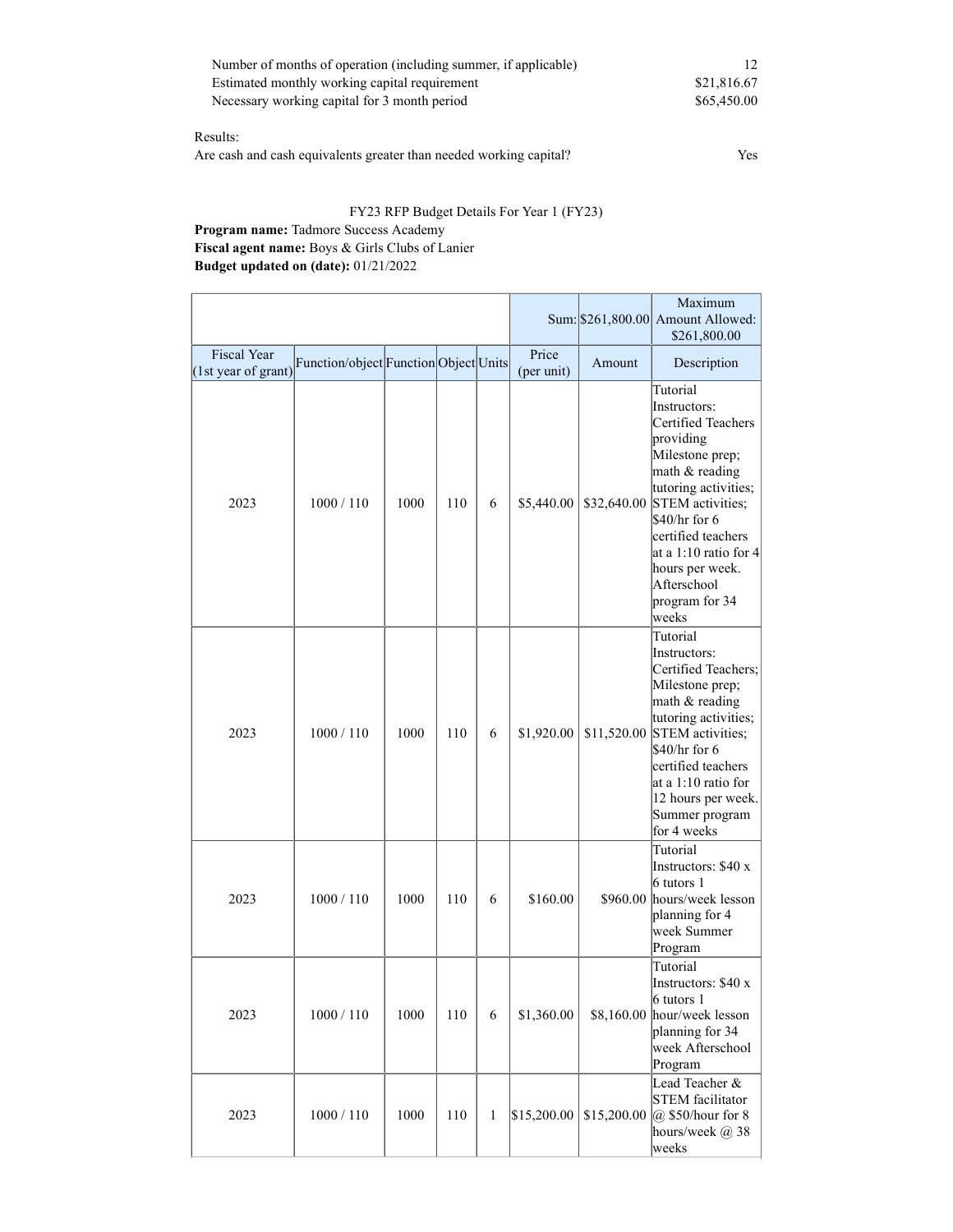| 2023 | 1000 / 140 | 1000 | 140 | 5              | \$8,640.00 | \$43,200.00 | "Youth<br>Development<br>Professional at<br>$1:15$ ratio; 5 staff<br>$ @$ \$12 hr. $@$ 20<br>hours per week $@$<br>36 weeks<br>Afterschool<br>program salary"                                                 |
|------|------------|------|-----|----------------|------------|-------------|---------------------------------------------------------------------------------------------------------------------------------------------------------------------------------------------------------------|
| 2023 | 1000 / 140 | 1000 | 140 | 5              | \$1,680.00 | \$8,400.00  | "Youth<br>Development<br>Professional at<br>$1:15$ ratio; 5 staff<br>$\omega$ \$12/hr $\omega$ 35<br>hours per week $@$<br>4 weeks<br><b>YDP</b> Summer<br>Program salary"                                    |
| 2023 | 1000 / 200 | 1000 | 200 | 5              | \$1,025.00 | \$5,125.00  | "Youth<br>Development<br>Professional<br>benefits FICA<br>$(0.0765) = $661;$<br>workers<br>compensation<br>$(.0131) = $113;$<br>unemployment<br>$(0.029) = $251$<br>YDP afterschool<br>program"               |
| 2023 | 1000 / 200 | 1000 | 200 | 5              | \$200.00   | \$1,000.00  | "Youth<br>Development<br>Professional<br>benefits FICA<br>$(0.0765) = $129;$<br>workers<br>compensation<br>$(0.0131) = $22;$<br>unemployment<br>$(0.029) = $49$<br>YDP summer"                                |
| 2023 | 1000 / 300 | 1000 | 300 | $\mathbf{2}$   | \$3,500.00 |             | Enrichment 1:15<br>ratio at \$50/hr - 2<br>teachers - art,<br>music, dance,<br>drama and other<br>\$7,000.00 STEM and<br>enrichment choice<br>progamsfor 2<br>hours/week @ 35<br>weeks afterschool<br>program |
| 2023 | 1000 / 300 | 1000 | 300 | $\overline{c}$ | \$800.00   |             | Enrichment 1:15<br>ratio at \$50/hr - 2<br>teachers - art,<br>music, dance,<br>drama and other<br>\$1,600.00 STEM and<br>enrichment choice<br>programs for 4<br>hours/week @ 4<br>weeks summer<br>program     |
| 2023 | 1000/610   | 1000 | 610 | $\mathbf{1}$   | \$5,000.00 | \$5,000.00  | General Materials<br>for academic<br>assistance &<br>enrichment classes                                                                                                                                       |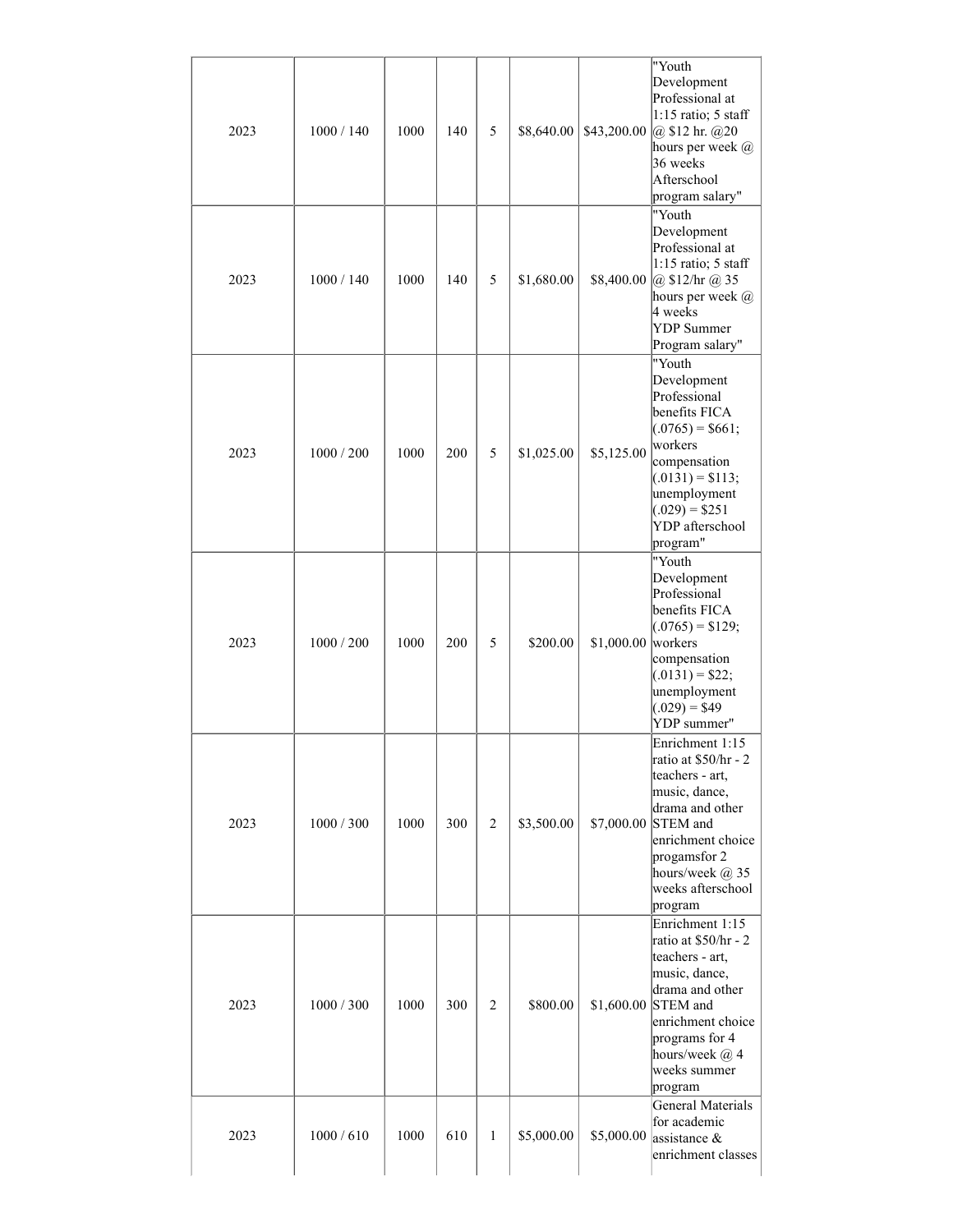|      |            |      |     |              |             |            | supplies for<br>general afterschool<br>program to include<br>games; spiral<br>notebooks/writing<br>journals, paper,<br>pencils, markers,<br>crayons, glue; Art<br>Enrichment<br>Supplies: Photo<br>Paper, ink, matting<br>board, paper, etc.,<br>Ceramics - clay<br>and tools, paint,<br>charcaol pencils,<br>easels, canvas,<br>brushes, etc.                              |
|------|------------|------|-----|--------------|-------------|------------|-----------------------------------------------------------------------------------------------------------------------------------------------------------------------------------------------------------------------------------------------------------------------------------------------------------------------------------------------------------------------------|
| 2023 | 1000/616   | 1000 | 616 | 10           | \$250.00    |            | 10<br>Laptops/Devices<br>@ $$250/unit =$<br>\$2500. Mobile<br>computer lab for<br>use with all<br>technology-based<br>academic and<br>$$2,500.00$ enrichment<br>programming -<br>Edugenuity,<br>Whitebox,<br>Clubtech/Skilltech,<br>Stride Academy,<br>Digital Arts,<br>Student Studio,<br>etc.                                                                             |
| 2023 | 2100 / 191 | 2100 | 191 | 1            | \$19,000.00 |            | One Site<br>Coordinator;<br>oversight of daily<br>operations. Part-<br>time position $@$<br>\$20/hour x 25<br>hours/week @ 38<br>weeks. This is the<br>most critical<br>$$19,000.00$ position as they<br>are responsible for<br>the entire site<br>operation<br>including: day-to-<br>day management,<br>programming and<br>staff supervision,<br>onsite data<br>collection |
| 2023 | 2100 / 191 | 2100 | 191 | $\mathbf{1}$ | \$2,000.00  | \$2,000.00 | One Site<br>Coordinator;<br>oversight of daily<br>operations. Part-<br>time position $@$<br>\$20/hour x 35<br>hours/week @ 4<br>weeks. This is the<br>most critical<br>position as they<br>are responsible for<br>the entire site<br>operation<br>including: day-to-<br>day management,                                                                                     |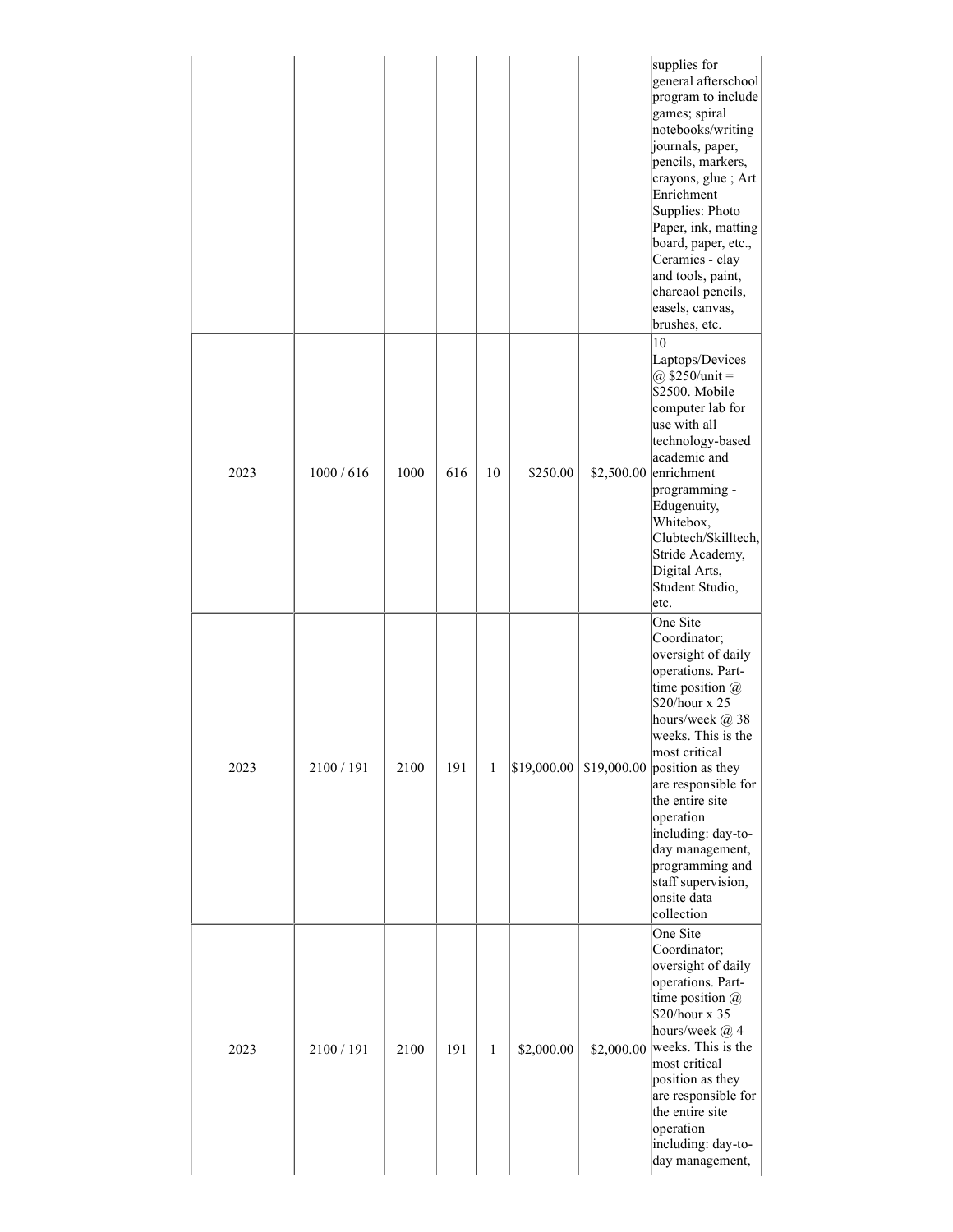|      |            |      |     |              |            |            | programming and<br>staff supervision,<br>onsite data<br>collection                                                                                                                                                                                                                                                                                                                                                                                                  |
|------|------------|------|-----|--------------|------------|------------|---------------------------------------------------------------------------------------------------------------------------------------------------------------------------------------------------------------------------------------------------------------------------------------------------------------------------------------------------------------------------------------------------------------------------------------------------------------------|
| 2023 | 2100 / 200 | 2100 | 200 | 1            | \$237.00   |            | Site Coordinator<br>benefits FICA<br>$(.0765) = $153;$<br>Workers<br>\$237.00 Compensation<br>$(.0131) = $26;$<br>Unemployment<br>$(.029) = $58$<br>Summer                                                                                                                                                                                                                                                                                                          |
| 2023 | 2100 / 200 | 2100 | 200 | $\mathbf{1}$ | \$2,254.00 |            | Site Coordinator<br>benefits FICA<br>$(.0765) = $1454;$<br>Workers<br>\$2,254.00 Compensation<br>$(.0131) = $249;$<br>Unemployment<br>$(.029) = $551$<br>Afterschool)                                                                                                                                                                                                                                                                                               |
| 2023 | 2100/610   | 2100 | 610 | 1            | \$1,000.00 | \$1,000.00 | Supplies for 10<br>family events and<br>parent services<br>includes; Family<br>Night, community<br>serivce, Lights On<br>Afterschoool,<br><b>STEP Parenting</b><br>Classes, Family<br>Dinner/Read<br>Nights, Financial<br>Planning classes,<br>Literacy classes.<br>Supplies include<br>paper products,<br>light nutritional<br>snack, coolers,<br>games, movies,<br>table/chair/tent<br>rental @ average<br>\$100/per event.<br>Snack not exceed<br>\$3.50/person. |
| 2023 | 2100 / 810 | 2100 | 810 | $\mathbf{1}$ | \$3,000.00 |            | 4 academic based<br>field trips. Tellus<br>Science Museum<br>\$10/student. GA<br>Aqaurium<br>\$12/student.<br>Fernbank Museum<br>\$12/student. Junior<br>Achievement<br>Discovery Center<br>(free). Wild<br>$\$3,\!000.00$  Animal Safari<br>adult \$12/student.<br>Center for<br><b>Puppetry Arts</b><br>\$14/person.<br>Atlanta Botanical<br>Gardens<br>\$12/person.<br>Elachee Nature<br>Center \$6/person.<br>Young Chefs<br>Academy                            |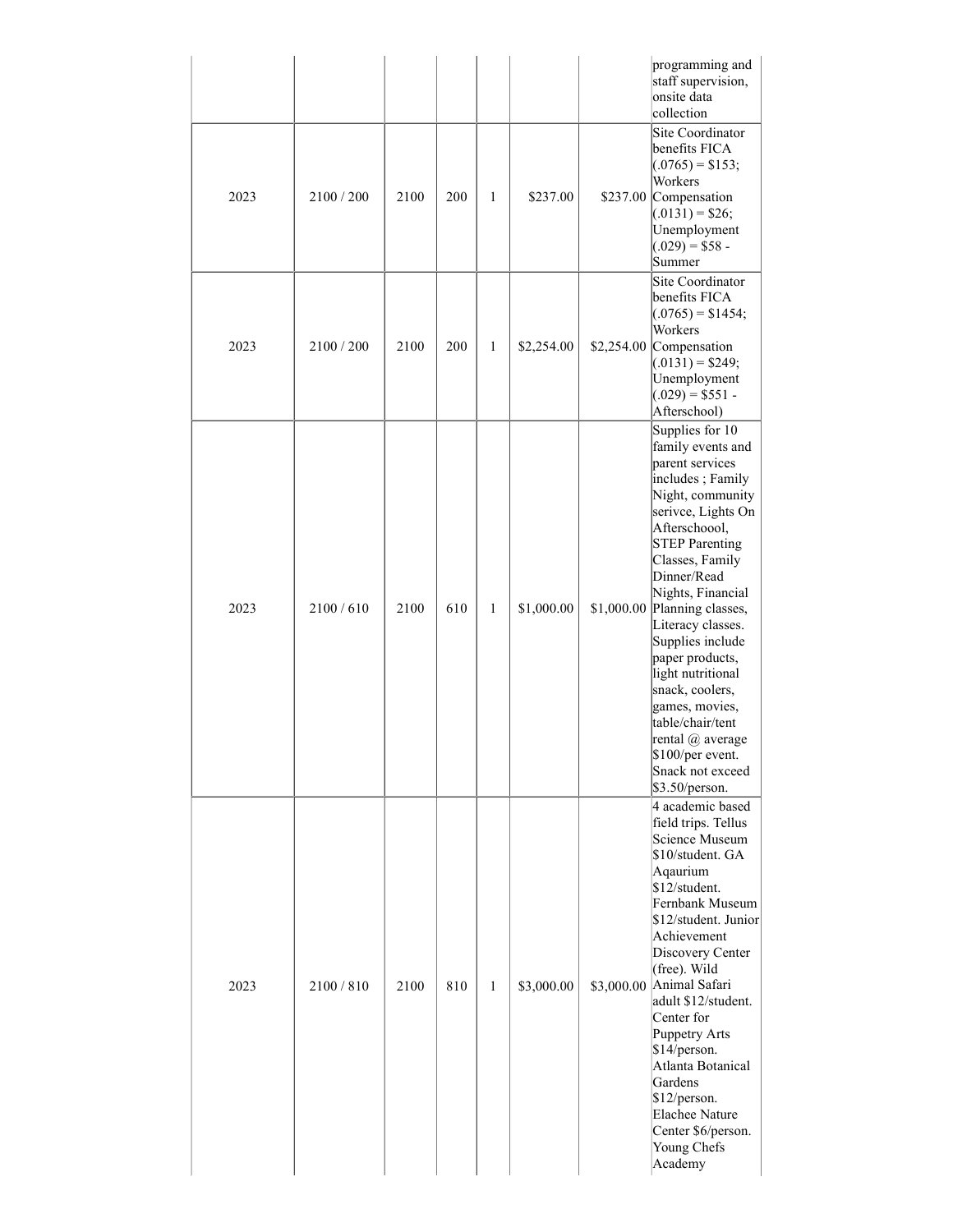|      |            |      |     |              |            |            | \$15/person All<br>field Trips Must<br>Be Pre-Approved                                                                                                                                                                                                                                                                                                                                                                                                                                                                                                                                                                                                                                                                       |
|------|------------|------|-----|--------------|------------|------------|------------------------------------------------------------------------------------------------------------------------------------------------------------------------------------------------------------------------------------------------------------------------------------------------------------------------------------------------------------------------------------------------------------------------------------------------------------------------------------------------------------------------------------------------------------------------------------------------------------------------------------------------------------------------------------------------------------------------------|
| 2023 | 2213/199   | 2213 | 199 | $\mathbf{1}$ | \$5,632.00 | \$5,632.00 | Curriculum<br>Specialist; 1/7<br>time per grant $(a)$<br>$$19/hr \times 5.7$<br>hrs/week x 52<br>weeks; - \$5632;<br>coordinate and<br>manage<br>curriculum<br>alignment with<br>school day,<br>progam specific<br>data collection and<br>analysis                                                                                                                                                                                                                                                                                                                                                                                                                                                                           |
| 2023 | 2213/200   | 2213 | 200 | 12           | \$116.00   |            | Curriculum<br>Speicalist benefits<br>\$1,392.00 Medical, Dental &<br>life (\$116 per<br>month)                                                                                                                                                                                                                                                                                                                                                                                                                                                                                                                                                                                                                               |
| 2023 | 2213/200   | 2213 | 200 | $\mathbf{1}$ | \$225.00   |            | Curriculum<br>\$225.00 Specialist benefit<br>Pension $(.04)$                                                                                                                                                                                                                                                                                                                                                                                                                                                                                                                                                                                                                                                                 |
| 2023 | 2213/200   | 2213 | 200 | 1            | \$668.00   | \$668.00   | $FIGA (0.0765) =$<br>\$431; Workers<br>Compensation<br>$(0.0131) = $74;$<br>Unemployment<br>$(0.029) = $163$                                                                                                                                                                                                                                                                                                                                                                                                                                                                                                                                                                                                                 |
| 2023 | 2213 / 580 | 2213 | 580 | $\mathbf{1}$ | \$500.00   | \$500.00   | GA ASYD<br>Conference, 21st<br><b>CCLC</b><br>Conference, and<br>21st Century-<br>relaed workshops,<br>etc. Professional<br>development for<br>Program Director,<br>Curriculum<br>Specialist, Site<br>Coordinator, Youth<br>Development<br>Professionals,<br>Contractors, and<br>Volunteers: - per<br>diem \$56/day &<br>POV mileage rate<br>of \$.51/mile $\omega$<br>110 miles round<br>trip for 3 staff =<br>$$1,008.90.\ (a)$<br>$\frac{\sin 92}{\sin 10}$<br>miles roundtrip x 6<br>$persons = $281.$<br>Lodging expenses<br>for overnight<br>travel $@$ \$160<br>night for 7 staff x<br>3nights x avg. 2<br>overnight trainings<br>$=$ \$6,720. All<br>Professional<br>Development must<br>be pre-approved<br>by GADOE |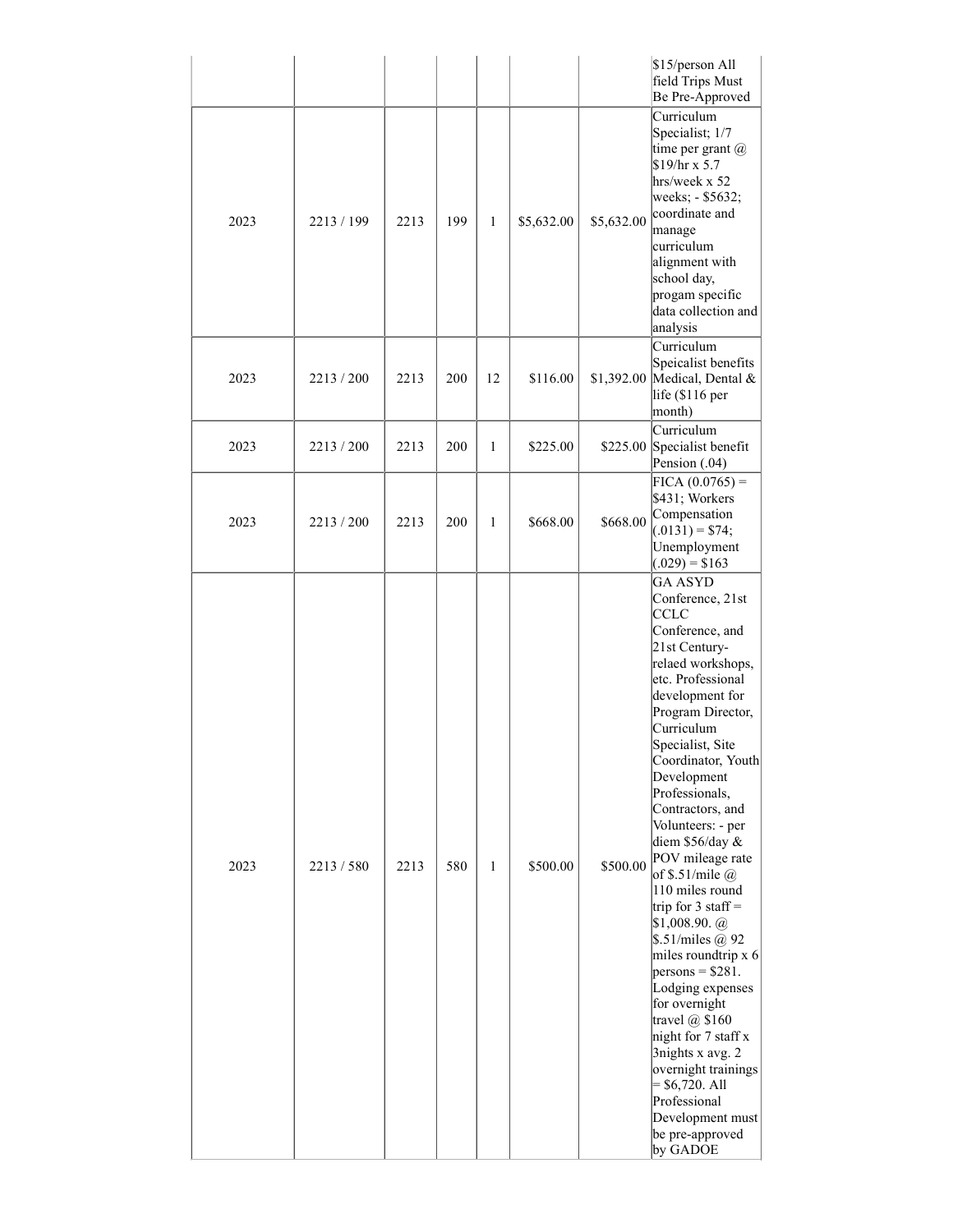| 2023 | 2213/810   | 2213 | 810 | $\mathbf{1}$ | \$500.00    |             | <b>GA ASYD</b><br>Conference, 21st<br><b>CCLC</b><br>Conference, and<br>21st Century-<br>relaed workshops,<br>etc. Professional<br>development for<br>Program Director,<br>Site Coordinator,<br>Youth<br>Development<br>Professionals,<br>\$500.00 Contractors, and<br>Volunteers:<br>Beyond School<br>Hours \$600 per<br>person x 2; web-<br>based training<br>through<br>Foundations Inc.<br>\$342 per<br>subscription. All<br>Professional<br>Development must<br>be pre-approved<br>by GADOE |  |
|------|------------|------|-----|--------------|-------------|-------------|--------------------------------------------------------------------------------------------------------------------------------------------------------------------------------------------------------------------------------------------------------------------------------------------------------------------------------------------------------------------------------------------------------------------------------------------------------------------------------------------------|--|
| 2023 | 2230 / 142 | 2230 | 142 | 1            | \$14,190.00 | \$14,190.00 | Data Clerk - enter<br>and manage data<br>in AS 21 data<br>base; 25 hour x<br>\$15/hour x 43<br>weeks = $$16125;$<br>summer and<br>afterschool                                                                                                                                                                                                                                                                                                                                                    |  |
| 2023 | 2230/190   | 2230 | 190 | $\mathbf{1}$ | \$8,275.00  | \$8,275.00  | Program Director<br>1/7 time will be<br>spent overseeing<br>21st Century<br>Program site.<br>\$33.5/hour x<br>5.7hour/week x<br>52week                                                                                                                                                                                                                                                                                                                                                           |  |
| 2023 | 2230 / 200 | 2230 | 200 | $\mathbf{1}$ | \$1,584.00  | \$1,584.00  | Data Clerk - FICA<br>$= $1234;$<br>Unemployment $=$<br>\$468; Workers<br>$Compensation =$<br>\$211                                                                                                                                                                                                                                                                                                                                                                                               |  |
| 2023 | 2230 / 200 | 2230 | 200 | $\mathbf{1}$ | \$981.00    |             | Program Director<br>1/7 time will be<br>spent overseeing<br>21st Century<br>Program site.<br>$$981.00$ FICA = \$633;<br>Workers<br>$Compensation =$<br>\$108;<br>Unemployment $=$<br>\$240                                                                                                                                                                                                                                                                                                       |  |
| 2023 | 2230 / 300 | 2230 | 300 | $\mathbf{1}$ | \$2,100.00  | \$2,100.00  | Financial audit -<br>12% percent of<br>budgeted review<br>devoted to 21st<br>CCLC. Budgeted<br><b>BGCHC</b> expense<br>for audit is                                                                                                                                                                                                                                                                                                                                                              |  |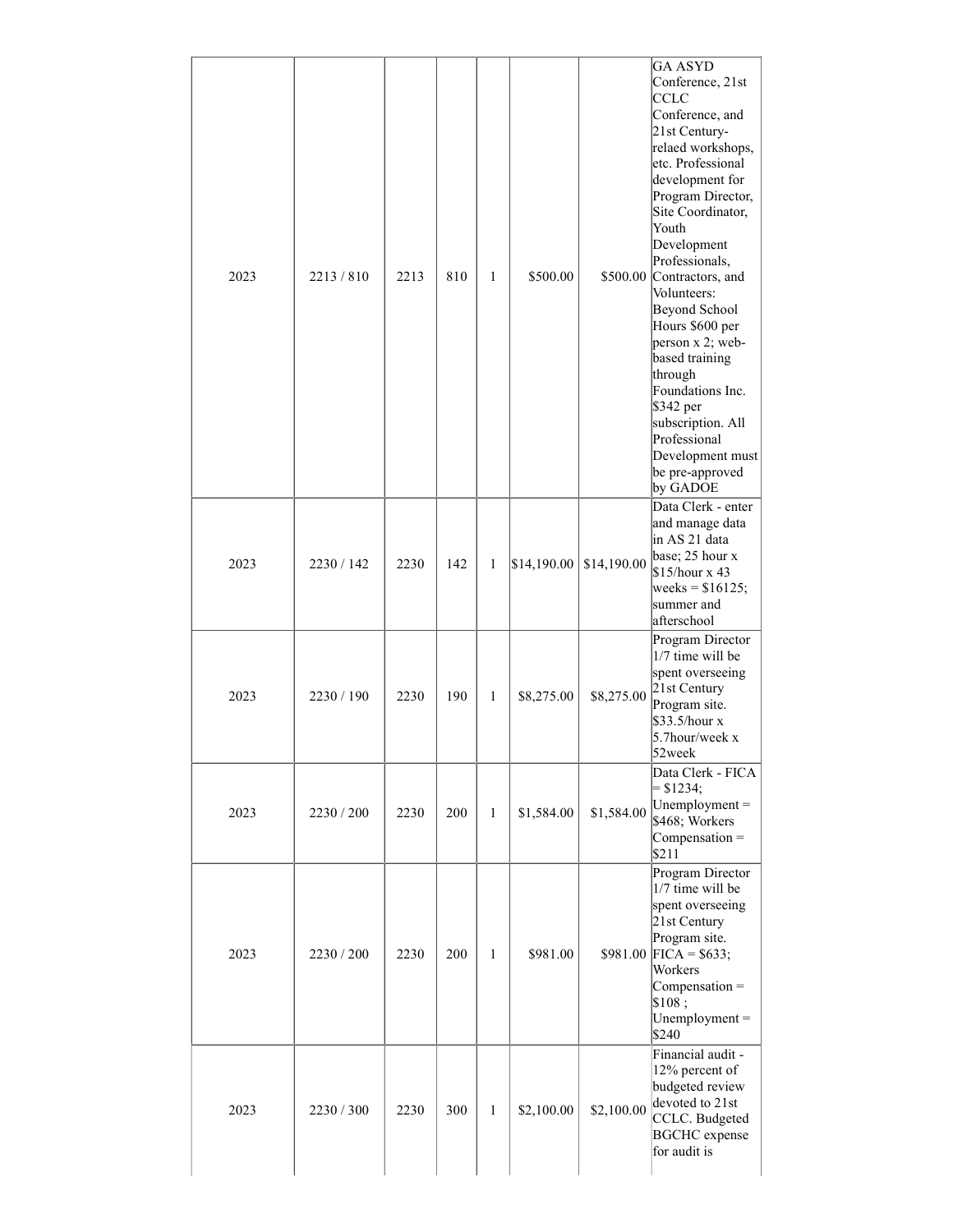|      |            |      |     |              |             |             | \$17,500                                                                                                                                                                                                                                                                                                                                                                  |
|------|------------|------|-----|--------------|-------------|-------------|---------------------------------------------------------------------------------------------------------------------------------------------------------------------------------------------------------------------------------------------------------------------------------------------------------------------------------------------------------------------------|
| 2023 | 2230/332   | 2230 | 332 | 15           | \$55.00     | \$825.00    | Background<br>checks: National<br>& State<br>background checks<br>for staff, tutors,<br>enrichment<br>instructors, and<br>other contractors,<br>volunteers                                                                                                                                                                                                                |
| 2023 | 2230 / 520 | 2230 | 520 | $\mathbf{1}$ | \$300.00    |             | Cost of surety<br>\$300.00 bonds as required<br>by DOE                                                                                                                                                                                                                                                                                                                    |
| 2023 | 2700/519   | 2700 | 519 | $\mathbf{1}$ | \$3,816.00  | \$3,816.00  | Field Trip<br>Transportation:<br>total miles 634 @<br>\$2/mile for 2<br>buses = $$2536.4$<br>field trips with 2<br>drivers at 8<br>hours/day @<br>\$20/hour per<br>$\text{driver} = $1280$                                                                                                                                                                                |
| 2023 | 2300/880   | 2300 | 880 | $\mathbf{1}$ | \$4,913.00  | \$4,913.00  | Costs incurred by<br>contractor. Used to<br>partially fund costs<br>incurred for<br>common expenses<br>that increased to<br>operate grant -<br>human resources,<br>accounting, and<br>payroll, leadership,<br>etc.                                                                                                                                                        |
| 2023 | 2700/511   | 2700 | 511 | $\mathbf{1}$ | \$21,000.00 | \$21,000.00 | Money allocated<br>for contracted<br>transportation<br>services for HCS<br>transportation:<br>2100 miles per<br>$\sqrt{year} = 10 \text{ miles}$<br>per day x 210<br>school days x<br>$$2/mile = $4,200.$<br>2 Drivers x 20/hr x<br>2 hours/day x 210<br>school days $=$<br>\$16,800. Amount<br>in excess of<br>\$21,000 will be a<br>gift in kind from<br>school system. |
| 2023 | 2900 / 300 | 2900 | 300 | $\mathbf{1}$ | \$7,007.00  | \$7,007.00  | Evaluation<br>services for the<br>grant program not<br>to exceed 3% of<br>grant award                                                                                                                                                                                                                                                                                     |
| 2023 | 2100 / 177 | 2100 | 177 | 1            | \$14,250.00 | \$14,250.00 | Parent Coordinator<br>- to organize and<br>implement familiy<br>education and<br>engagement<br>activities.<br>Maintains<br>communication<br>with<br>parents/guardians,                                                                                                                                                                                                    |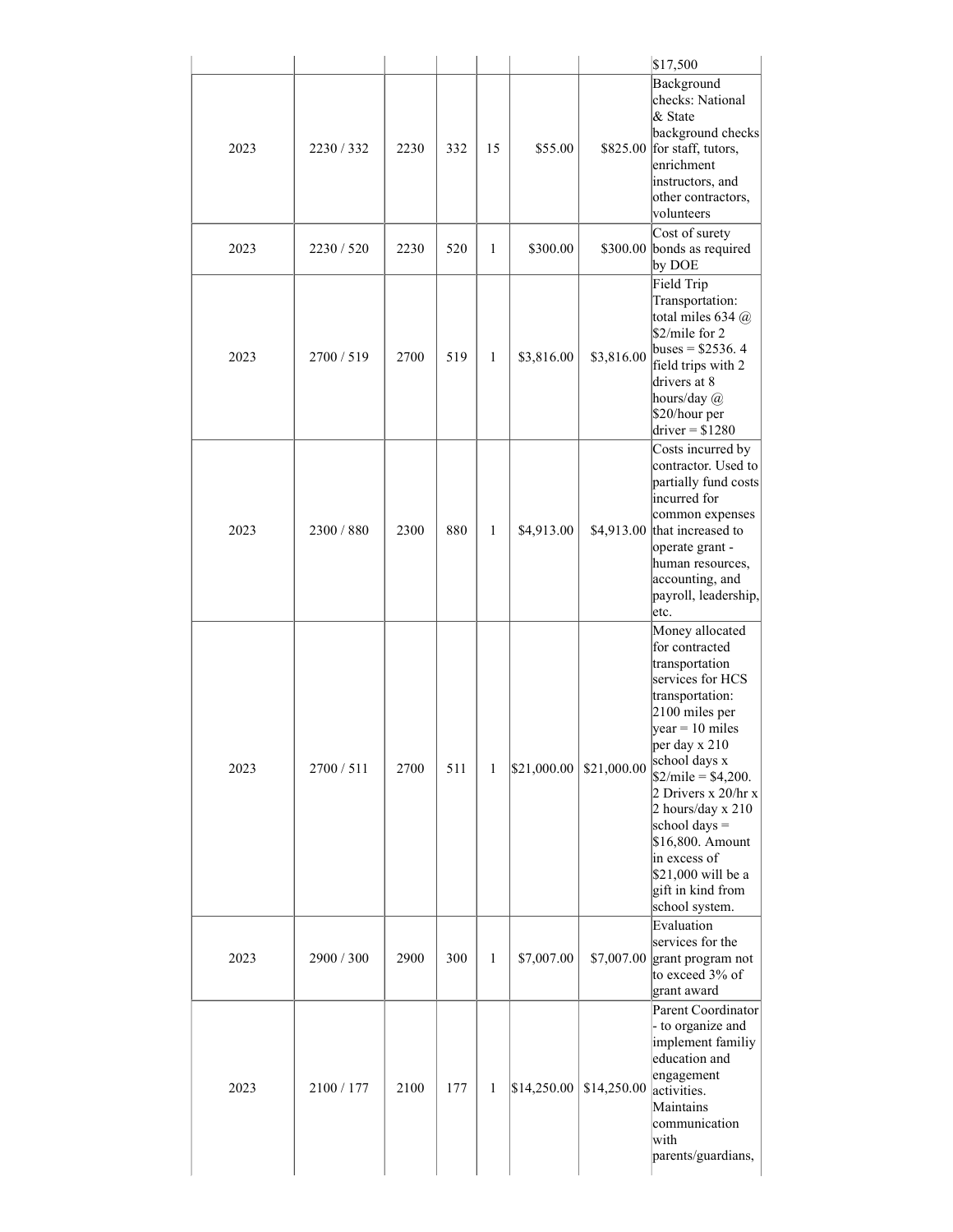|      |            |      |     |              |            |            | school personnel,<br>partner agencies,<br>etc. \$15/hour, 25<br>hours/week, 38<br>weeks<br>(Registration,<br>Afterschool, and<br>Training)                                                                                                                                                                    |
|------|------------|------|-----|--------------|------------|------------|---------------------------------------------------------------------------------------------------------------------------------------------------------------------------------------------------------------------------------------------------------------------------------------------------------------|
| 2023 | 2100/177   | 2100 | 177 | 1            | \$1,875.00 | \$1,875.00 | Parent Coordinator<br>- to organize and<br>implement familiy<br>education and<br>engagement<br>activities.<br>Maintains<br>communication<br>with<br>parents/guardians,<br>school personnel,<br>partner agencies,<br>etc. \$15/hour, 25<br>hours/week, 5<br>weeks<br>(Registration,<br>Summer and<br>Training) |
| 2023 | 2100 / 200 | 2100 | 200 | $\mathbf{1}$ | \$1,749.00 | \$1,749.00 | Parent Coordinator<br>- Benefits - FICA<br>$(.0765)=\$1090,$<br>workers comp<br>$(.0173) = $246,$<br>unemployment<br>$(.029)=\$412$ -<br>Afterschool                                                                                                                                                          |
| 2023 | 2100/200   | 2100 | 200 | 1            | \$222.00   | \$222.00   | <b>Parent Coordinator</b><br>- Benefits - FICA<br>$(.0765)=\$143,$<br>workers comp<br>$(.0131)=$ \$25,<br>unemployment<br>$(.029)=\$54$ -<br>Summer                                                                                                                                                           |

Georgia Department of Education 21st Century Community Learning Centers RFP Budget Summary (10 points)

|                  |                                           | Year $1$ (FY23)   |               | Year $2$ (FY24)                                                                                                                                                                                                                |               | Year $3$ (FY25)                                             |          | Year $4$ (FY26)   |               | Year $5$ (FY27)    |               |
|------------------|-------------------------------------------|-------------------|---------------|--------------------------------------------------------------------------------------------------------------------------------------------------------------------------------------------------------------------------------|---------------|-------------------------------------------------------------|----------|-------------------|---------------|--------------------|---------------|
|                  | Maximum Amount<br>Allowed                 | \$261,800.00      |               | \$261,800.00                                                                                                                                                                                                                   |               | \$261,800.00                                                |          | \$235,620.00      |               | \$209,440.00       |               |
| Function<br>Code | Descriptions                              | Amount            | $\frac{0}{0}$ | Amount                                                                                                                                                                                                                         | $\frac{0}{0}$ | $\frac{0}{0}$<br>Amount                                     |          | Amount            | $\frac{0}{0}$ | Amount             | $\frac{0}{0}$ |
| 1000             | Instruction                               |                   |               | $$142,305.00 54.36 $142,305.00 54.36 $142,305.00 54.36 $128,074.50 54.36 $113,844.00 54.36 $142,305.00 54.36 $142,305.00 54.36 $142,305.00 54.36 $142,305.00 54.36 $142,305.00 54.36 $142,305.00 54.36 $142,305.00 54.36 $142$ |               |                                                             |          |                   |               |                    |               |
| 2100             | <b>Pupil Services</b>                     | \$45,587.00 17.41 |               |                                                                                                                                                                                                                                |               | $$45,587.00 17.41 $ $$45,587.00 17.41 $ $$41,028.30 17.41 $ |          |                   |               | \$36,469.60 17.41] |               |
| 2210             | Improvement<br>Instructional<br>Services  | \$0.00            | $\Omega$      | \$0.00                                                                                                                                                                                                                         | $\theta$      | \$0.00                                                      | $\Omega$ | \$0.00            | $\Omega$      | \$0.00             | $\Omega$      |
| 2213             | Instructional<br>Training                 | \$8,917.00 3.41   |               | \$8,917.00 3.41                                                                                                                                                                                                                |               | \$8,917.00 3.41                                             |          | \$8,025.30 3.41   |               | \$7,133.60 3.41    |               |
| 2220             | Educational<br>Media<br>Services          | \$0.00            | $\Omega$      | \$0.00                                                                                                                                                                                                                         | $\theta$      | \$0.00                                                      | $\Omega$ | \$0.00            | $\theta$      | \$0.00             | $\Omega$      |
| 2230             | General<br>Administration                 | \$28,255.00 10.79 |               | \$28,255.00 10.79                                                                                                                                                                                                              |               | \$28,255.00   10.79                                         |          | \$25,429.50 10.79 |               | \$22,604.00 10.79  |               |
| 2300             | General<br>Administration<br>(for Federal | \$4,913.00 1.88   |               | \$4,913.00 1.88                                                                                                                                                                                                                |               | \$4,913.00 1.88                                             |          | $$4,421.70$ 1.88  |               | \$3,930.40 1.88    |               |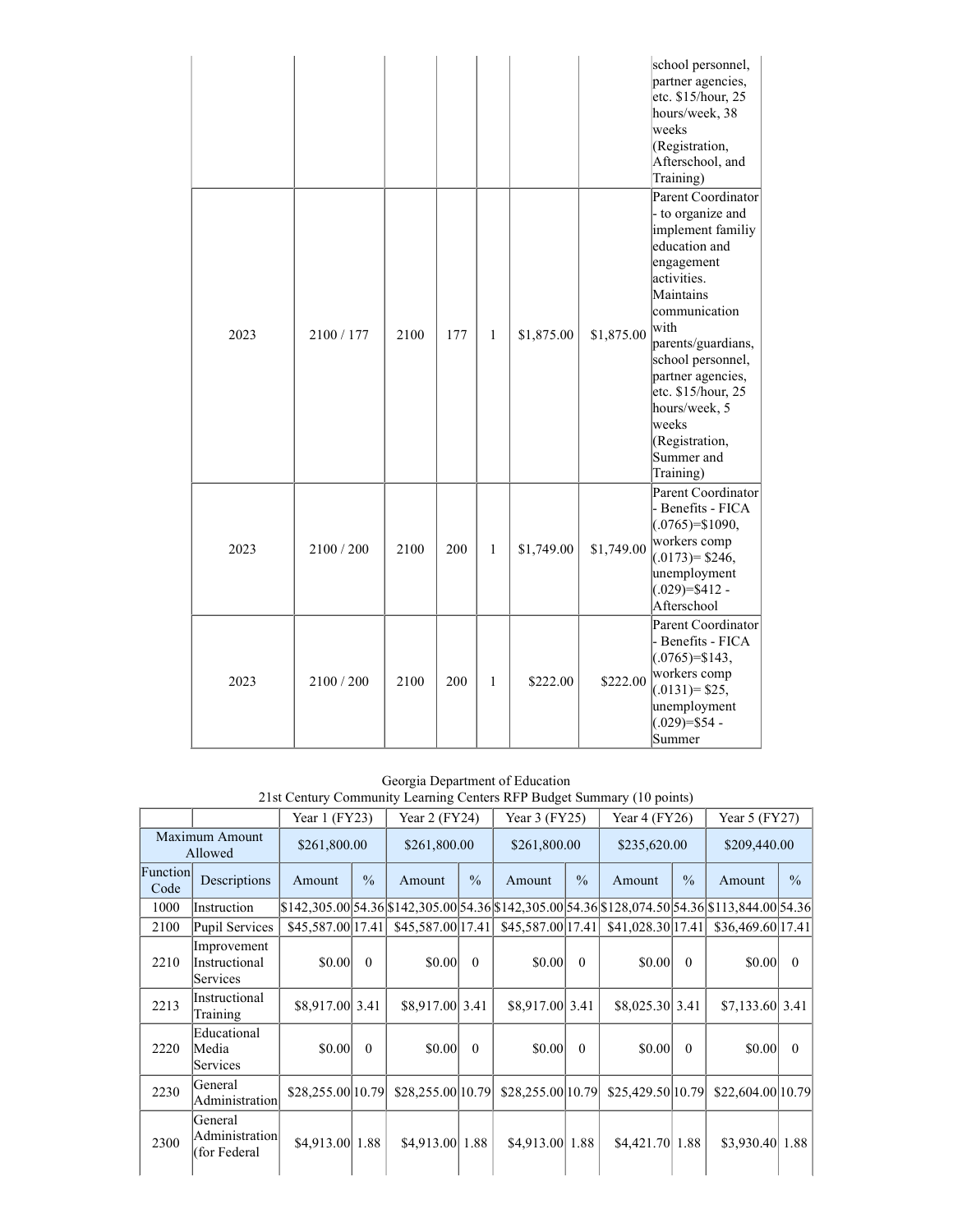|      | Indirect Cost)                                        |                   |          |                    |          |                   |          |                  |          |                           |          |
|------|-------------------------------------------------------|-------------------|----------|--------------------|----------|-------------------|----------|------------------|----------|---------------------------|----------|
| 2500 | Support<br> Services -<br><b>Business</b>             | \$0.00            | $\theta$ | \$0.00             | $\theta$ | \$0.00            | $\theta$ | \$0.00           | $\theta$ | \$0.00                    | $\Omega$ |
| 2600 | Maintenance<br>and Operation<br>lof Plant<br>Services | \$0.00            | $\theta$ | \$0.00             | $\theta$ | \$0.00            | $\theta$ | \$0.00           | $\theta$ | \$0.00                    | $\theta$ |
| 2700 | Student<br>Transportation                             | \$24,816.00 9.48] |          | $$24,816.00]$ 9.48 |          | \$24,816.00 9.48  |          | \$22,334.40 9.48 |          | $$19,852.80 \,   \, 9.48$ |          |
| 2900 | Other Support<br>Services                             | \$7,007.00 2.68   |          | $$7,007.00$   2.68 |          | $$7,007.00 $ 2.68 |          | \$6,306.30 2.68  |          | \$5,605.60 2.68           |          |
|      | Total                                                 | \$261,800.00      |          | \$261,800.00       |          | \$261,800.00      |          | \$235,620.00     |          | \$209,440.00              |          |

| Allocation check for key areas: | Amount                                         | $\frac{0}{0}$      | Amount | $\frac{0}{0}$                                                                                        | Amount | $\frac{0}{0}$       | Amount | $\frac{0}{0}$      | Amount | $\frac{0}{0}$       |  |
|---------------------------------|------------------------------------------------|--------------------|--------|------------------------------------------------------------------------------------------------------|--------|---------------------|--------|--------------------|--------|---------------------|--|
|                                 | Instruction and Pupil Services (1000 and 2100) |                    |        | 187,892.00 71.77   187,892.00   71.77   187,892.00   71.77   169,102.80   71.77   150,313.60   71.77 |        |                     |        |                    |        |                     |  |
|                                 | Administrative Expenses (2230, 2300 and 2500)  |                    |        | 33,168.00 12.67 33,168.00 12.67 33,168.00 12.67 29,851.20 12.67 26,534.40 12.67                      |        |                     |        |                    |        |                     |  |
| Code                            | Less:                                          |                    |        |                                                                                                      |        |                     |        |                    |        |                     |  |
| 2230/300                        | Audit                                          | $$2,100.00$ 0.8    |        | $$2,100.00$ 0.8                                                                                      |        | $$2,100.00$ 0.8     |        | $$1,890.00$ 0.8    |        | $$1,680.00$ 0.8     |  |
| 2230/332                        | National Criminal<br>Background Checks         | \$825.00 0.32      |        | \$825,00 0.32                                                                                        |        | \$825,00 0.32       |        | \$742.50 0.32      |        | \$660.00 0.32]      |  |
| 2230/520                        | Surety bond                                    | 300.00 0.11        |        | \$300.00 0.11                                                                                        |        | \$300.00 0.11       |        | \$270.00 0.11      |        | \$240.00 0.11       |  |
| 2300/880                        | Indirect costs                                 | \$4,913,00 1.88    |        | \$4,913,00 1.88                                                                                      |        | $$4.913.00 \, 1.88$ |        | $$4,421,70$   1.88 |        | \$3.930.40 1.88     |  |
|                                 | Sub-Total                                      | \$8,138,00 3.11    |        | \$8,138,00 3.11                                                                                      |        | \$8,138,00 3.11     |        | $$7,324.20$ 3.11   |        | $$6,510.40 \, 3.11$ |  |
|                                 | Net Administrative Expenses                    |                    |        | $$25,030.00]$ 9.56 $$25,030.00]$ 9.56 $$25,030.00]$ 9.56 $$22,527.00]$ 9.56 $$20,024.00]$ 9.56       |        |                     |        |                    |        |                     |  |
|                                 | [2900/300] External Evaluation expense         | $$7,007,00$   2.68 |        | $$7,007,00$   2.68                                                                                   |        | \$7,007.00 2.68     |        | \$6,306,30 2.68]   |        | \$5,605,60 2.68     |  |
|                                 |                                                |                    |        |                                                                                                      |        |                     |        |                    |        |                     |  |

| <b>Validations:</b> |                                                                      |             |  |             |  |             |  |             |  |             |  |  |
|---------------------|----------------------------------------------------------------------|-------------|--|-------------|--|-------------|--|-------------|--|-------------|--|--|
|                     | Worksheet total matches Budget Summary:                              | <b>TRUE</b> |  |             |  |             |  |             |  |             |  |  |
|                     | Instruction and Pupil Services account for at<br>least 65% of budget | <b>TRUE</b> |  | <b>TRUE</b> |  | TRUE        |  | <b>TRUE</b> |  | <b>TRUE</b> |  |  |
|                     | Net Administrative expense is 10% or lower                           | <b>TRUE</b> |  | <b>TRUE</b> |  | <b>TRUE</b> |  | <b>TRUE</b> |  | <b>TRUE</b> |  |  |
|                     | External Evaluation expense is 3% or lower                           | <b>TRUE</b> |  | TRUE        |  | TRUE        |  | <b>TRUE</b> |  | <b>TRUE</b> |  |  |

# Supporting Budget Documents

#### a. Wages

The program director, site coordinator, and all other salaries/wages must be based on and reported using a percentage of time designated for the 21st CCLC program. The program director or any other individual serving in an administrative role shall not be an existing superintendent, principal, transportation director, CEO, CFO, or similar positions whose salary will be reclassified to conduct 21st CCLC program activities. Salaries and wages should be consistent with the policies and procedures of the applicant agency. Additionally, non-exempt staff employed by a LEA should be compensated according to a pre-determined agreed upon rate (Rate-in-Effect method) for hours worked in the program. See 29 U.S.C.A.  $\S 207(g)(2)$ . 21st Century Programs are to be provided outside of the regular school day or during periods when school is not in session; therefore, we do not consider the program a continuation of an educator's regular day. All salaries and wages must be consistent with the policies and procedures of the applicant agency. Proof must be submitted that all salaries and hourly wages are consistent with the demographic area of the proposed project (http://www.bls.gov /oes/current/oessrcma.htm).

b. All new CBO/Non-LEA and new IHE applicants must submit copies of their organization's most recent year's independently audited financial statements including the audit opinion, the balance sheet/statement of financial position, statement of income/statement of activities, statement of retained earnings/statement of changes in net assets, statement of cash flows and the notes to the financial statements. The financial statements submitted must be solely for the organization, unless a parent entity is also committing to financially back the applying agency in performance of the award, in which case the financial statements of the parent entity must also be provided. Additionally, new CBO/Non-LEA applicants must provide copies of most recent statements that substantiate the amount of cash and cash equivalents stated on the Working Capital Analysis Worksheet, such as copies of applicable statements from financial institutions for primary accounts (e.g., checking, savings) for the most current three months.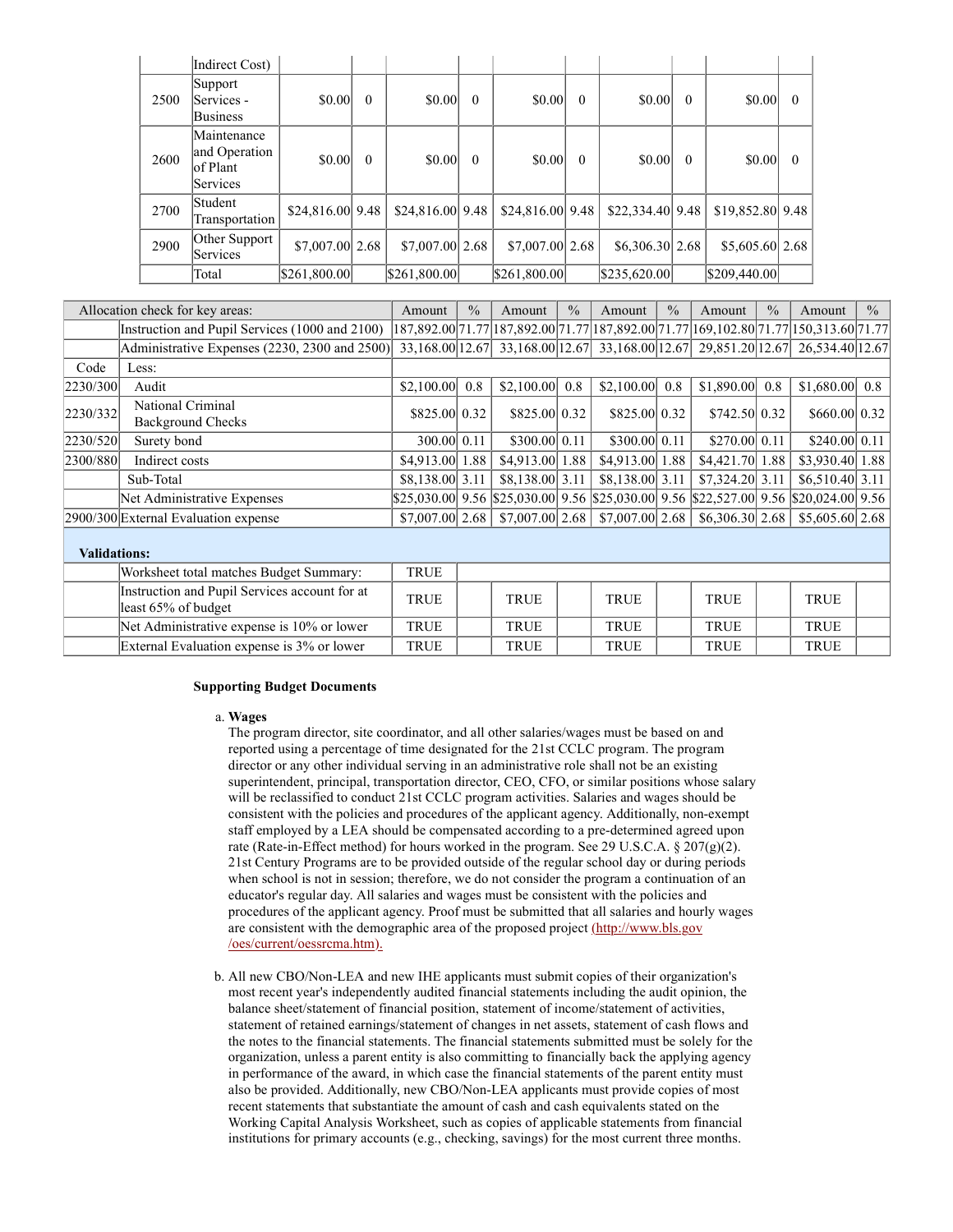CBO/Non-LEA applicants currently operating a 21st CCLC program in FY22 are not required to include the financial audit and financial statements with their applications.

All CBO/Non-LEA applicants, excluding IHE applicants, must also include the, most recent Form 990 "Return of Organization Exempt from Income Tax" (if applicable). If independently audited financial statements do not exist for the applicant, the applicant shall state the reason and still include the applicable bank statements (e.g. primary saving and checking accounts) from the most current three months.

Uploaded proof must be submitted that all salaries and hourly wages are consistent with the demographic area of the proposed project when applicant agency policies and procedures do not define salaries and wages.

Wages PDF Download a copy of Boys&G\_wages\_156.pdf

Audit and Financial Statements Download a copy of Boys&G\_financials\_156.pdf

## CBO/Non-LEA Applicants Only

In addition to the above narrative and budget information, all new CBO/Non-LEA applicants must also submit copies of their organization's most recent year's independently audited financial statements. The financial statements submitted must be solely for the organization, unless a parent entity is also committing to financially back the applying agency in performance of the award, in which case the financial statements of the parent entity must also be provided. CBO/Non-LEA applicants currently operating a 21st CCLC program in FY22 are not required to include this financial audit with their applications.

The submission must also include the audit opinion, the balance sheet, statements of income, most recent Form 990 "Return of Organization Exempt from Income Tax" (if applicable), retained earnings, cash flows, and the notes to the financial statements. If independently audited financial statements do not exist for the applicant, the applicant shall state the reason and instead should submit a copy of applicable bank statements (e.g. primary saving and checking accounts) from the most current six months.

Are you currently operating a 21st CCLC program in FY22?  $\odot$  Yes  $\odot$  No

As a Non-LEA applicants currently operating a 21st CCLC program in FY19, you are not required to include a financial audit.

Is there any pending litigation against the organization?  $\bigcirc$  Yes  $\bigcirc$  No

CBO/Non-LEA applicants must also provide a statement in the narrative as to whether there is any pending litigation against the organization, and if such litigation exists, attach below an opinion of counsel as to whether the pending litigation may impair the organization's ability to effectively implement or administer their proposed program. Likewise, CBO/Non-LEA applicants must provide a statement in the narrative as to whether the organization or any of the organization's employees, agents, independent contractors, or subcontractors have been convicted of, pled guilty to, or pled nolo contendere to any felony, and if so provide an explanation with relevant details.

Has the organization or any of the organization's employees, agents, independent contractors, or subcontractors been convicted of, pled guilty to, or pled *nolo contendere* to any felony?  $\bigcirc$  Yes  $\bigcirc$ No

Program Name: Tadmore Success Academy

#### A. Program Plan - History of Success

As part of the proposed program plan, applicants must provide data and evidence of their previous success (e.g., positive student academic and related activity growth) in operating out-of-school programs targeting similar youth populations to be served by the proposed 21st CCLC program. If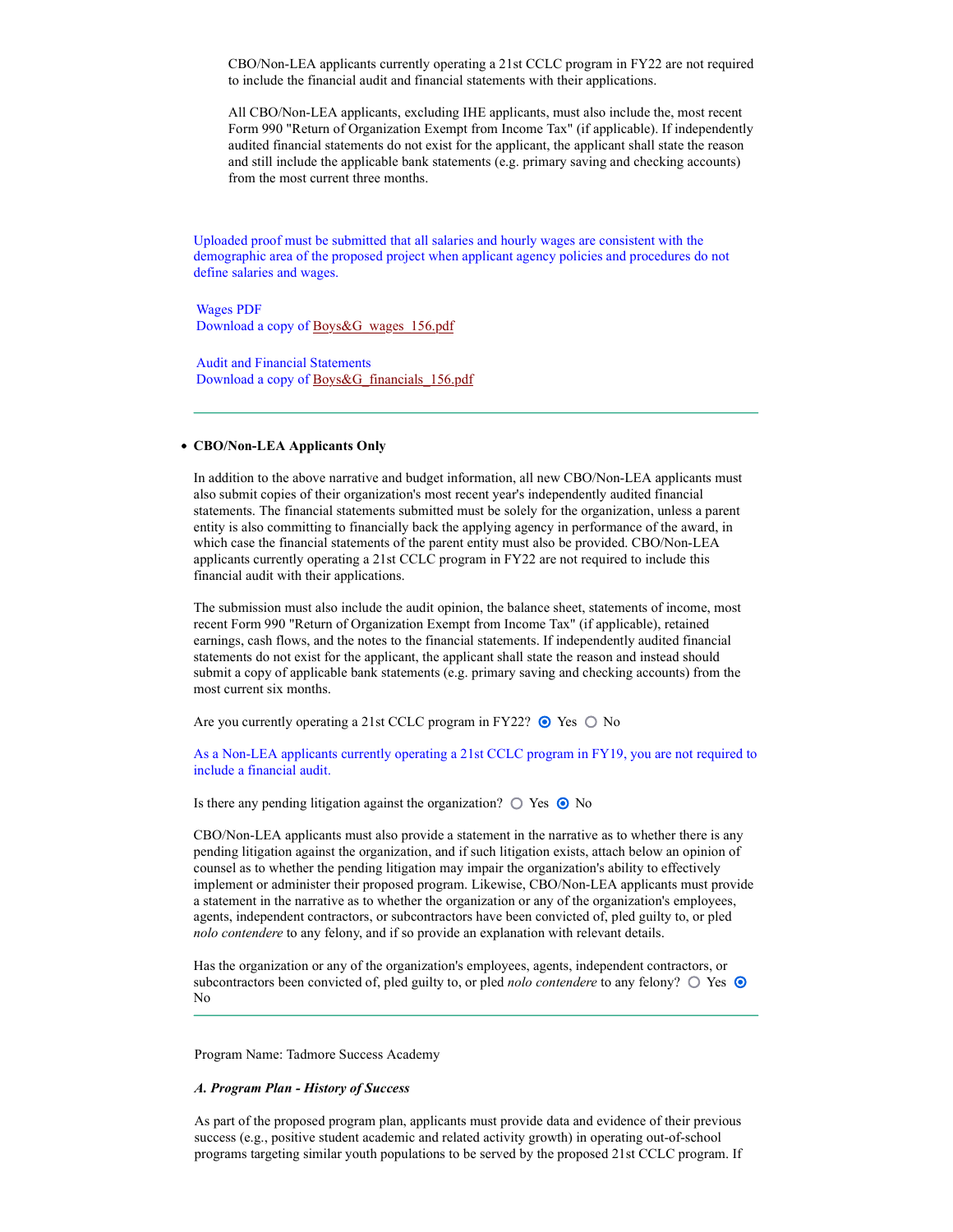the applicant has not operated out-of-school programs in the past, the applicant must provide evidence that otherwise demonstrates experience or the promise of success in providing educational and related activities that will complement and enhance the academic performance, achievement, assessment, program monitoring, and positive youth development of the students. The applicant must provide evidence of best practices, including research or evidence-based practices that will be used to conduct educational and related activities that will complement and enhance academic performance, achievement, postsecondary and workforce preparation, and positive youth development for the students to be served by the proposed 21st CCLC program.

The applicant must provide a narrative with a complete plan explaining how the program will operate, will address the needs identified in the needs assessment process, and align activities with the Georgia Standards of Excellence. The plan should also provide a clear, concise description of how the program activities are expected to improve student academic achievement and overall student success as well as family engagement, including any connections with the school/district improvement plans.

The program plan must also address how the program will increase family's support for student's learning and ensure family members of participating students will be actively engaged in their children's education. Describe the services that will be designed to provide adult family members with the tools necessary to support their student's academic achievement goals, including opportunities for literacy and related educational development for the families of the children served by the program. To build partnerships with the families they serve, programs should provide activities and services that are linked to student learning, relational, collaborative, and interactive.

HISTORY OF SUCCESS: Boys & Girls Clubs of Lanier (BGCL) is a 68-year-old non-profit, community-based organization that serves over 7,000 youth annually through after school and summer youth development programs in Gainesville, Georgia and the surrounding Hall County and Habersham County communities. The mission of BGCL is to inspire and enable all young people, especially those who need us most, to realize their full potential as productive, caring, responsible citizens. BGCL has extensive experience providing universal access and age-appropriate services and activities for low-income, underserved, underrepresented, and special needs at-risk youth from ages 5-18. We have always provided engaging and fun educational, social, physical, recreational, character, and leadership development activities, where students are tutored, coached, and mentored by trained and caring professional staff. BGCL is youth-focused and to meet individual and group needs, we are motivation and incentive driven. As a member of Boys & Girls Clubs of America, we have been recording, tracking, and documenting individual and group progress in many academic, behavioral, social, health, and fitness areas.

Of the registered members we serve in Hall and Habersham counties; 78% of the participants are economically disadvantaged and 65% of the youth served identify as minorities. The current priority outcomes and indicators with which the organization measures success of the centers show that 100% of the teens that attend the center regularly graduated from high school; 90% of members agree they can stand up for what is right, even when friends disagree; 70% of members eat more than 3 fruits or vegetables each day; and over 3,600 youth participated in the club and school-based Club Fit & Falcon Fitness programs.

We are confident in our organization's capacity to carry out the activities of the SUCCESS ACADEMY Project and yield results in meeting the statutory purposes and requirements of this 21st CCLC FY-2023 grant application. BGCL has experienced past and current successes in meeting all goals, objectives, and outcomes- based indicators in previously awarded grants. Some of those recent grants include:

- 1. 21st Century CCLC 2021 @ \$1,774,400
- 2. OJP/Federal 2021 @ \$24,846
- 3. Ga. Alliance of Boys & Girls Clubs Pass Through/Federal 2021 @ \$918,574
- 4. Falcons/Foundation 2021 @ \$100,000
- 5. USDA CACFP At-Risk Afterschool Snack Program/Federal 2021 @ \$100,441

Previous 21st CCLC Program Implementation Success: BGCL currently operates six 21st Century Community Learning Centers. Four 21st CCLC 5-year grants were awarded for the FY 2015 and renewed in the FY 2020 grant-funding period. The first grant funds the Joseph F. Walters Club Success Academy program, which targets students from a Hall County school - Lyman Hall Elementary. The second grant funds the Positive Place 2 Success Academy program, which targets students at Gainesville City Elementary Schools-Centennial Arts Academy, Enota Multiple Intelligences Academy, Fair Street International Academy, Gainesville Exploration Academy,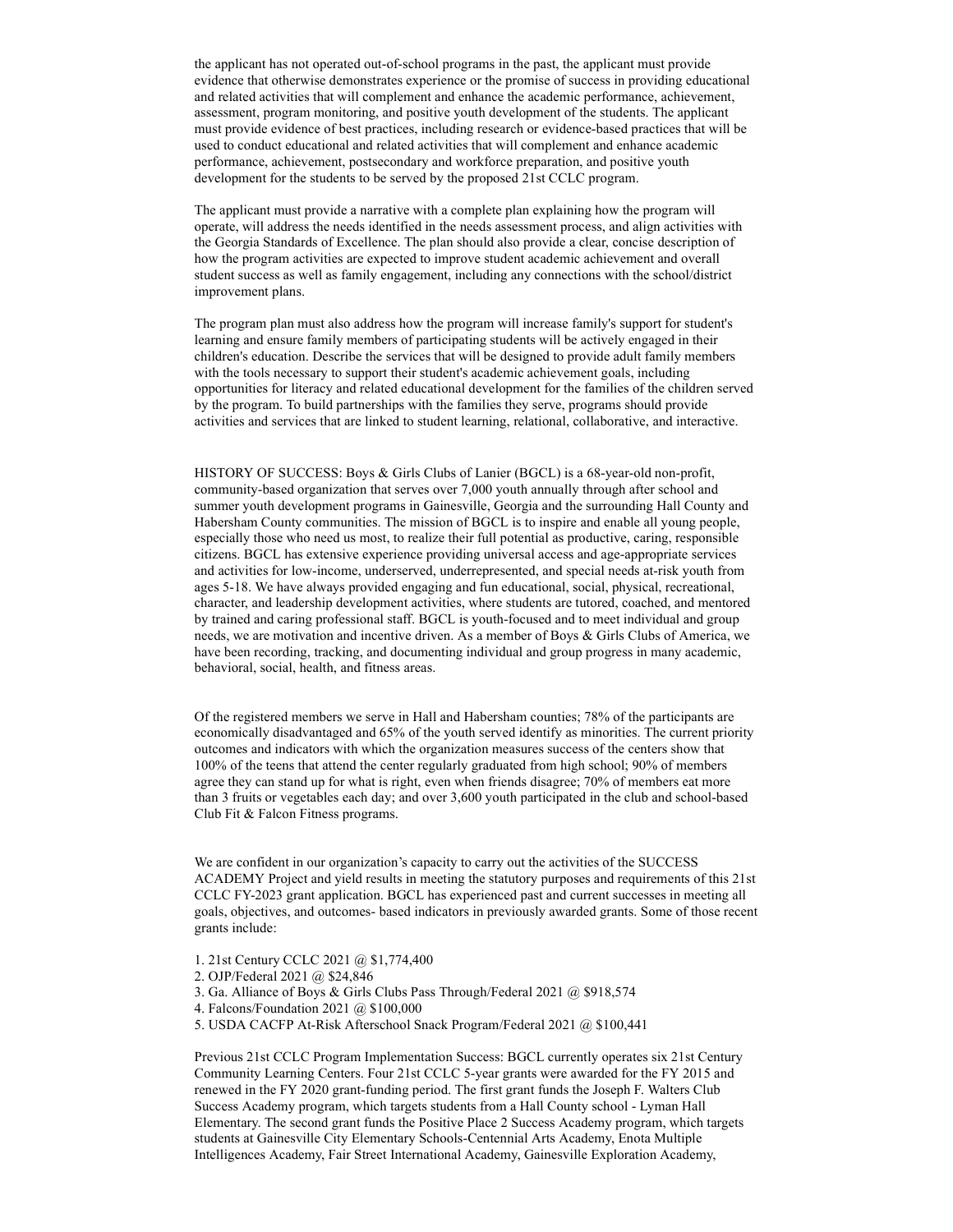Mundy Mill Intelligence Academy, and New Holland Knowledge Academy. The third grant funds the Fair Street Success Academy program, which targets exclusively Fair Street International Academy students. The fourth grant funds the Teen Center Success Academy program, which targets Gainesville Middle School and Gainesville High School students. The fifth grant award, initially awarded for FY 2016 and renewed for FY 2021, targets students attending New Holland Knowledge Academy. The sixth grant, awarded FY 2018, targets students attending Tadmore Elementary School. The final grant is the predecessor to this request for funding to continue providing the Success Academy program after school and during the summer. BGCL continues to maintain compliance throughout these 21st CCLC funding opportunities. The organization's long-standing relationships with current 21st CCLC LEA partners provides the organization with valuable insight to ensure the needs of the targeted population are being met.

In FY 2019, Boys & Girls Clubs of Lanier's six 21st CCLC program sites achieved 48 of 60 objectives established for the program. Parent, student, and teacher surveys indicated satisfactory results of the program. Below are results from the summative evaluations conducted by Pioneer Regional Educational Service Agency (RESA). Please note these are the most recent evaluation results before the COVID-19 pandemic impacted programming and assessment for the 21st CCLC program in Georgia.

1. Attendance/Enrollment: The number of regularly participating students attending the program 30 or more days (717) exceeded the number of students targeted (455) across six program sites. All the students were actively engaged in both the academic and the enrichment activities.

2. Evaluation Satisfaction Survey: reports identified that out of (447) students surveyed, (95%) indicated they liked the 21st CCLC program. (92%) of those surveyed indicated a perceived improvement in classroom behavior, and (92%) experienced a perceived improvement homework completion. They felt better about themselves and their abilities, making new friends and their academics improved. School day teachers responded indicating that an average of (77%) of the students had demonstrated improvement in class attendance and participation and (68%) of students improved their homework completion rate. From (286) parent responses, (99.6%) witnessed an improvement in their child's behavior, (98%) indicated an improvement in their child's homework completion rate, and (99%) were satisfied with the program overall.

3. Observation Reports: The Success Academy program at BGCL 21st Century includes a schedule of tutoring and enrichment activities that support student enthusiasm and participation. The program offered opportunities for participants to receive additional instruction in the areas of reading and mathematics; experience various forms of arts education, physical fitness, and character and citizenship building; and develop friendships and relationships with caring adults in a welcoming and nurturing environment. Parents were engaged in a multitude of opportunities as well. Parents were greatly supported in English language acquisition, how to support their child's learning at home, parenting, technology use, etc.

The BGCL Youth Development Professionals (YDPs) are all dedicated, professional young people. They work diligently to assist participating children as they complete homework, listen to stories, dance, complete art projects, work on math and/or reading skills in classroom instructional settings, and experience technology. The YDP staff is composed of young women and men who make the child's experience safer and more fulfilling. The instructional staff works to remediate as well as enrich the reading and mathematics competency of the participants after teaching during the regular school day. The administrative staff works successfully with YDPs, certified staff, volunteers, and parents to monitor and maintain the program. They work with the community and volunteers to enrich the program and creatively implement strategies designed to boost the experience of the participating students and their families. Program plan/Implementation:

BGCL, as a charter member of Boys & Girls Clubs of America (BGCA), provides proven and sound research-based academic enrichment programs available to assist students in their academic needs and behavioral development. Those programs include but are not limited to homework help, literacy, leadership, career planning, technology, good character and citizenship development, art, music, healthy habits, and physical fitness activities. In addition, SUCCESS ACADEMY will design and implement fun and engaging STEM-integrated programs to help students improve their math and science understanding while simultaneously strengthening their reading, critical thinking, and teambuilding skills. BGCL will recruit and provide quality staffing, supervision, and professional development training to carry out these services. All activities will be coordinated with the regular day teachers and be aligned with the Georgia Standards of Excellence (GSE).

As stated in the needs assessment, SA programming will support Tadmore Elementary School goals: 1) increase student success through improvement of instruction and measured by formative and summative assessment data – including but not limited to – fluency measures, Developmental Reading Assessment (DRA), Georgia Milestones Assessment System (GMAS) scores, and unit tests. Specifically, by the end of SY22, the percentage of students in each subgroup moving into the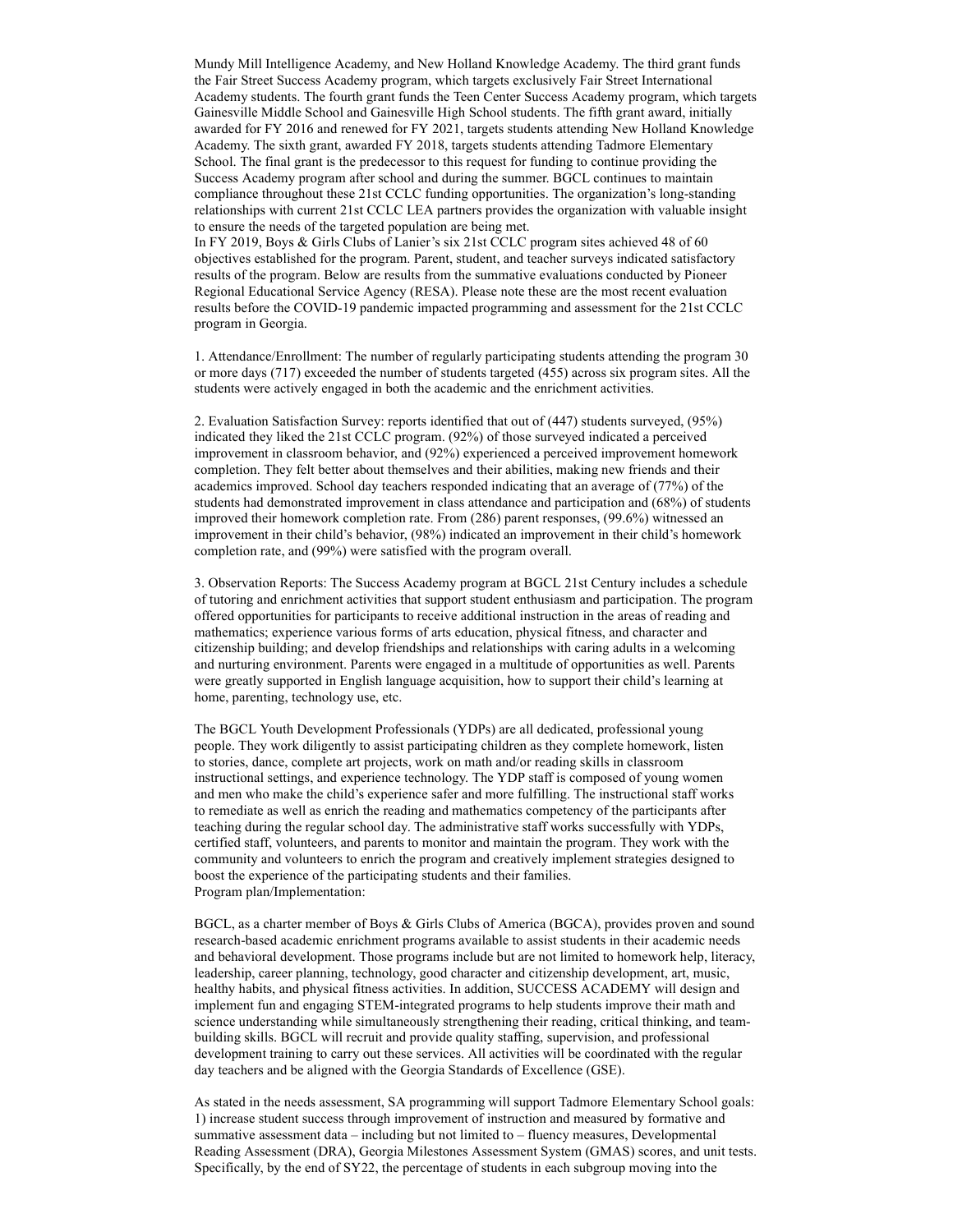"Proficient" and "Distinguished" levels of performance on the BAS will increase by 2%; the "Closing the Gaps" score will increase by 2%; and the percentage of economically disadvantaged students moving into the "proficient" and "distinguished" level of performance on the GMAS ELA will increase by 3%; and 2) Decrease office referrals for minor infractions, increase the concept of student ownership in the school facility, and hold student responsible for behaviors. to meet the corresponding needs: 1) Increase student achievement in all content areas, and 2) Establish behavior expectations.

To meet these needs, the intended outcomes for the SA program are to improve (60%) of the targeted students' academic math and reading/English Language Arts (ELA) skills and improve (60%) of the targeted students' homework completion (academic achievement), while (65%) will improve their classroom behavior, and enhance and strengthen their attendance and participation (overall success), and engage (50%) of the parents/guardians in literacy and education activities at least once each school year and increase (50%) of parents/guardians involvement and communication with their child's teacher and/or school staff, by the end of the academic year (family engagement). These outcomes include improving K-5th grade students' academic, social, and behavioral adjustments, progress, and gains over the course of this 21st CCLC grant cycle. Results will be measured throughout the year using universal screeners such as Fountas and Pinnell Benchmark Assessment System (BAS), Individual Knowledge Assessment of Number (IKAN), Beacon, Math Fluency, teacher reports, pre- and post-tests, surveys, observations, and attendance records. In addition, the program will provide literacy improvement opportunities for families to further education and language communication skills through our evening programming. These activities include, but are not limited to, ESL classes, computer literacy, financial management, and nutrition classes for parents/guardians that want to obtain job and life skills to improve their living conditions.

Strategies to improve student academic achievement in math and reading/ELA include tutorial services, homework help, education and career development, science and technology programs, and STEM enrichment.

Tutorial Services will be provided to students in reading/ELA and math. Materials presented to students will be based on individual needs reflective of their school day benchmark assessments and GMAS scores in reading/ELA and math. Additionally, tutorials will be aligned with the schoolbased curriculum maps and day school teacher reports. Methods - GSE – ELAGSEK-5.RI, RL, RF, W, SL, L and MGSEK-5.MD, NBT, OA (Reading/Math K-5).

Homework Help/Power Hour will provide resource-rich environments, tutoring and introduce activities that build on what children learn in school. The program staff provides time, a place, and support in helping children complete homework. Methods - GSE – ELAGSEK-5.RI, RF, W, SL, L and MGSEK-5.MD, NBT, OA, NF, G (Reading/Math K-5).

Education and Career Development activities can improve students' achievement in reading and foster their appreciation for reading as a lifelong hobby. With cooking, team building, and arts/humanities, students develop and strengthen their reading decoding skills, algebra, and geometry. In addition, literacy and reading activities are effective tools for involving family and community members in students' learning process. Methods – GSE – ELAGSEK-5 ALL strands /MGSEK-5.NF, OA, NBT.

Science and Technology program will provide after-school science (STEM lab), keyboarding, and Internet usage class (technology lab). Methods - GPS – ELAGSEK-5.RI, RL, W and MGSEK-5 ALL.

STEM Integrated Enrichment – DIY STEM - Socially engaging and team building adventure of discovering the mysteries of math and science through every-day activities. Access to STEM activities contributes to the programming & youth development quality standard established by GAASYD. Methods – GSE- ELAGSEK-5.RI, RL, RF/ MGSEK-5.OA, NBT, MD, NF, G.

Strategies to improve overall student success include health, sports, and life skills activities, character education and citizenship classes, art and music enrichment, and social competence and conflict resolution activities.

Health, Sports, & Life Skills provides group and individual sports for girls and boys, a powerful character tool that builds an ethic of hard work and goal setting. Curriculum which is accepted within the public education sector will be used which will teach students to develop daily physical activity, good nutrition and healthy relationships. Methods – GSE, ELAGSEK-5.SL, L. BGCA curriculum Triple Play and inclusion in club sports leagues and other outdoor recreation will be utilized. Physical fitness opportunities are part of the health & well-being quality standard established by GAASYD.

Character Education & Citizenship classes in leadership, service learning, and character will be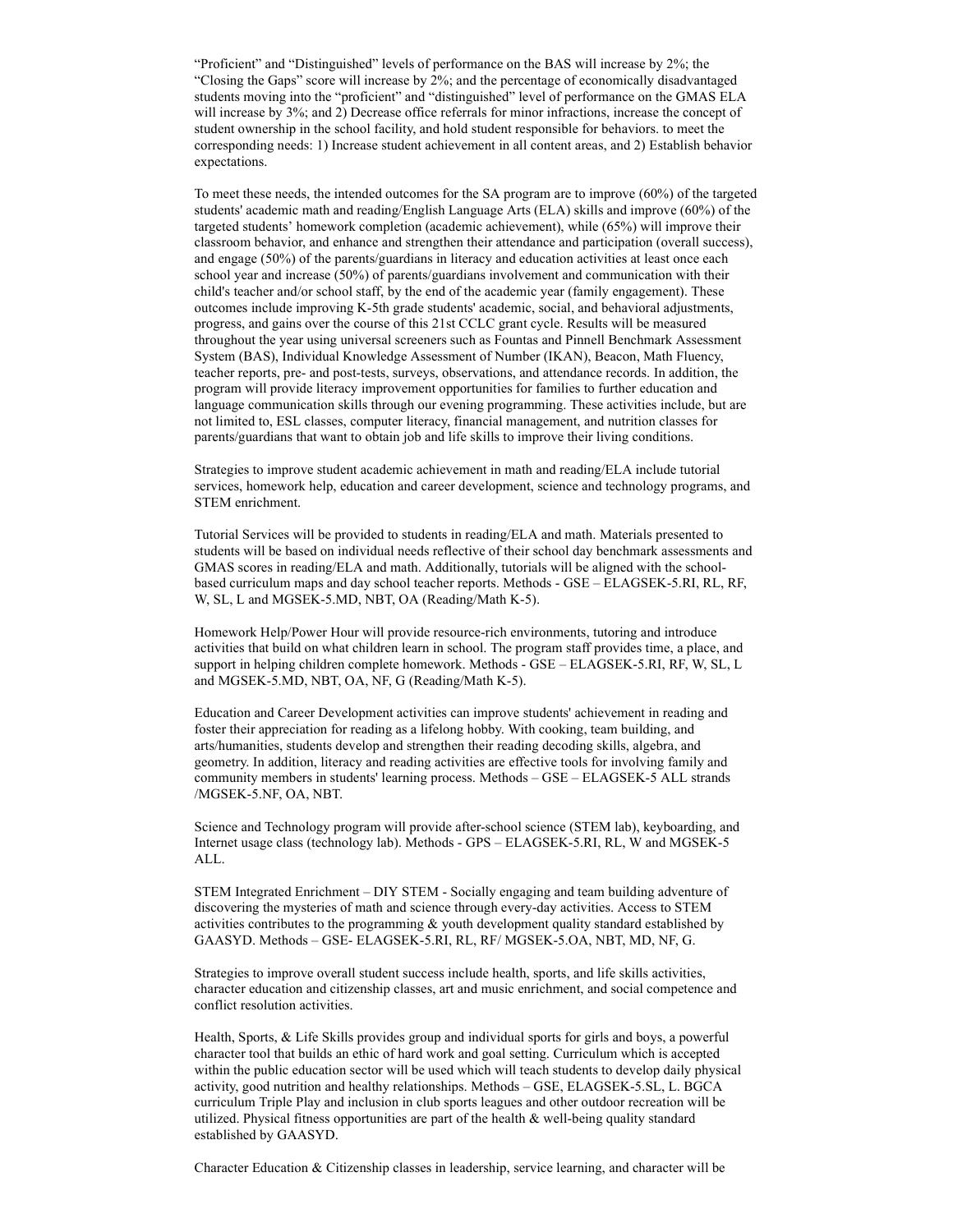offered to students. Through modeling, reinforcement, and practice, staff help children demonstrate and accept positive values in addition to resistance skills. Good decision-making is also a key learning component to the character education component. Service Learning develops civic awareness while making meaningful contributions to their communities. Methods - GSE -ELAGSEK-5.SL, L, W, ELAGSEK-5.SL, L, BGCA's Torch Club Model will be implemented. Additionally, Smart Girls, Smart Moves, and Passport to Manhood character and decision-making curriculum will be integrated into the enrichment activities.

Art/Music enrichment provides self-exploration, a greater sense of imagination and creativity, which benefits children's experience in an arts/humanities program. Secondarily, arts programs support improved academic performance. Enrichment activities include drama, music, art, dance, crafts, art history, and poetry integrating technology-based mediums. Methods - GSE ELAGSEK– 5.RI, RL, RF, W, SL, L - dance, theatre, music, and visual arts (includes photography). Additional art/music curriculum activities will be designed and implemented by professionals in the field.

Social Competence & Conflict Resolution - Social competence and conflict resolution curriculum activities help make programs emotionally and socially comfortable. Positive Action – trained staff will educate children in understanding natural and logical consequences and encourage them to accept responsibility for their behaviors. Methods - GSE –ELAGSEK-5.L, SL W.

Strategies to improve family engagement include community resource seminars such as English and Spanish curriculum, financial planning, nutrition classes, technology training, and parent training. Family involvement will be established through extended weekday hours for technology, reading center, family nights, and service-learning opportunities. Family & community involvement is a quality standard for GAASYD.

Family Nights with various themes such as Dinner and Read Night will be held throughout the year to increase parental involvement. Highly qualified support staff will be available at each event to ensure success. Reading and math will be the focus of all events along with parental involvement.

Service Learning, according to the Georgia State DOE, benefits students of all ages, abilities, and backgrounds; increases levels of understanding, retention, and academic performance; gives students a sense of ownership; improves self-concept; fosters a sense of compassion for others and civic responsibility and increases motivation and interests in learning. Family community service projects is a process through which people develop their civic awareness while making meaningful contributions to their communities. Classes will encourage civic responsibility, volunteering, leadership skills, and character development. Resources - Enrichment Program Instructors are parttime and will provide instructional activities as scheduled for specific programs. Qualifications include individuals 18 years of age or older that have significant experience with regard to the activity they are teaching.

(Word count is 2358)

# **Goals**

Goal # 1 (a) Student Academic Achievement -states Success Academy students will improve their academic performances. Measurable Objectives and measurement tools (b) for this goal include: 1) 60% of regularly participating students (attending the program 30 days or more) will improve their reading/language arts grade by the end of the academic year as measured by appropriate universal screeners such as Fountas and Pinnell Benchmark Assessment System (BAS) and the Developmental Reading Assessment (DRA); 2) 60% of regularly participating students (attending the program 30 days or more) will improve their mathematics grades by the end of the academic year as measured by universal screeners such as Individual Knowledge Assessment of Number (IKAN) and Math Fluency; and 3) 60% of regularly participating students (attending the program 30 days or more) will demonstrate improvement in homework completion by the end of the academic year as measured by Day teacher observations, surveys, and quarterly reports. .

Activities and timeframes (c) for the first objective include: Homework Help daily throughout the school year, provision of qualified reading tutors two days a week specific to reading/ELA, and BGCL academic enrichment programs rotational 5 days per week throughout the school year, and individualized reading tutoring as funding allows and requested by school officials.

Activities and timeframes (c) for the second objective include: Homework Help daily throughout the school year, provision of qualified reading tutors two days a week specific to math, and BGCL academic enrichment programs rotational five days per week throughout the school year, and individualized math tutoring as funding allows and as requested by school officials.

Activities and timeframes (c) for the third objective include homework help daily throughout the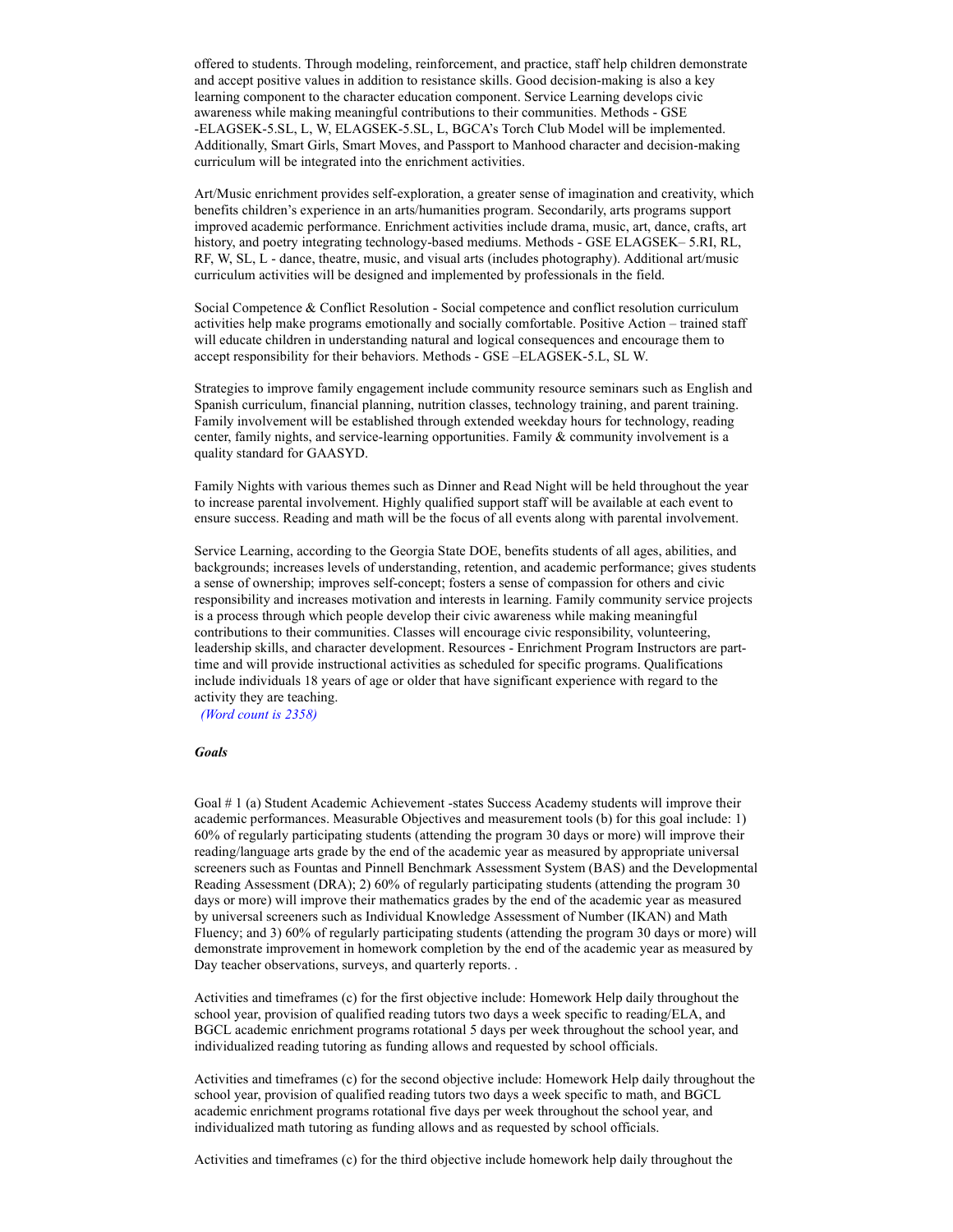school year, BGCL academic enrichment programs Power Hour and/or Project Learn rotational five days per week throughout the school year, and individualized tutoring as funding allows and requested by school officials.

The alternate delivery model plan for Goal #1 includes providing program activities virtually using Zoom as the preferred method of delivery for the same time frames as in-person activities. Parents/guardians give 21st CCLC participants written permission to utilize Zoom as an alternate program delivery method when necessary. Cybersecurity and student privacy will be ensured by following virtual programming guidance from Boys & Girls Clubs of America. Guidance includes sending meeting invitations to parents/caregivers to limit the use, collection, and distribution of youth personally identifiable information. Sharing youth's personal information such as email addresses, social media addresses, and mobile numbers will also be prohibited. 21st CCLC program staff will also disable participant recording, participant-to-participant private chat, and participant screen sharing. At the end of each session, program staff will save the chat log.

1. STRATEGIES – Tutorial Services will be provided to students in reading/ELA and math. Materials presented to students will be based on individual needs reflective of their school day benchmark assessments and GMAS scores in reading/ELA and math. Additionally, tutorials will be aligned with the school-based curriculum maps and day schoolteacher reports. Methods - GSE – ELAGSEK-5.RI, RL, RF, W, SL, L and MGSEK-5.MD, NBT, OA (Reading/ELA/Math K-5) – See http://www.georgiastandards.org for listing of all standards. Success Academy develops academic skills and provides connections to the regular school day through tutoring based on benchmark assessments - effective strategies identified by Georgia Afterschool and Youth Development Quality Standards (GAASYD). Resources – Qualified teachers will direct tutorial services with the assistance of paraprofessionals and/or junior- or senior-level college education majors who will provide academic assistance. Materials including applications such as Zorm, Prodigy, Freckle will be utilized. Frequency – At least two days a week; with 4 hours split evenly between reading/ELA and math. RESEARCH: According to the California Research Bureau, California State Library, "Tutoring was particularly beneficial among children from disadvantaged backgrounds, with learners showing greater than average gains in reading and math achievement and less absenteeism than nonparticipating counterparts."

2. STRATEGIES – Homework Help/Power Hour will provide resource-rich environments, tutoring and introduce activities that build on what children learn in school. The program staff provides time, a place, and support in helping children complete homework. Methods - GSE – ELAGSEK-5.RI, RF, W, SL, L and MGSEK-5.MD, NBT, OA, NF, G (Reading/ELA/Math K-5) – See http://www.georgiastandards.org for listing of all standards. Resources – Instructional assistants who are part-time with qualifications to include individuals 18 years of age or older with experience with regard to working with youth. Literacy through reading tutorial services with qualified instructors will develop the confidence necessary to increase academic achievement. Frequency – Daily as homework is assigned by school. RESEARCH: After-school programs that provide students with optimal environments and support to complete their homework generally have students demonstrate positive gains academically (Journal of Research in Childhood Education, 2009).

3. STRATEGIES – Education and Career Development activities can improve students' achievement in reading and foster their appreciation for reading as a lifelong hobby. With cooking, team building, and arts/humanities, students develop and strengthen their reading decoding skills, algebra, and geometry. In addition, literacy and reading activities are effective tools for involving family and community members in students' learning process. Methods – GSE – ELAGSEK-5 ALL strands /MGSEK-5.NF, OA, NBT– See http://www.georgiastandards.org for listing of all standards. We will use BGCA's high-yield learning activities. Additionally, BGCA curricula will be utilized to build reading/ELA, math, and life skills through financial literacy and career development activities. Resources - Enrichment Program Instructors are part-time and will provide instructional activities as scheduled. Qualifications include individuals 18 years of age or older that have significant experience with regard to the activity they are teaching. Frequency – Will be offered at least once per week for students. RESEARCH: According to a study of after-school programs by the U.S. Department of Education and U.S. Department of Justice, Working for Children and Families, teachers said that one-third of participating children developed a greater interest in recreational reading and earned better grades. The ESEA Act requires schools not only to show student proficiency in reading, but also to provide supplementary services, such as after-school programs, for those who fail to meet expectations. According to Mid-continent Research for Education and Learning researchers, the encouraging news is that out-of-school-time (OST) programs can raise reading achievement among struggling students, according to a recent research synthesis of 56 rigorous studies conducted over the past 20 years (The Effectiveness of Out-of-School Time Strategies in Assisting Low-Achieving Students in Reading and Mathematics.)

4. STRATEGIES - Science and Technology program will provide after-school science (STEM lab),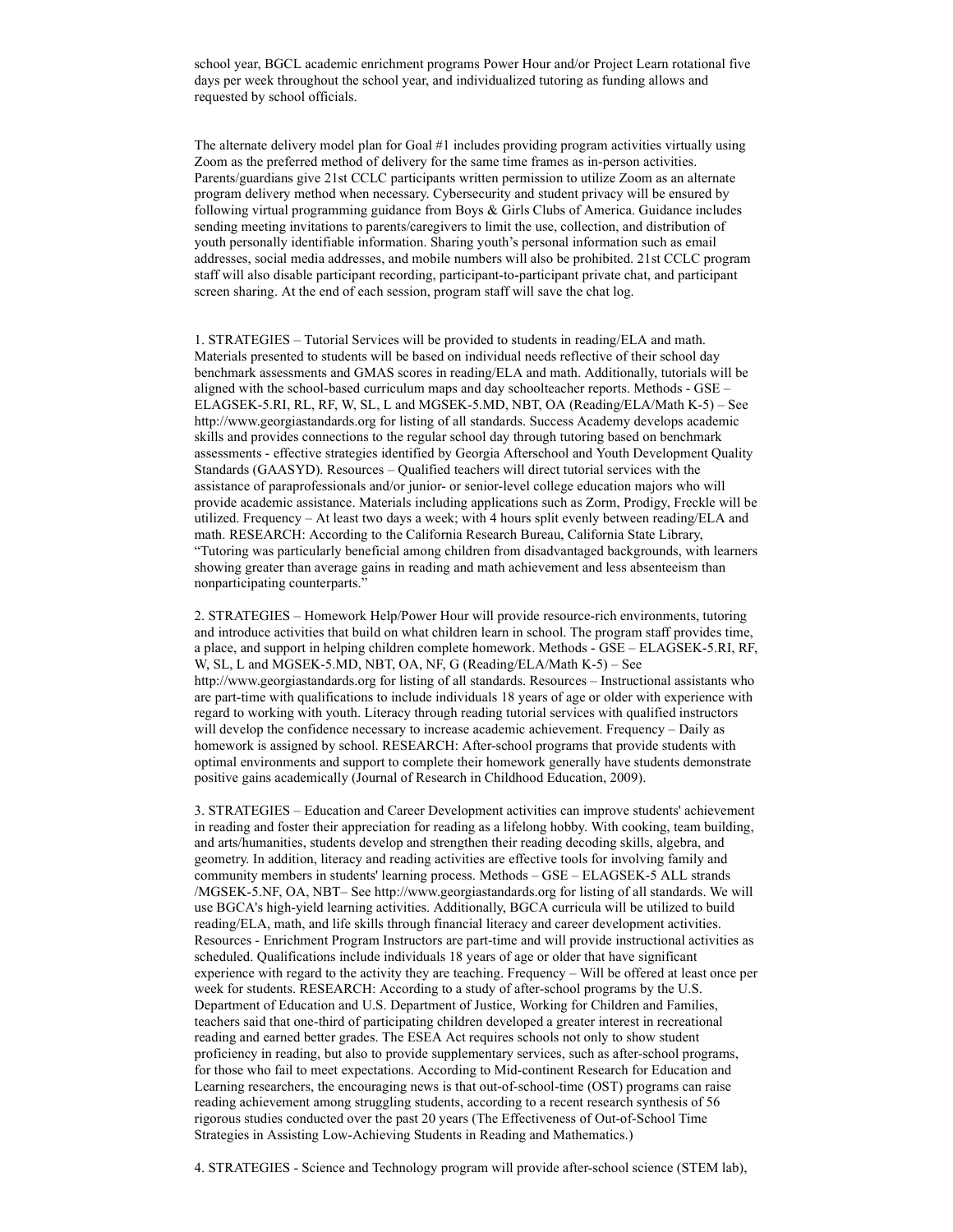keyboarding, and Internet usage class (technology lab). Methods - GPS – ELAGSEK-5.RI, RL, W and MGSEK-5 ALL – See http://www.georgiastandards.org for listing of all standards. BGCA's curriculum My.Future, and DIY STEM will be offered to students to support STEM activities. Resources - Enrichment Program Instructors are part-time and will provide instructional activities as scheduled. Qualifications include individuals 18 years of age or older that have significant experience with regard to the activity they are teaching. Frequency – Will be offered according to schedule or on an 8-week rotation as well as integrated into the tutoring curriculum. RESEARCH: The need to coordinate opportunities across time and locations—including school, after-school, home, and community settings—has been shown to be critical in establishing a consistent framework within which students can be engaged, develop the necessary skills and knowledge to pursue science, and have access to successive levels of education, preparation, and connections to careers. (Jolly, Campbell, & Perlman (2004). Engagement, capacity, continuity: A trilogy for student success.)

Goal #2 (a) Youth Development - states Success Academy students will improve classroom behavioral performances through the following measurable objectives (b); 1) 65% of regularly participating students (attending the program 30 days or more) will demonstrate improvement in behavior by the end of the academic year as measured by day teacher observation, survey and quarterly reports, after school staff observation, survey and monthly reports, and behavioral reports; 2) 65% of regularly participating students (attending the program 30 days or more) will demonstrate improvement in class attendance and participation by the end of the school term as measured by day teacher observation, survey and quarterly reports, after school staff observation, survey and monthly reports, and attendance records.

Activities and timeframes (c) for the first objective include BGCL Academic Enrichment programs like Smart Girls and Passport to Manhood are performed in a rotation five days per week during the summer, and Character Education five days per week during the school year.

Activities and timeframes (c) for the second objective include homework help occurring daily throughout the school year and qualified tutors two days per week.

The alternate delivery model plan for Goal #2 includes providing virtual activities using Zoom as the preferred method of delivery for the same time frames as in-person activities. Parents/guardians give 21st CCLC participants written permission to utilize Zoom as an alternate program delivery method when necessary. Cybersecurity and student privacy will be ensured by following virtual programming guidance from Boys & Girls Clubs of America. Guidance includes sending meeting invitations to parents/caregivers to limit the use, collection, and distribution of youth personally identifiable information. Sharing youth's personal information such as email addresses, social media addresses, and mobile numbers will also be prohibited. 21st CCLC program staff will also disable participant recording, participant-to-participant private chat, and participant screen sharing. At the end of each session, program staff will save the chat log.

1. STRATEGIES – Health, Sports, & Life Skills provides group and individual sports for girls and boys. A powerful character tool that builds an ethic of hard work and goal setting. Curriculum which is accepted within the public education sector will be used which will teach students to develop daily physical activity, good nutrition and healthy relationships. Methods – GSE, ELAGSEK-5.SL, L. BGCA curriculum Triple Play and inclusion in club sports leagues and other outdoor recreation will be utilized. Physical fitness opportunities are part of the health & wellbeing quality standard established by GAASYD. Resources – Enrichment Program Instructors are part-time and will provide instructional activities as scheduled. Qualifications include individuals 18 years of age or older that have significant experience with regard to the activity they are teaching. Frequency – at least twice a week to all students. RESEARCH: Participation in sports teams and physical activity clubs, often organized by the school and run outside of the regular day, can improve grade point average, school attachment, educational aspirations, and the likelihood of graduation (US Today, April 2010).

2. STRATEGIES - Character Education & Citizenship classes in leadership, service learning, and character will be offered to students. Through modeling, reinforcement, and practice, staff help children demonstrate and accept positive values in addition to resistance skills. Good decisionmaking is also a key learning component to the character education component. Service Learning develops civic awareness while making meaningful contributions to their communities. Methods - GSE -ELAGSEK-5.SL, L, W, ELAGSEK-5.SL, L. BGCA's Torch Club Model will be implemented. Additionally, Smart Girls, Smart Moves, and Passport to Manhood character and decision-making curriculum will be integrated into the enrichment activities. Resources – Staff trained in field of prevention and character development and community service. Frequency – character education sessions will be held at least 5 times a week for at least 20 minutes when program is operating. Service Learning (Citizenship) will be ongoing throughout the academic year. RESEARCH: According to the First Amendment Center, "It is critical to create schools that simultaneously foster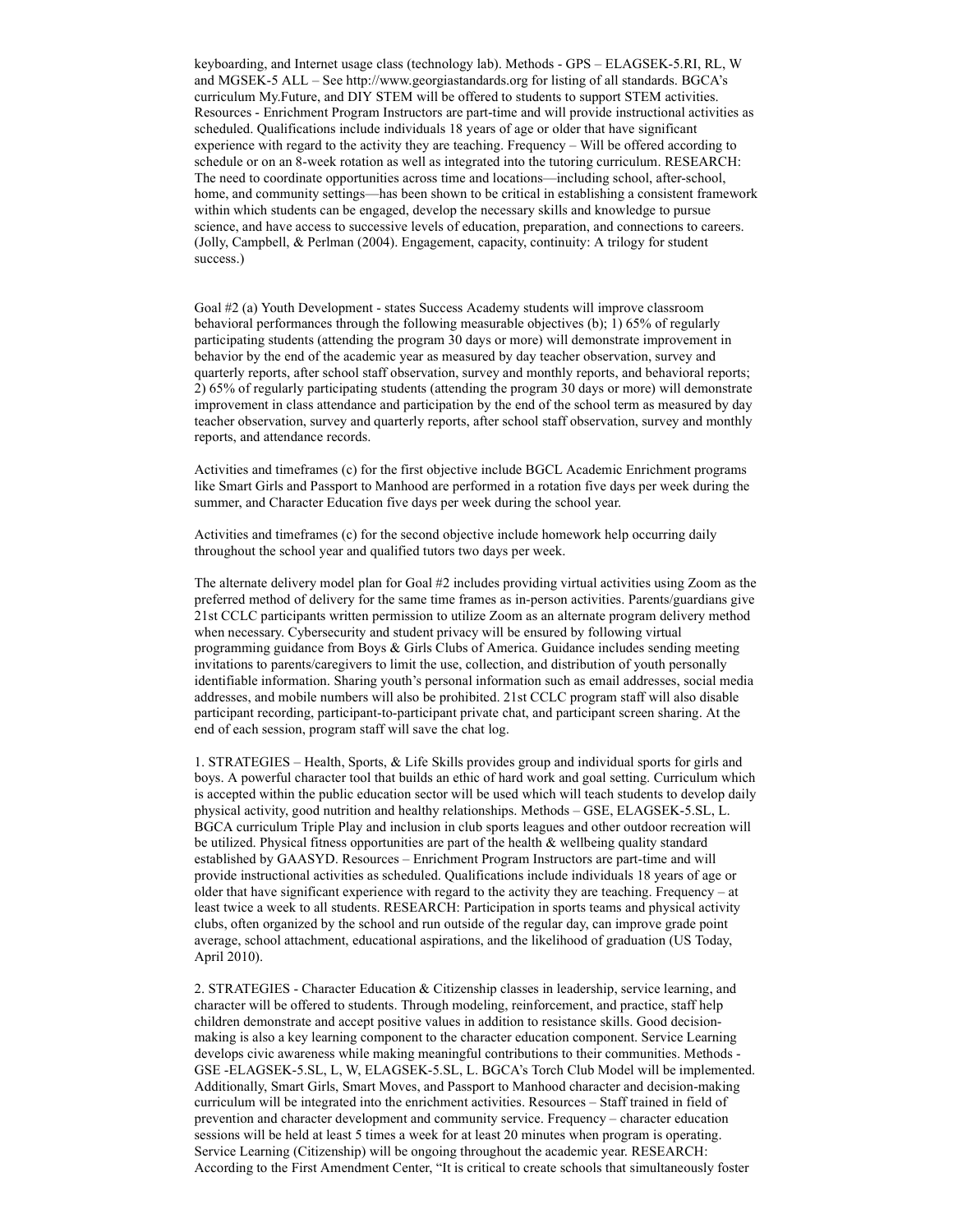character development and promote learning. Character education promotes academic excellence because it lays a foundation for all learning that takes place in schools."

3. STRATEGIES – Art/Music enrichment provide self-exploration, a greater sense of imagination and creativity, which are benefits children experience in an arts/humanities program. Secondarily, arts programs support improved academic performance. Enrichment activities include drama, music, art, dance, crafts, art history, and poetry integrating technology-based mediums. Methods - GSE ELAGSEK– 5.RI, RL, RF, W, SL, L - dance, theatre, music, and visual arts (includes photography). Additional art/music curriculum activities will be designed and implemented by professionals in the field. Resources – Enrichment Program Instructors are part-time and will provide instructional activities as scheduled. Qualifications include individuals 18 years of age or older that have significant experience with regard to the activity they are teaching. Professionals with extensive experience in the arts will be contracted as needed for the program. Frequency –According to schedule offered to students on an ongoing basis. RESEARCH: According to Youth ARTS Development Project, 1996, U.S. Department of Justice, National Endowment for the Arts, and Americans for the Arts, "Art education has a measurable impact on youth at risk in deterring delinquent behavior and truancy problems while also increasing overall academic performance among those youth engaged in after-school and summer arts programs targeted toward delinquency prevention."

4. STRATEGIES – Social Competence & Conflict Resolution Social competence and conflict resolution curriculum activities help make programs emotionally and socially comfortable. Staff will educate children in understanding natural and logical consequences and encourage them to accept responsibility for their behaviors. Methods - GSE –ELAGSEK-5.L, SL W. Resources - Instructors and youth staff will be trained to identify peer conflict and bullying and promote positive peer conflict resolution techniques. BGCA curriculum Smart Moves and Passport to Manhood will support these activities. Leadership programs like Torch Club will be used to encourage healthy peer relations and self-directed behavior modification. RESEARCH: A study in March 2007 entitled "High Quality After-School Experiences" showed that teachers reported that youth in the afterschool programs the research team studied had better social skills in relating to their peers and were less aggressive with their peers than those not participating in after-school programs.

Goal #3 (a) Family Engagement - states Success Academy parents/guardians will participate in literacy improvement services and increase involvement/participation in students' educational process through the following measurable objectives (b): 1) 50% of the parents/guardians will participate in one or more family literacy/education activities by the end of the school year as measured by instruction/class Sign-In sheets, Parent satisfaction surveys, test results, and observations; 2) 50% of the parents / guardians will demonstrate increased involvement and communication with their child's teacher and/or school staff by the end of the school year as measured by sign-in sheets for school events, attendance to parent-teacher conferences, membership in parent-teacher groups (PTO, advisory council, etc.), and/or surveys (teacher/parent).

Activities and timeframes (c) for the first objective include parent Workshops based on topics i.e. Financial Planning, ESL, etc. at least two classes per month, and parent/family events at the end of each eight week session.

Activities and timeframes (c) for the second objective include parent workshops based on topic i.e. parenting, homework assistance, etc at least two classes per month, parent/Family Events at the end of each eight week session.

Family Literacy: Community resource seminars will be available during evening club hours. Family literacy programs will meet one or two times per week depending on the activity. Additionally, financial planning and nutrition curricula will be utilized and taught by experienced professionals. Other student activities or day care will be provided for those families having the opportunity to take part in the educational programs.

The alternate delivery model plan for Goal #3 includes providing virtual activities using Zoom as the preferred method of delivery for the same timeframes as in-person activities. Parents/guardians give 21st CCLC participants written permission to utilize Zoom as an alternate program delivery method when necessary. Cybersecurity and student privacy will be ensured by following virtual programming guidance from Boys & Girls Clubs of America. Guidance includes sending meeting invitations to parents/caregivers to limit the use, collection, and distribution of youth personally identifiable information. Sharing youth's personal information such as email addresses, social media addresses, and mobile numbers will also be prohibited. 21st CCLC program staff will also disable participant recording, participant-to-participant private chat, and participant screen sharing. At the end of each session, program staff will save the chat log.

1. STRATEGIES – English and Spanish Curriculum will be utilized for parents interested in strengthening their language skills. Methods – Evidence-based curriculum will be utilized.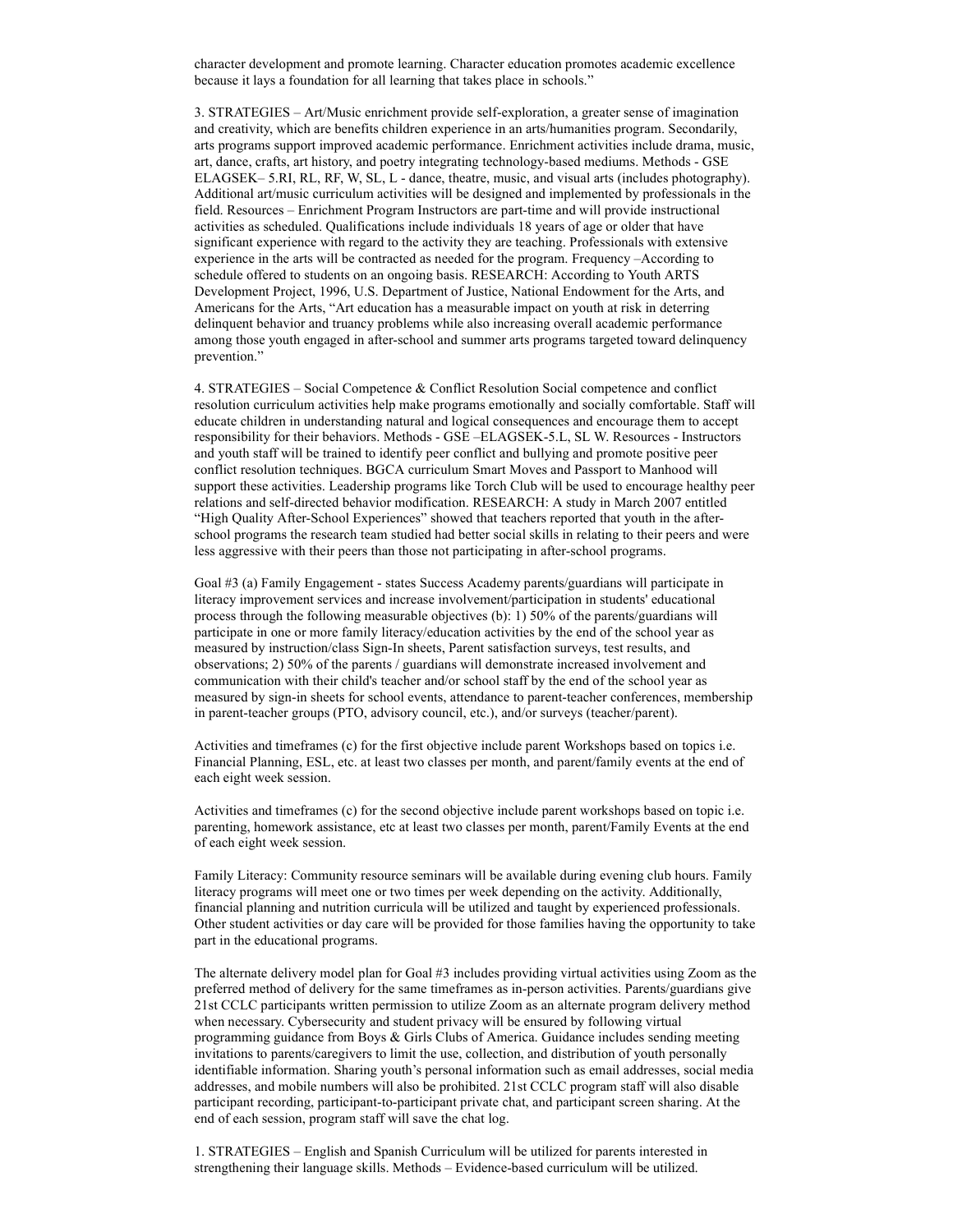Resources - Qualified instructors are contracted and will provide academic services.

2. STRATEGIES - Financial Planning to include debt reduction, long and short-term planning, retirement plans, budgets and insurance needs will be addressed. Methods & Resources– Experts in the field of financial planning will be utilized. Collaborate with Community Service Provider to offer nutrition, financial advice, and STEP parenting curriculum and skills.

3. STRATEGIES – Nutrition classes will provide parents the knowledge they need to model healthy eating habits in the home. Methods – Evidence-based curriculum will be utilized. Resources – Qualified instructors and community-based organization will be utilized in this role.

4. STRATEGIES - Technology training to include Microsoft Office and Internet usage will be provided to parents. Methods – Evidence-based curriculum will be utilized. Resources – Qualified teachers employed by BGCL will provide academic services.

5. STRATEGIES - Parenting training will be offered to parents. Methods – Evidence-based curriculum will be utilized. Resources – Counselors, Community Based Orgs., and or social workers will be utilized in this role.

Family Involvement – Results have shown that parents are willing to participate in programs in the evening hours. Evidence-based language curriculum will be available to parents. There will be evening opportunities for families to use the club for guided reading time together as well as the computer lab. Family & community involvement is a quality standard for GAASYD.

1. Strategies - Family Nights with various themes such as Dinner and Read Night will be held throughout the year to increase parental involvement. Methods and Resources - Highly qualified support staff will be available at each event to ensure success. Reading and math will be the focus of all events along with parental involvement.

2. Strategies – Service Learning, according to the Georgia State DOE, benefits students of all ages, abilities, and backgrounds; increases levels of understanding, retention, and academic performance; gives students a sense of ownership; improves self-concept; fosters a sense of compassion for others and civic responsibility and increases motivation and interests in learning. Methods – Family community service projects is a process through which people develop their civic awareness while making meaningful contributions to their communities. Classes will encourage civic responsibility, volunteering, leadership skills, and character development. Resources - Enrichment Program Instructors are part-time and will provide instructional activities as scheduled for specific programs. Qualifications include individuals 18 years of age or older that have significant experience with regard to the activity they are teaching.

Program Name: Tadmore Success Academy

| Goals                                                                      | Measurable<br>Objectives                                                                                                                                                                                                                                                                                                                                                                                         | Measurement<br>Tools                                                                                                                                                                                                                                                                                                                         | Activities                                                                                                                                                                                                                                                                                         | Timeframe                                                                                                                                                                                                                                                                    |
|----------------------------------------------------------------------------|------------------------------------------------------------------------------------------------------------------------------------------------------------------------------------------------------------------------------------------------------------------------------------------------------------------------------------------------------------------------------------------------------------------|----------------------------------------------------------------------------------------------------------------------------------------------------------------------------------------------------------------------------------------------------------------------------------------------------------------------------------------------|----------------------------------------------------------------------------------------------------------------------------------------------------------------------------------------------------------------------------------------------------------------------------------------------------|------------------------------------------------------------------------------------------------------------------------------------------------------------------------------------------------------------------------------------------------------------------------------|
| 1) Success Academy<br>students will improve their<br>academic performance. | $1.1)$ 60% of<br>regularly<br>participating<br>students (attending<br>the program 30<br>days or more) will<br>improve their<br>reading/ELA<br>performance by the<br>end of the end of<br>the academic year.<br>1.2) $60\%$ of<br>regularly<br>participating<br>students (attending<br>the program 30<br>days or more) will<br>improve their<br>mathematics<br>performance by the<br>end of the<br>academic year. | 1.1) Universal<br>screeners,<br>Fountas and<br>Pinnell<br><b>Benchmark</b><br>Assessment<br>System (BAS)<br>and the<br>Developmental<br>Reading<br>Assessment<br>(DRA)<br>1.2) Universal<br>screeners,<br>Individual<br>Knowledge<br>Assessment of<br>Number (IKAN)<br>and Math Fluency<br>1.3) Day teacher<br>observations.<br>surveys, and | 1.1.1)<br>Homework<br>help<br>$1.1.2$ ) Provide<br>qualified<br>reading/ELA<br>tutors<br>$1.1.3$ ) BGCL<br>Academic<br>enrichment<br>programs<br>1.2.1)<br>Homework<br>Help<br>$1.2.2$ ) Provide<br>qualified math<br>tutors<br>$1.2.3$ ) BGCL<br>Academic<br>enrichment<br>programs<br>Power Hour | $1.1.1$ ) Daily<br>throughout<br>the school<br>year<br>$1.1.2$ ) Two<br>days a week<br>specific to<br>reading/ELA<br>1.1.3)<br>Rotational<br>five days per<br>week<br>1.2.1) Daily<br>throughout<br>the school<br>year<br>$1.2.2)$ Two<br>days a week<br>specific to<br>math |

Goals, Objectives, Tools, Activities and Timeframe Table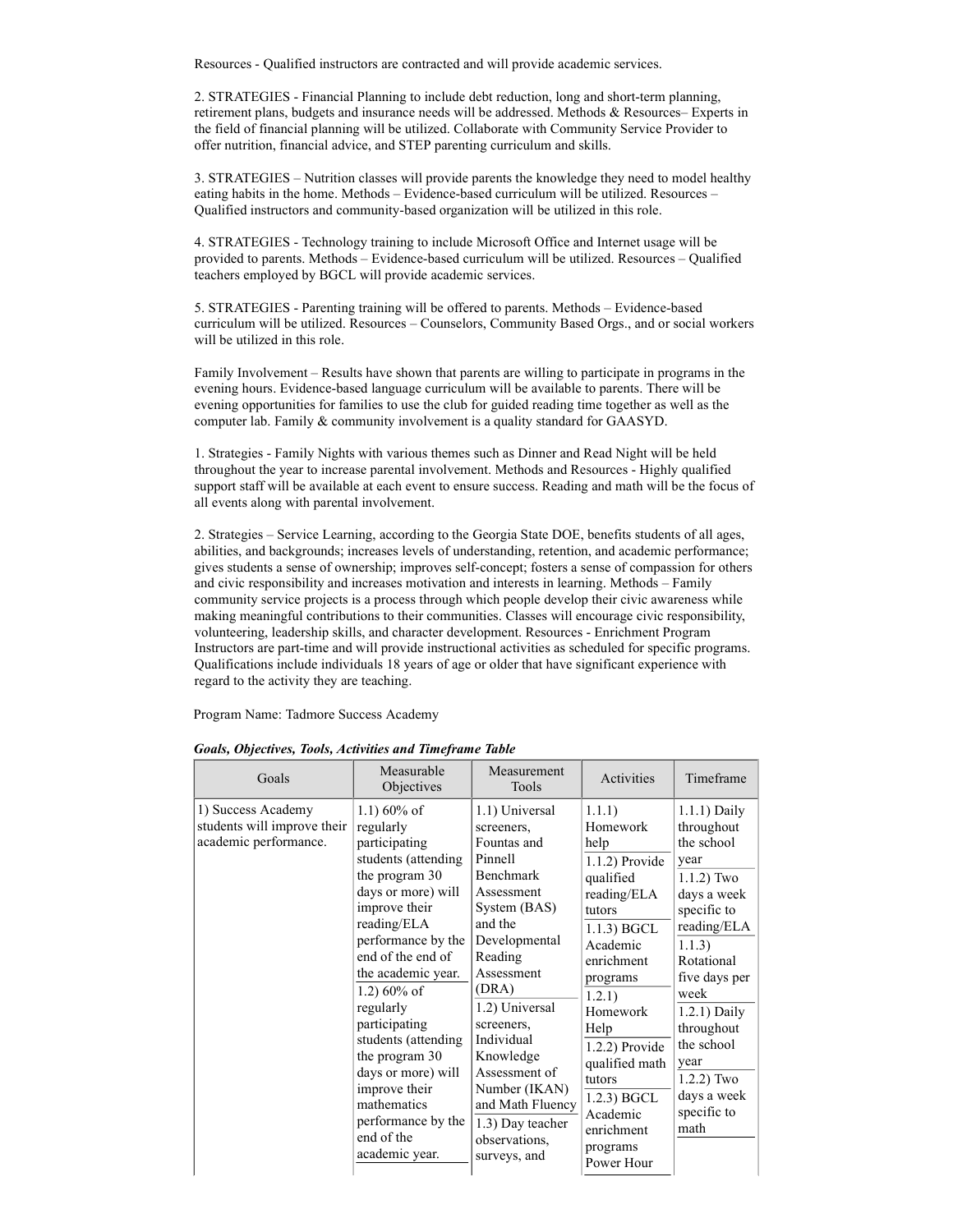|                                                                                                                                                                                      | 1.3) $60\%$ of<br>regularly<br>participating<br>students (attending<br>the program 30<br>days or more) will<br>demonstrate<br>improvement in<br>homework<br>completion by the<br>end of the<br>academic year.                                                                                                                                                                                                               | quarterly reports.<br>After school staff<br>observations,<br>surveys, and<br>monthly reports.<br>Student self-<br>reports and<br>documented<br>completions.                                                                                                                                                                                            | and/or Project<br>Learn<br>1.2.4)<br>Individualized<br>math tutoring<br>1.3.1)<br>Homework<br>help<br>1.3.2)<br>Individualized<br>tutoring<br>1.3.3) BGCL<br>Academic<br>Enrichment<br>programs<br>Power Hour<br>and/or Project<br>Learn<br>1.3.4) | 1.2.3)<br>Rotational<br>five days per<br>week<br>throughout<br>the school<br>year<br>$1.2.4$ ) As<br>funding<br>allows and<br>requested by<br>school<br>officials<br>1.3.1) Daily<br>throughout<br>the school<br>year<br>$1.3.2)$ As<br>funding<br>allows and<br>requested by<br>school<br>officials<br>1.3.3)<br>Rotational<br>five days per<br>week<br>1.3.4) |
|--------------------------------------------------------------------------------------------------------------------------------------------------------------------------------------|-----------------------------------------------------------------------------------------------------------------------------------------------------------------------------------------------------------------------------------------------------------------------------------------------------------------------------------------------------------------------------------------------------------------------------|--------------------------------------------------------------------------------------------------------------------------------------------------------------------------------------------------------------------------------------------------------------------------------------------------------------------------------------------------------|----------------------------------------------------------------------------------------------------------------------------------------------------------------------------------------------------------------------------------------------------|-----------------------------------------------------------------------------------------------------------------------------------------------------------------------------------------------------------------------------------------------------------------------------------------------------------------------------------------------------------------|
| 2) Success Academy<br>students will improve<br>classroom behavioral<br>performance.                                                                                                  | $2.1)$ 65% of<br>regularly<br>participating<br>students (attending<br>the program 30<br>days or more) will<br>demonstrate<br>improvement in<br>behavior by the end<br>of the academic<br>year.<br>2.2) 65% of<br>regularly<br>participating<br>students (attending<br>the program 30<br>days or more) will<br>demonstrate<br>improvement in<br>class attendance<br>and participation<br>by the end of the<br>academic year. | 2.1) Day teacher<br>observation,<br>survey and<br>quarterly reports,<br>after school staff<br>observation,<br>survey and<br>monthly reports,<br>and behavioral<br>reports<br>2.2) Day teacher<br>observation,<br>survey and<br>quarterly reports,<br>after school staff<br>observation,<br>survey and<br>monthly reports,<br>and attendance<br>records | $2.1.1)$ BGCL<br>Academic<br>Enrichment<br>programs,<br>Smart Girls,<br>Passport to<br>Manhood<br>2.1.2)<br>Character<br>education<br>2.1.3)<br>2.2.1)<br>Homework<br>help<br>2.2.2) Provide<br>qualified tutors                                   | 2.1.1)<br>Rotational<br>five days per<br>week during<br>the summer<br>$2.1.2$ ) Five<br>days per<br>week during<br>the school<br>year<br>2.1.3)<br>2.2.1) Daily<br>throughout<br>the school<br>year<br>$2.2.2)$ Two<br>days per<br>week                                                                                                                         |
| 3) Success Academy<br>parents/guardians will<br>participate in literacy<br>improvement services and<br>increase<br>involvement/participation<br>in students' educational<br>process. | 3.1) 50% of the<br>parents/guardians<br>will participate in<br>one or more family<br>literacy/education<br>activities by the<br>end of the<br>academic year<br>3.2) 50% of the<br>parents/guardians<br>will demonstrate<br>increased<br>involvement and<br>communication<br>with their child's                                                                                                                              | 3.1)<br>Instruction/class<br>Sign-In sheets,<br>Parent<br>satisfaction<br>surveys, test<br>results, and<br>observations<br>3.2) sign-in sheets<br>for school events,<br>attendance to<br>parent-teacher<br>conferences,<br>membership in<br>parent-teacher                                                                                             | 3.1.1)<br>Workshops<br>based on<br>topics i.e.<br>Financial<br>Planning, ESL,<br>etc.<br>3.1.2)<br>Parent/family<br>events<br>$3.2.1)$ Parent<br>workshops<br>based on topic<br>i.e. parenting,<br>homework                                        | $3.1.1)$ At<br>least two<br>classes per<br>month<br>3.1.2) Once<br>every eight<br>weeks<br>$3.2.1)$ Two<br>classes per<br>month<br>3.2.2) Once<br>every eight<br>weeks                                                                                                                                                                                          |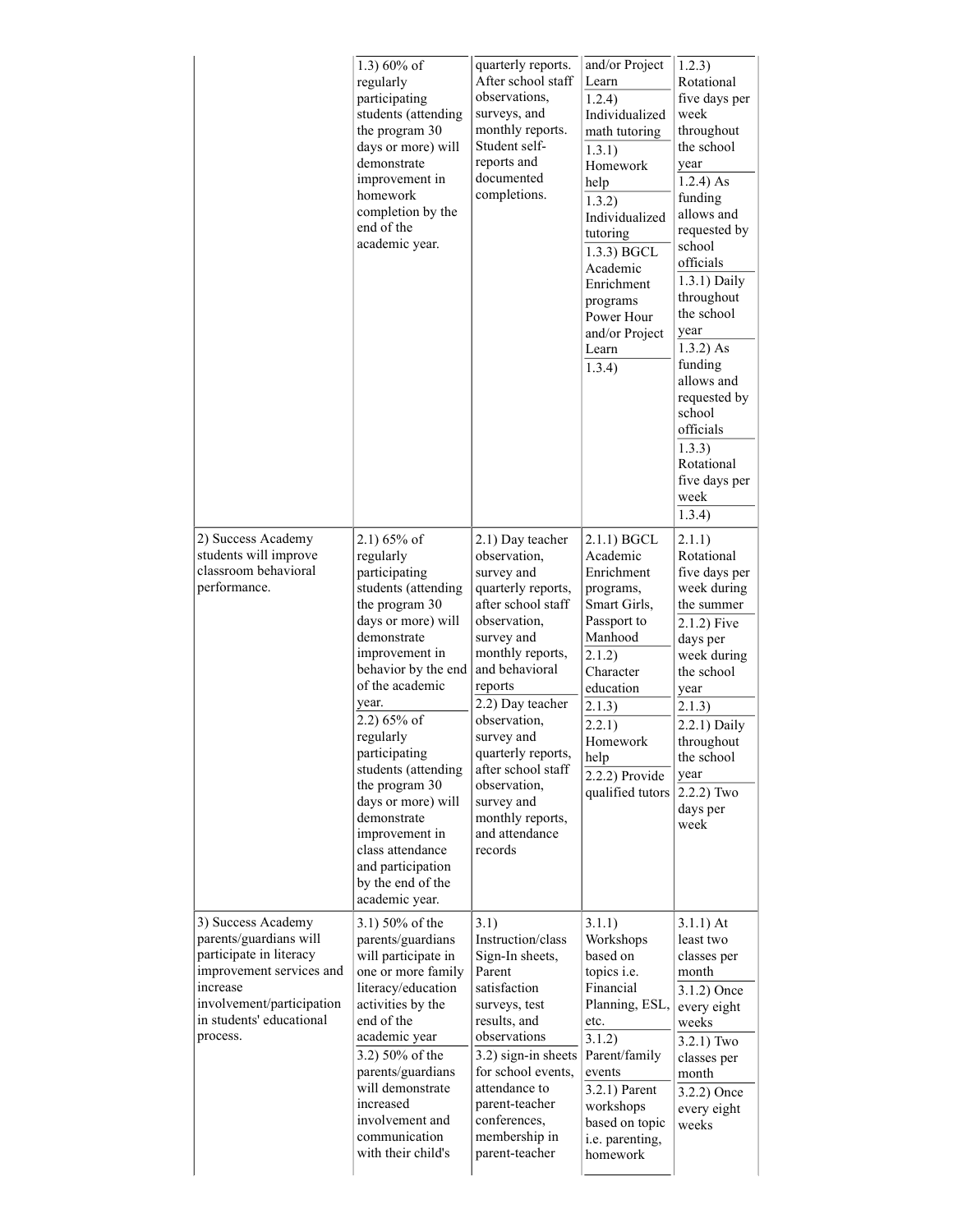To edit your Goals, Objectives, Tools, Activities, or Timeframes, click the BACK button on the blue menu bar.

The alternate delivery model plan for Goal #1 includes providing program activities virtually using Zoom as the preferred method of delivery for the same timeframes as in-person activities. Parents/guardians give 21st CCLC participants written permission to utilize Zoom as an alternate program delivery method when necessary. Cybersecurity and student privacy will be ensured by following virtual programming guidance from Boys & Girls Clubs of America. Guidance includes sending meeting invitations to parents/caregivers to limit the use, collection, and distribution of youth personally identifiable information. Sharing youth's personal information such as email addresses, social media addresses, and mobile numbers will also be prohibited. 21st CCLC program staff will also disable participant recording, participant-to-participant private chat, and participant screen sharing. At the end of each session, program staff will save the chat log.

The alternate delivery model plan for Goal #2 includes providing program activities virtually using Zoom as the preferred method of delivery for the same timeframes as in-person activities. Parents/guardians give 21st CCLC participants written permission to utilize Zoom as an alternate program delivery method when necessary. Cybersecurity and student privacy will be ensured by following virtual programming guidance from Boys & Girls Clubs of America. Guidance includes sending meeting invitations to parents/caregivers to limit the use, collection, and distribution of youth personally identifiable information. Sharing youth's personal information such as email addresses, social media addresses, and mobile numbers will also be prohibited. 21st CCLC program staff will also disable participant recording, participant-to-participant private chat, and participant screen sharing. At the end of each session, program staff will save the chat log.

The alternate delivery model plan for Goal #3 includes providing activities virtually using Zoom as the preferred method of delivery for the same timeframes as in-person activities. Parents/guardians give 21st CCLC participants written permission to utilize Zoom as an alternate program delivery method when necessary. Cybersecurity and student privacy will be ensured by following virtual programming guidance from Boys & Girls Clubs of America. Guidance includes sending meeting invitations to parents/caregivers to limit the use, collection, and distribution of youth personally identifiable information. Sharing youth's personal information such as email addresses, social media addresses, and mobile numbers will also be prohibited. 21st CCLC program staff will also disable participant recording, participant-to-participant private chat, and participant screen sharing. At the end of each session, program staff will save the chat log.

Alternative Delivery Method: Describe how the program will continue to meet the needs of the students and community if program implementation cannot be delivered as planned. We know that in person instruction is best practice however, circumstances out of our control may require a quick move to temporary instruction. Your plan needs to include how the program will offer virtual/digital learning in the event of school closures and the preferred method of delivery (i.e., Zoom, Teams, Google Classroom, etc.) The plan must also include how you will ensure cybersecurity and student privacy.

1) Success Academy students will improve their academic performance.

2) Success Academy students will improve classroom behavioral performance.

3) Success Academy parents/guardians will participate in literacy improvement services and increase involvement/participation in students' educational process.

**SAVE** 

Program Name: Tadmore Success Academy

# B. Quality Contact Time (5 Points)

Provide a brief narrative that expands on the before- and after-school, summer or other non-school time activities listed in the Table referenced above, focusing on the hours and days of service for students and families. Research has proven that brief periods of contact time in before- and afterschool programs are not beneficial to students. The applicant must clearly state the total number of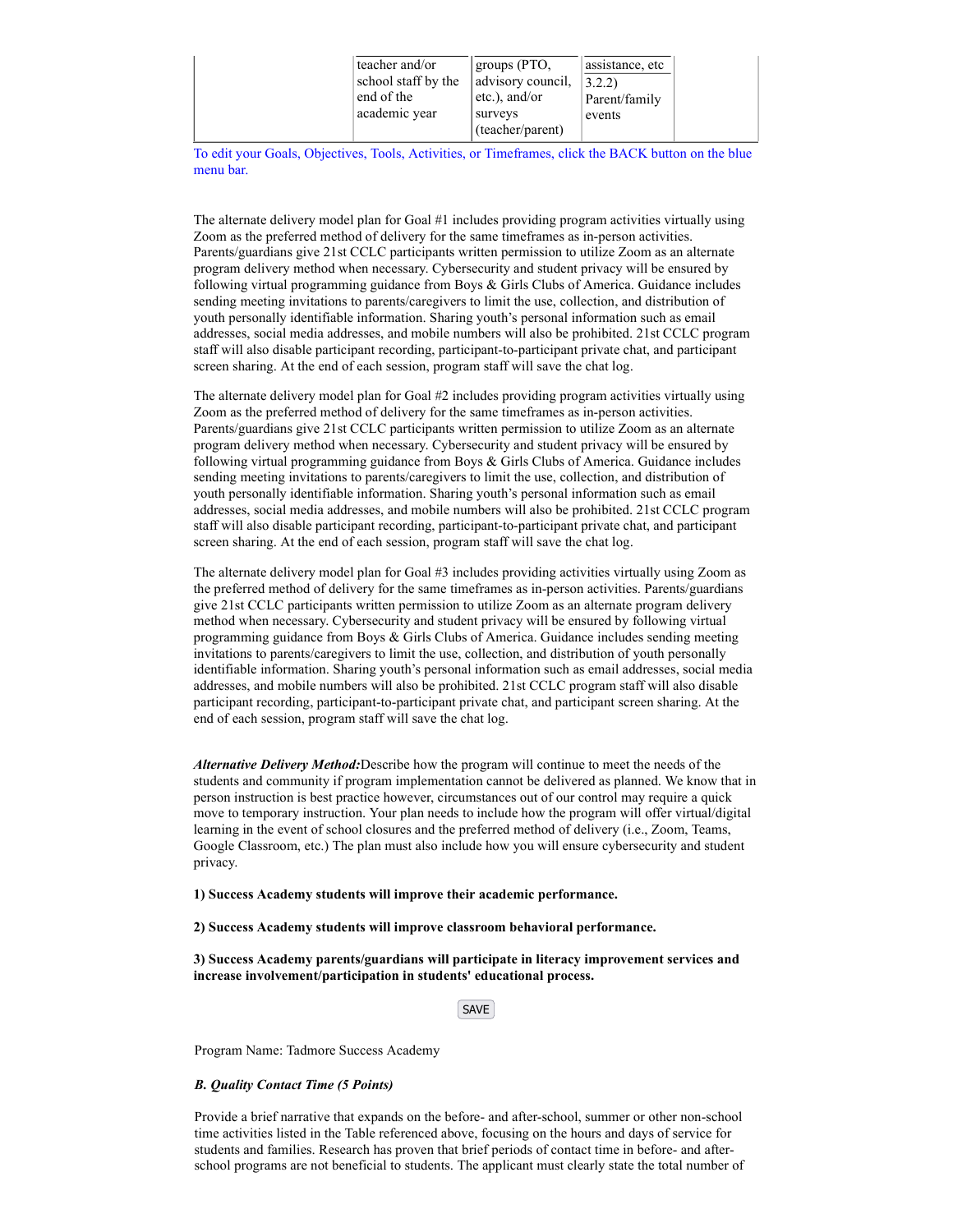hours per week each site will operate. **Each enrolled student** must be given the opportunity to attend academic and enrichment activities a minimum of 12 hours each week (occurring preferably between Monday-Friday) to provide a quality program to foster maximum positive impact on students' development and learning. Travel time does not count towards the 12 hour minimum requirement and quality contact time should encompass the entire targeted student population each day (e.g., cannot serve boys on Monday and Wednesday and girls on Tuesday and Thursday).

The applicant must attach a sample weekly schedule of activities for each component (i.e., before school, after school, summer) for each site.

At a previous panel discussion at the John Hopkins School of Education, panelists Robert Balfanz and Andrea Foggy-Paxton spoke to the need to improve after-school programming so that it achieves two goals. Those goals are: a) Works hand-in-hand with the schools so that the teaching that goes on after-school complements the work being done during class, and b) Delivers that instruction in a more interesting and dynamic way so as to draw the students in (Hopkins Happening, April 2010).

All 21st CCLC SUCCESS ACADEMY after-school activities will be offered for (75) K-5th grade students during the school year with that framework in mind. After-school activities will be coordinated in an effort to meet the needs of low-income families, prevent duplication of services, and use all available community resources. The 21st CCLC SUCCESS ACADEMY program will target (75) students, including (5) with special needs. The program will operate Monday through Friday for 36 weeks during the school year for an average of 15 hours per week depending on the specific regular school daily schedule (2:30pm-5:30pm). With these goals in mind, all activities and strategies for reaching the 21st CCLC goals and objectives will not only be research and GMAS based, but also be child-centered, highly engaging and complement, not repeat, in-school instruction. Enrichment activities will be provided as scheduling allows on an ongoing basis during the school year. Additionally, the summer program will serve (75) K-5th students, including (5) with special needs and operate for an average of 35 hours per week for 4 weeks during summer (8:30am-3:30pm).

A tentative weekly schedule of activities and programs will include a variety of educational, recreational, and support services. Reading/ELA and math will be the focal point for all programs provided. Instructors and qualified teachers will work cooperatively aligning the curriculum with the school day and Georgia Standards of Excellence (GSE). See the aforementioned strategies, goals table, and attached sample calendars for a description of the program services, the methods, and the frequency of the proposed activities that will be provided within the 21st CCLC Success Academy after-school and summer programming.

The Family Involvement program will primarily take place during the evening club hours with 2 events/activities offered per month. Activities include parenting classes, financial management, literacy classes, and school success support activities. (Word count is 374)

Download sample weekly schedule of activities for each program at each site Tadmore Elementary School

After School Program: Tadmore Elementary School\_as\_program\_156\_44.pdf Summer Program: Tadmore Elementary School sb program 156 44.pdf

|                                                                                                                   |                     | 21st CCLC SITE PROFILE FORM (2022-2023)                                                                                      |          |                                                         |       |
|-------------------------------------------------------------------------------------------------------------------|---------------------|------------------------------------------------------------------------------------------------------------------------------|----------|---------------------------------------------------------|-------|
| 21st CCLC Site<br>Name                                                                                            |                     | Tadmore Elementary School                                                                                                    | County   | Hall                                                    |       |
| <b>Physical Address</b>                                                                                           | 3278 Gillsville Hwy |                                                                                                                              |          |                                                         |       |
| City                                                                                                              | Gainesville         |                                                                                                                              |          | Zip Code                                                | 30507 |
|                                                                                                                   |                     |                                                                                                                              |          |                                                         |       |
| Grade Levels Receiving<br>Services (e.g. $K-12$ )<br>Before School<br>After School<br>Weekends/Holidays<br>Summer | $K-5$<br>$K-5$      | # of students participating in the 21st CCLC program PER DAY<br>Before School<br>After School<br>Weekends/Holidays<br>Summer | 75<br>75 | Student<br>data is<br>from Funding<br>Request Worksheet |       |
| Enrichment Student to Staff<br>Ratio<br>15:01                                                                     |                     | SITE CONTACT INFORMATION                                                                                                     | 10:01    | Academic Student to Staff Ratio                         |       |
|                                                                                                                   |                     |                                                                                                                              |          |                                                         |       |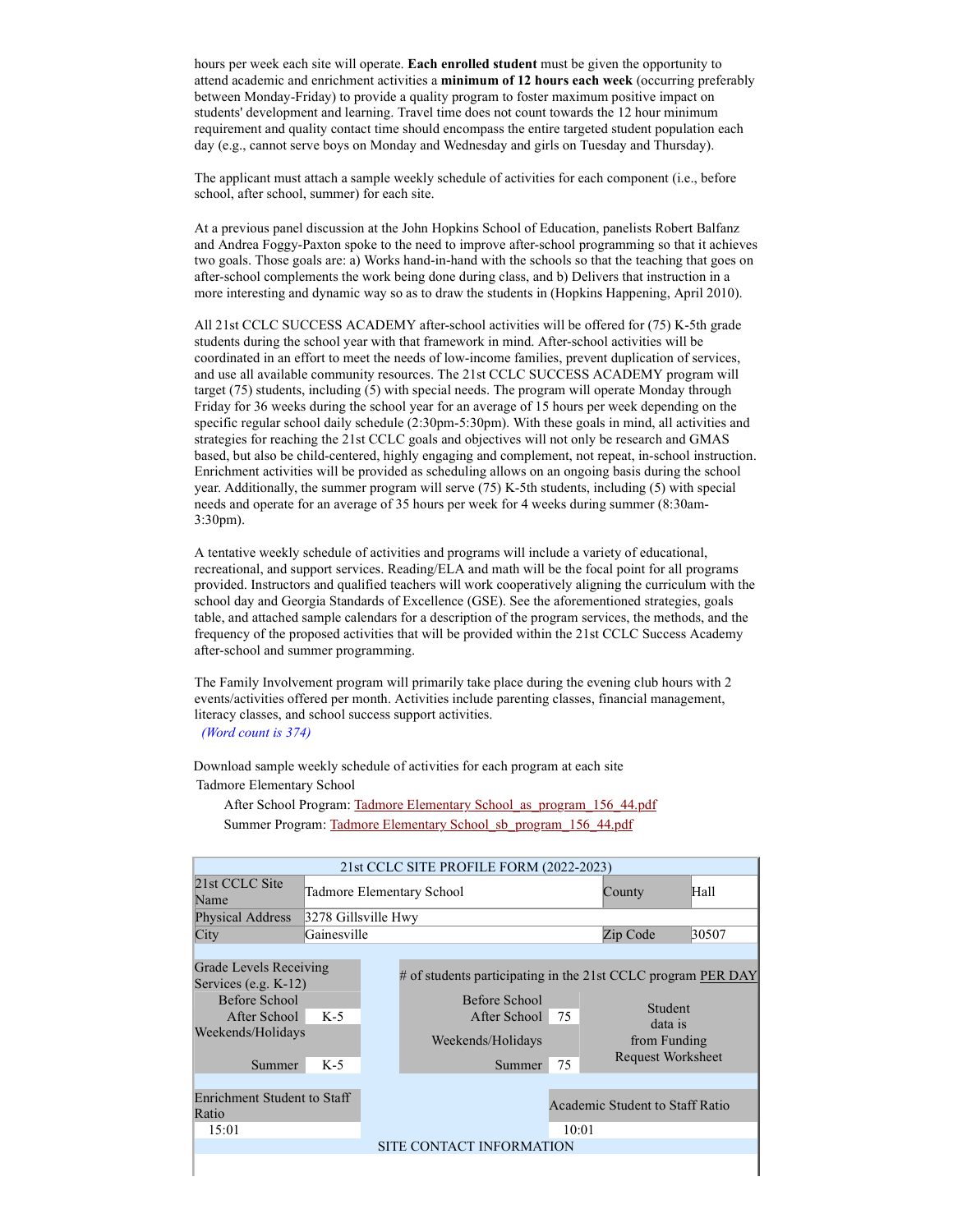| Lori<br>Site Contact Name <sub>Dague</sub>                                                | Phone           | 470-577-6983                             |            | Email      |            | ldague@bgclanier.org                         |
|-------------------------------------------------------------------------------------------|-----------------|------------------------------------------|------------|------------|------------|----------------------------------------------|
|                                                                                           |                 | Regular School Year Program for Students |            |            |            |                                              |
|                                                                                           |                 | AFTER SCHOOL PROGRAM Site Schedule       |            |            |            |                                              |
| After School Program<br><b>Start Date</b>                                                 | 05-Aug-22       |                                          |            |            |            |                                              |
| After School Program End<br>Date                                                          | 24-May-23       |                                          |            |            |            |                                              |
| Total # Days After School 180                                                             |                 |                                          |            |            |            |                                              |
|                                                                                           | <b>MON</b>      | <b>TUE</b>                               | <b>WED</b> | <b>THU</b> | <b>FRI</b> |                                              |
| Service Begin Time (e.g.,<br>3:00 PM)                                                     |                 | 2:30 PM 2:30 PM 2:30 PM 2:30 PM 2:30 PM  |            |            |            | <b>Total Weekly Hours</b><br>After School    |
| Service End Time (e.g.,<br>$6:00$ PM)                                                     |                 | 5:30 PM 5:30 PM 5:30 PM 5:30 PM 5:30 PM  |            |            |            | 15.00 of 15.00 hours                         |
|                                                                                           |                 | <b>Summer Programs for Students</b>      |            |            |            |                                              |
|                                                                                           |                 | Summer Site Schedule for Typical Week    |            |            |            |                                              |
| Summer Program Start<br>Date                                                              | $05 - Jun - 23$ |                                          |            |            |            |                                              |
| Summer Program End<br>Date                                                                | 30-Jun-23       |                                          |            |            |            |                                              |
| Total # Days Summer<br>Program                                                            | 20              |                                          |            |            |            |                                              |
|                                                                                           | <b>MON</b>      | <b>TUE</b>                               | <b>WED</b> | <b>THU</b> | FRI        |                                              |
| Service Begin Time (e.g.,<br>9:00 AM                                                      |                 | 8:30 AM 8:30 AM 8:30 AM 8:30 AM 8:30 AM  |            |            |            | <b>Total Summer Hours</b><br>per Week        |
| Service End Time (e.g.,<br>$4:00 \text{ PM}$                                              |                 | 3:30 PM 3:30 PM 3:30 PM 3:30 PM 3:30 PM  |            |            |            | 35,00 of 35,00 hours                         |
| Ongoing Adult Education Program (NOT Periodic Adult Family Member Involvement Activities) |                 |                                          |            |            |            |                                              |
| Adult Education Site Program Schedule                                                     |                 |                                          |            |            |            |                                              |
| Dates Site Open (Adults)<br>Dates Site Closed (Adults)<br>Total # Days                    | 0               |                                          |            |            |            |                                              |
| Service Begin Time (e.g.,<br>$6:00$ PM)<br>Service End Time (e.g.,<br>8:00 PM)            | <b>MON</b>      | <b>TUE</b>                               | <b>WED</b> | <b>THU</b> | <b>FRI</b> | <b>Total Adult</b><br>Hours per Week<br>0.00 |

Program Name: Tadmore Success Academy

# C. Recruitment and Retention (6 Points)

In this section, describe in detail the criteria for selecting 21st CCLC students. Describe the process and specific strategies that will be used to recruit targeted students for enrollment and retain them to achieve long term (i.e., at least 30 days or 90 hours) participation. Strategies utilized for recruitment and retention should be specific to the targeted population (e.g., grade level, native language, etc.).

In the narrative, applicants must discuss how regular school day staff will be consulted in the identification and recruitment of 21st CCLC students. The narrative must include the total number of targeted students (public and private) that will be served by the proposed 21st CCLC program.

Boys & Girls Clubs of Lanier and TES have a detailed process for recruiting students and families. This plan will be reviewed at the 21st CCLC Advisory Council to ensure communication is appropriate and that the program is filled to capacity with targeted students. The school's administrators will identify, refer, and recruit students who are below grade level 1 or more years in reading and/or math, who did not meet expectations for the GMAS in grades 3rd - 5th, and who need non-academic learning supports that will help to improve their school success. The parents of these students will be contacted via mail or telephone by bilingual school and BGCL staff about the program. Additionally, BGCL staff will participate in school Open House and Parent Night events to recruit participants. Parents will receive and complete an application, which will be returned to the appointed Club staff and checked for completion. The Lead Teacher will collect and collate student baseline data for assignment to tutorial groups. BGCL will contact TES transportation with roster of students in need of after-school transportation services. The Parent Coordinator and Site Coordinator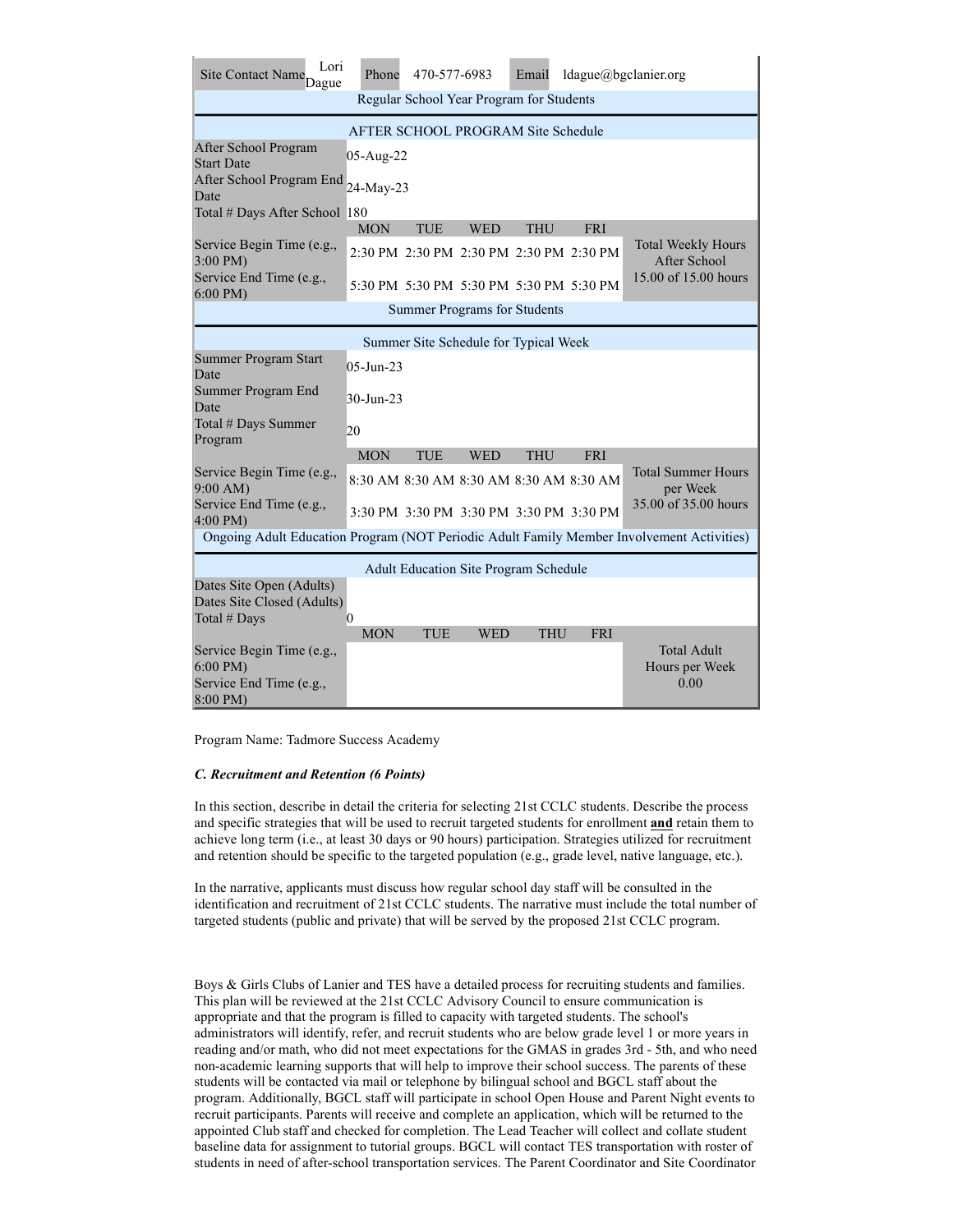will contact the parents/guardians via phone and newsletter regarding the family involvement program calendar of events. Seventy-five (75) high-risk, low-income, and special needs students will be served by SUCCESS ACADEMY during the school year while (75) of the same target population will be served by the SA summer program. In order to maintain daily attendance averages as required by the program, a waiting list will be offered for additional students who meet the criteria. In addition, by implementing fun and engaging enrichment activities, including STEM integrated programs, arts, drama, and performance programs, sports and physical activities, research indicates that students will want to attend regularly and participate.

The BGCL will implement a policy that students must attend a minimum of three days per week. Attendance records will be kept daily and reviewed by the Site Coordinator. Parent/Guardian participation will also be monitored. Students who are in danger of missing multiple days will be reminded of the policy and a phone call will be placed to the parents. A phone call log will be kept by the Unit Director/Site Coordinator and Parent Coordinator to ensure communication has occurred. Students who continue to miss more than three days per week for more than four weeks will be removed from the program and replaced with a student on the waiting list. BGCL will ensure every effort has been made before the removal of a student from the program occurs. Day teachers and school administrators will also support recruitment and retention through parent letters and/or contact calls by the school's Parent Coordinator.

 (Word count is 446) 156

Program Name: Tadmore Success Academy

#### D. Staffing and Professional Development (6 Points)

In this section, provide a brief narrative of the program's organizational, managerial, and staffing structure, as well as an overview of how ongoing hiring and staff professional learning opportunities will be developed and implemented during the grant award period. Included in the hiring process description should be a clear set of procedures as to how the program management staff will conduct and use the results of national criminal background checks to deliver fitness determinations for the employment of all grant-funded workers, including contractors and subcontractors, and regular volunteers (adults who have contact with student more than one time).

This section narrative must include job descriptions of key personnel and their required qualifications (e.g., program director/manager, site coordinator(s), data entry clerk, etc.), as well as how these key positions relate to the proposed activities and how the management structure will ensure the program is implemented appropriately. Proposed program directors must hold a Bachelor's degree from an accredited university and have one year of successful program management experience  $OR$  have three years of successful grant management, including direct responsibility of budget implementation and staffing supervision. Applicants must attach a résumé for the program director.

The narrative must also describe the expected certifications and qualifications of the instructional staff and include student to staff ratios for academic and personal enrichment activities. It is recommended that the academic portion of the program have the support of certified teachers and have ratios that are no more than 10:1. Personal enrichment ratios should be no more than 15:1.

The narrative must also describe how the program will provide ongoing and regular opportunities for professional development and staff planning during the course of the grant award period.

Finally, the narrative must also include the applicant's plan for recruiting and utilizing volunteers, including senior citizens.

ORGANIZATIONAL/MANAGERIAL/STAFFING STRUCTURE: BGCL has a strong and dedicated management team and a sound management plan. The agency is guided and overseen by (29) members of the Board of Directors. Their background, knowledge, skills and experience includes legal, banking, accounting, insurance, corporate, real estate, technology, and education. BGCL's leadership staff will provide direction, oversight, supervision, and assist with Success Academy's project implementation, responsibilities, reporting requirements, and evaluation. The Chief Executive Officer, Steven Mickens, will provide supervision of the project and involve the Board of Directors in oversight and monitoring of the project implementation.

SENIOR MANAGEMENT/LEADERSHIP: The CEO and senior leadership from Boys & Girls Clubs of Lanier have a combined total of more than 100 years of experience in youth programming and executive functions. CEO Steven Mickens has over 20 years of experience and skills in leadership, staff development, team building, and management. The Club's Director of Finance, Charles Nkanza, will ensure the proper administration and use of grant funds, as well as prepare and submit all financial expenditure reports. Mr. Nkanza has more than 20 years of experience in the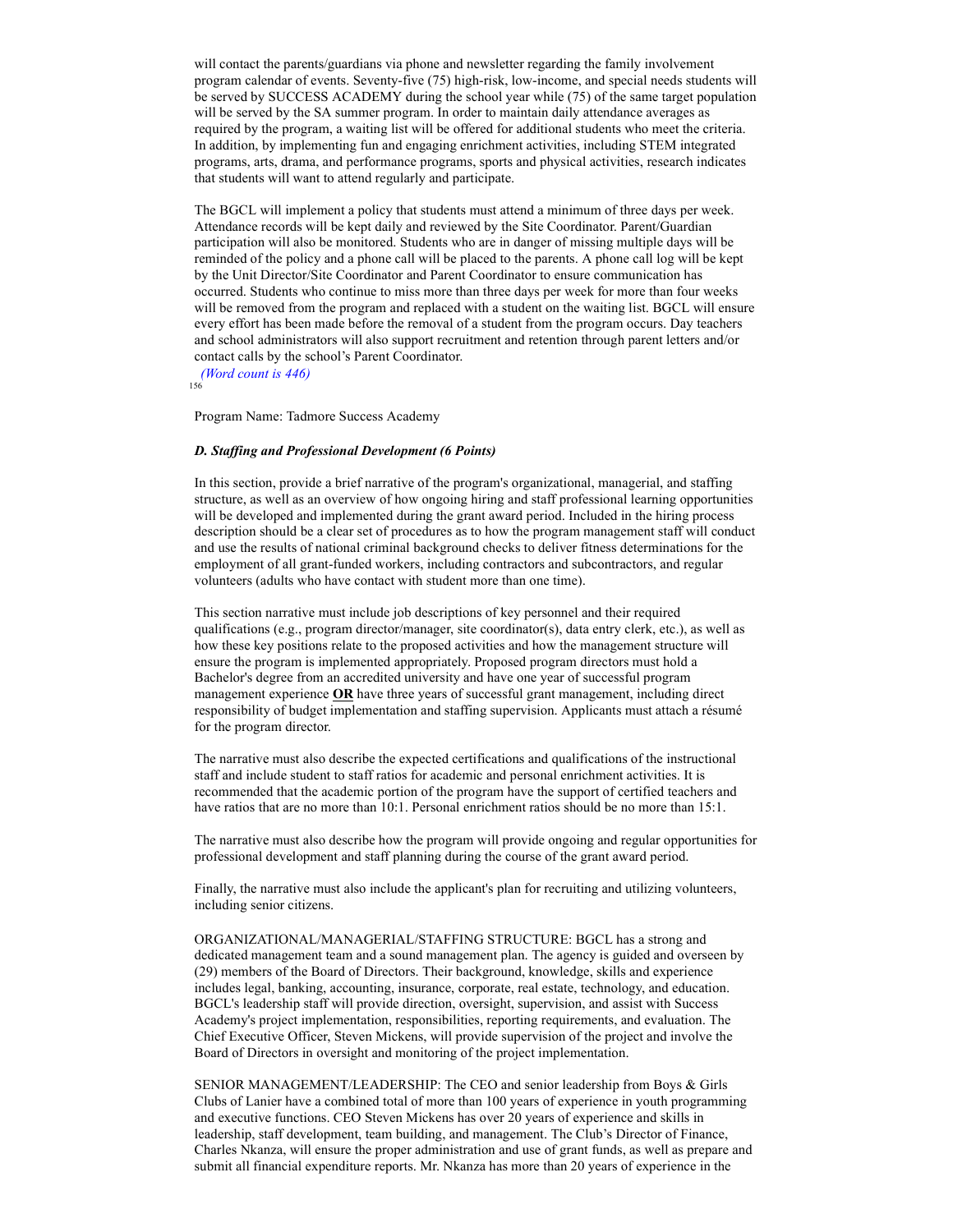nonprofit sector working in various roles such as Executive Administrator and Accountant. Wanda Newton, Director of Operations, will help provide guidance and oversight. Ms. Newton has more than 20 years nonprofit experience in various roles, including Executive Director. The Club's Chief Development Officer, Joyce Wilson, will work with the Program Director on specific strategies to ensure sustainability of the project, as well as work with local community agencies and partners to contribute resources to the program. Mrs. Wilson has 35 years of nonprofit management experience, strategic planning, financial and budget development, and cost savings strategies. BGCL's 21st Century Community Learning Centers Program Director, She'Teriha Lewis Hartley, contributes to the Senior Leadership Team with 9+ years of experience spanning various disciplines including facilities and program management, finance and accounting, and quality program development and evaluation. Human Resources Manager Tonia Snow has over 20 years of responsible and progressive experience in human resources, her professional experiences include executive level management, training/employee development, organizational development, and employee relations. Expanded Learning Director, Dr. Shemika Hubbard, is responsible for compliance as well as the professional development of educators hired as tutors and program directors. She works collaboratively with program directors, coordinators, and educators to ensure the academic success for all members during tutorial. She is also the organization's lead with regards to the effective implementation of Social Emotional Learning, restorative supports, and multi-layered systems of support for youth, staff, and families. The aforementioned staff will provide services as in-kind contribution toward the success of the program.

The Senior Leadership team is essential for success of this project. BGCL's CEO will manage the entire 21st CCLC program providing support in compliance reporting and communication. Additional positions critical to the overall and direct success of the program are indicated below:

The PROGRAM DIRECTOR will invest time to managing this project. The Program Director will hold at least a Bachelor's Degree and have experience overseeing youth development programs. The Program Director will direct both the student and parent programming. Overall management includes budgeting, staff supervision, partnership development, fundraising, parent coordination, directing the advisory board, and general administration.

The CURRICULUM SPECIALIST will implement and manage the academic enrichment activities by working with all staff, advising and assisting the Unit Director/Site Coordinator to ensure alignment with the school day, and monitor and evaluate student progress. Also, manage the collection and analysis of the data collected to measure program outcomes and effectiveness. Qualifications include, a Bachelor's degree in education, business administration, or related discipline, teacher certification preferred. The staff will have a minimum of two years of experience in education and/or youth development and be proficient in the collection and analysis of varied and large amounts of data. The curriculum specialists will allow for increased focus on the needs of the schools and the students we will serve. This position is critical in ensuring that the management and implementation of the individual student plans and subsequent programs are successful while coordinating multiple schools, day school teachers, and administrators.

The UNIT DIRECTOR/SITE COORDINATOR is an onsite program manager who plans, oversees, and organizes the daily operations of the programs, coordinates vendors and partners, and directly supervises Youth Development Professionals and enrichment instructors. The Unit Director/Site Coordinator will also be responsible for gathering data for entry into the Kid Trax and A-Plus system and support the Program Director in supplying the external evaluator with the needed data to conduct a local evaluation. Qualifications include a Bachelor's degree and/or equivalent work experience; a minimum of five years work experience with Boys and Girls Clubs or the equivalent youth development work experience.

The PARENT COORDINATOR will coordinate and implement effective family involvement activities to empower students and their families, facilitate the development of strong partnerships with staff and parents, recruit partners to become part of the family involvement program, and supply data for parent outcomes through satisfaction surveys and program evaluations. Qualifications include a high school diploma; Associates or Bachelor's degree preferred with two years work experience in the human service and/or social service field.

The DATA CLERK will be responsible for assisting with the registration of students and parents in the program, entering and tracking student data in the Kid Trax and A-Plus database (grades, assessments, surveys, etc.), maintaining daily attendance records, maintenance of student files, and assist with other data collection efforts as indicated in the evaluation. Qualifications include high school diploma and one year of clerical experience with an emphasis on data entry; the ability to multitask and prioritize is essential, attention to detail, proficiency in Microsoft Office required.

BGCL YOUTH DEVELOPMENT PROFESSIONALS (YDP) will provide instructional activities for the Boys and Girls Clubs specific programs. YDPs plan, implement, supervise, and evaluate activities provided within the program, i.e. Academic Success, Good Character & Citizenship,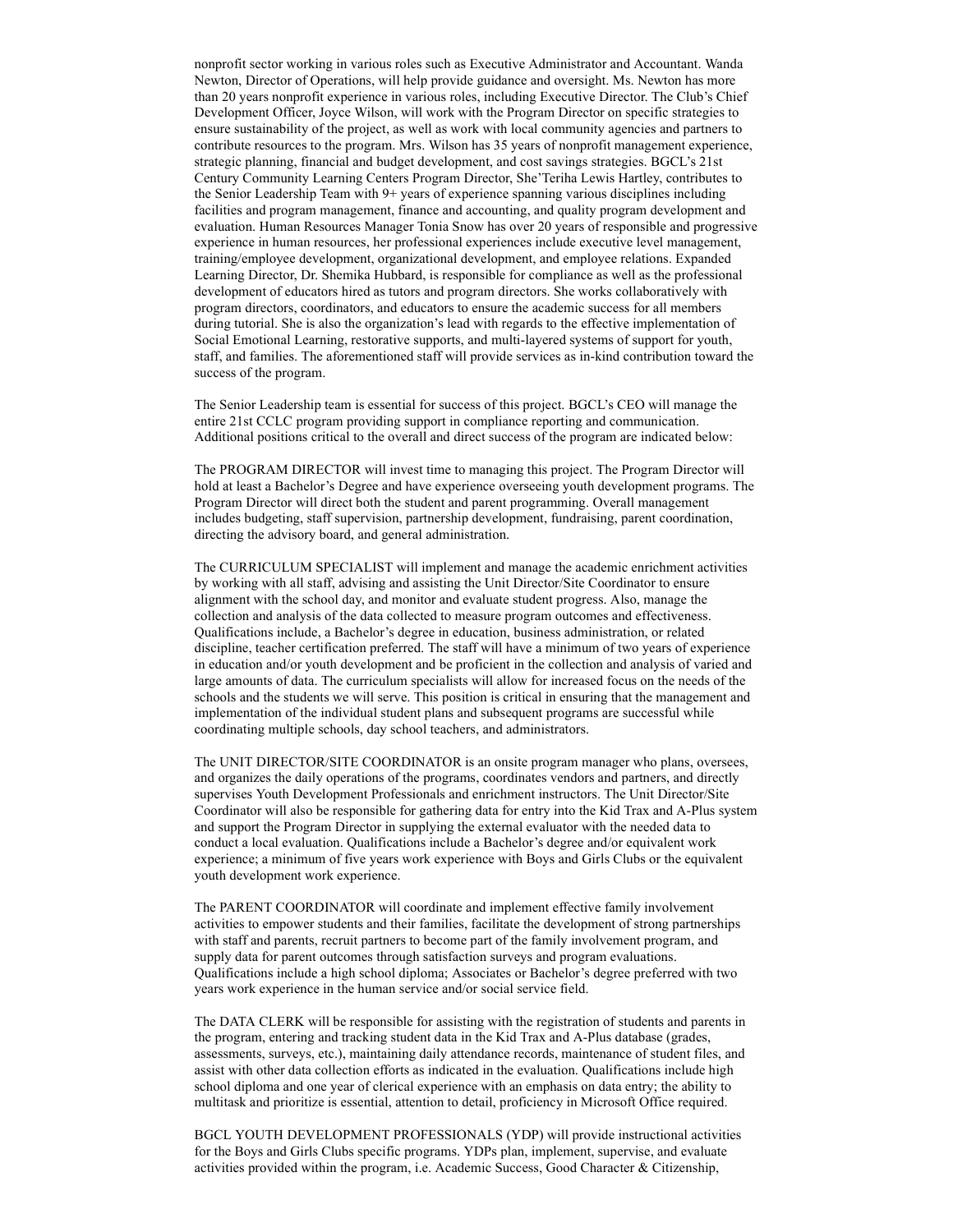Healthy Lifestyles. The frontline staff promote and stimulate program participation, provide guidance and role modeling to members, and prepare monthly activity reports and student assessments. Qualifications include a high school diploma along with experience working with children; CPR and First Aid certifications and valid state driver's license are required. A staff to student ratio of 1:15 will be maintained during programming.

QUALIFIED TEACHERS/TUTORS will provide academic tutorial services with a preferred ratio of 1:10. Enrichment programs will also be facilitated by professional and/or experience contractors in the field. School Administrators will coordinate with the Curriculum Specialist to ensure educational and related activities are aligned with the Georgia Standards of Excellence and implemented with the sole purpose of increasing academic performance in math and reading.

FISCAL MANAGEMENT: Financial/Clerical Assistant will assist the Program Director and Director of Finance with management of the budget, processing payroll and purchasing, and other necessary fiduciary compliance requirements. Additional checks and balances take place during the Finance Committee meetings of the BGCL Board of Directors. At the staff level, a check and charge request system ensures purchases and expenditures are allowable by the current Chart of Accounts and are approved prior to being purchased. The fiscal management of the SUCCESS ACADEMY program will be guided by the financial policy and procedures established by the BGCL Board of Directors.

PROCEDURAL CONDUCT/USE OF CRIMINAL BACKGROUND CHECKS FOR STAFFING FITNESS/EMPLOYMENT DETERMINATIONS: BGCL's management team operates under the clear guidance and direction of our Board approved Employee Handbook policy for our screening and hiring process and procedures. BGCL is responsible for all background checks conducted. That procedural conduct and screening process is as follows: Potential candidates complete an employee application; attend an interview with the Human Resources Manager, Unit Director/Site Coordinator and Program Director; at least two positive reference checks are received; applicant submits to a drug screening; national and state criminal background checks are conducted and then cleared by the Human Resources Manager; a hiring packet is then completed.

ON-GOING HIRING/ DEVELOPMENT/IMPLEMENTATION OF PROFESSIONAL LEARNING OPPORTUNITIES DURING GRANT AWARD PERIOD: SUCCESS ACADEMY depends on staff/teachers to deliver effectively the academic, character/citizenship, and healthy lifestyles curriculum to our students. BGCL will provide comprehensive professional development training opportunities for YDP staff and tutorial instructors that enhance the essential skills, techniques, and overall approach to providing effective academic enrichment activities to the target youth. One primary focus of staff development program will be the strategic and specific delivery of high-yield learning activities that when combined with other fun and enriching health and physical fitness options, help students develop a holistic approach to life and wellness. Well-trained staff will deliver effective programs as they become confident in their abilities and skills, and vested in the outcomes.

PROFESSIONAL DEVELOPMENT: One of the key and resounding themes in BGCL's internal assessments is the need for additional training and professional development opportunities for school and program staff. To meet this need, BGCL continues to pursue Professional Development opportunities. We provide professional development training on how to educate minority and economically disadvantaged children as a paramount priority. The BGCL requires 40 hours of training within the first year of working with children. All training will be required as a part of the job and must be completed to work the 21st CCLC program. During the first semester, employees will receive a number of trainings quarterly. Those trainings include New Employee Orientation, which covers general human resource information; CPR/First Aid, which includes American Red Cross certified trainings for all staff; Effective Guidance & Discipline, which includes Positive Discipline Techniques for BGCA centers; Homework Help/Power Hour that provides training on how to provide a positive working environment for students. In addition, they will be trained on Emergency Procedures, which covers basic health and safety and crisis management requirements; Confidentiality training on policy and procedures on how to protect student and parent information and remain in compliance with the Family Educational Rights and Privacy Act (FERPA); and, on 21st CCLC Goals and Outcomes that will provide a review of the grant application and the approved goals, objectives and activities/strategies. All staff will be required to complete online training workshops provided by BGCA. Ongoing Training will include overviews of all BGCA curriculums, and STEM lab implementation. Trainings will be offered through the Youth for Youth web-based portal, the Foundations Inc. web-based portal, BGCA's Spillett University, prevention specialist trainings provided by Guide Inc. (supported by the Governor's Office for Children and Families), Beyond School Hours Conference, and the GA After-school Alliance or GA After-school Youth Development Conference. In the first year, mandatory staff development will be provided to all staff and volunteers. Following all professional development, participants will complete an evaluation. This evaluation will assist with determining future training needs. Additionally, training will be provided as identified by staff development needs assessments completed annually.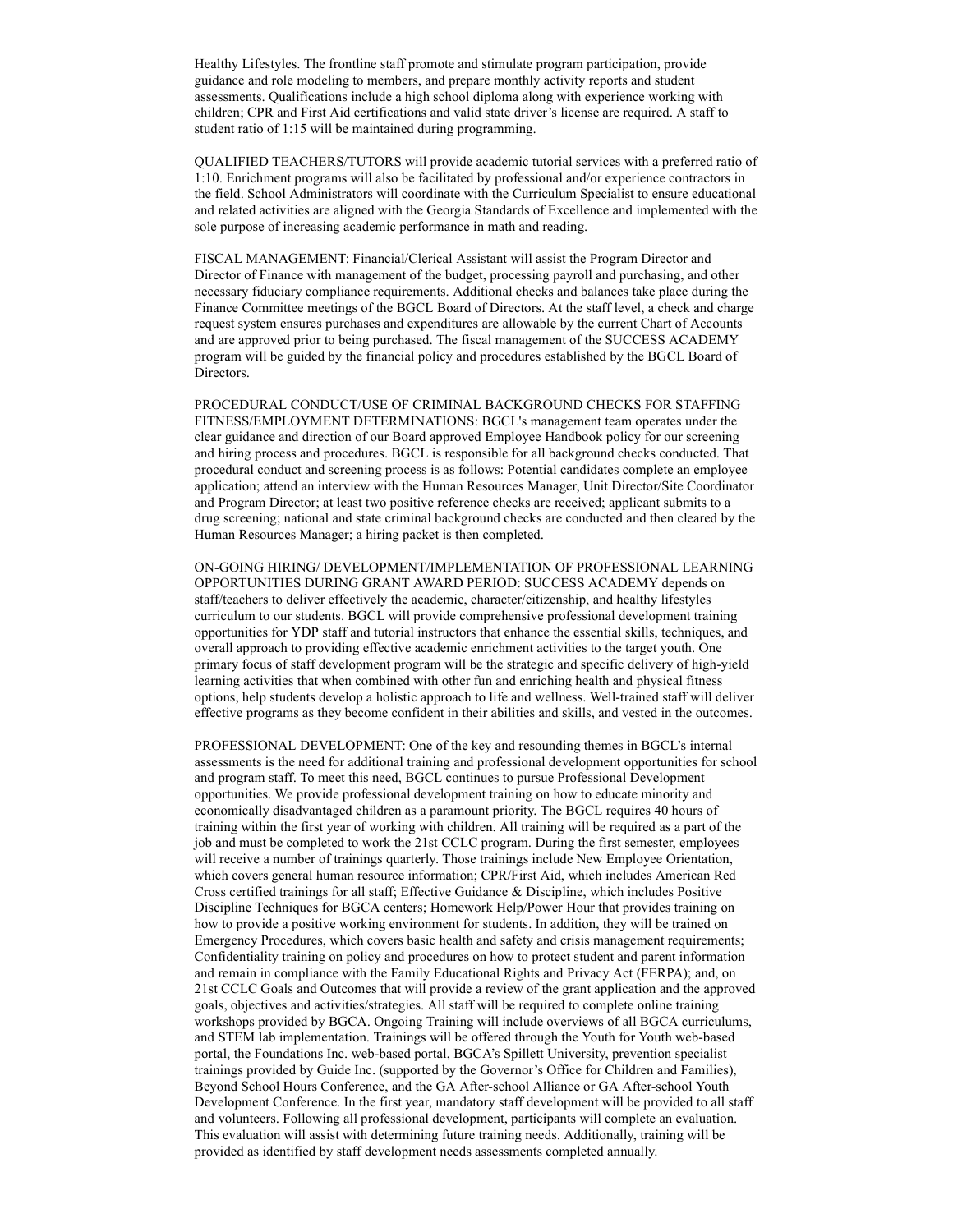HIRING PROCESS: The Employee Handbook and an offer letter is provided and discussed with staff on site the first day of employment. A packet containing additional forms will also be provided for reference throughout employment (time sheets, personal rights, accident/injury reports, and standard operating procedures). Every employee also receives a job description, which includes qualifications. A copy is included in the proposal for all positions listed in the budget. National criminal background checks for all positions will be performed annually and be approved by the Human Resources Manager and Program Director.

CERTIFICATIONS/QUALIFICATIONS OF INSTRUCTIONAL STAFF In addition to BGCL's hiring practices, policy on qualifications, and outlined job descriptions for instructional staff, we will seek qualified instructors, paraprofessionals, and qualified college education majors (junior and senior) approved by TES to meet all instructional certification requirements.

STUDENT TO STAFF RATIOS: During after school hours, students will participate in various activities that allow for a significantly lower staff to student ratio. These ratios are not possible in the regular school day because of state allowances for teacher to child ratios. Enrichment activities will follow staff/child ratios of 1:15. Academic tutorial services will follow a 1:10 ratio. Instructors for tutorial services will be qualified teachers, school paraprofessional or junior- and senior-level university students who will serve under the direction of a qualified teacher and have certifications in academic assistance. One-on-one academic assistance will be offered on an as needed basis as funding allows. Enrichment instructor qualifications include individuals 18 years of age or older that have significant experience with regard to the activity they are teaching.

PLAN FOR RECRUITING AND UTILIZING VOLUNTEERS, INCLUDING SENIOR CITIZENS: Volunteers will be a continued priority in the Success Academy after-school program. The current BGCL staff and board members will support volunteer service. Resources and service organizations such as Legacy Link will be highly involved in recruitment, placement, and promotion strategies for senior citizens. Legacy Link, which specializes in placing seniors, will have opportunities to participate in a number of roles, which include policy decisions, training, activities, direct instruction, committees, and fundraising. The BGCL Mentoring program will recruit and match adult mentors for students in need of the services. To qualify as a volunteer, applicants are interviewed and must pass a national criminal background check, a GBI background check, attend orientation and training, and provide detailed information regarding past experiences. Volunteers, including seniors and community members, will attend an orientation/training session to include appropriate interaction with students, safety procedures, activity skills, and tutorial training. Volunteers can act as mentors, instructional assistants, enrichment program instructors, or participate on the 21st CCLC Advisory Council. Volunteer hours will also be sought from the local colleges. BGCL has benefited from the use of work-study and Human Services student interns from the University of North Georgia and Brenau University for short-term and long-term assignments. The program will continue to coordinate with the institutions of higher learning for student placements. All volunteers will submit to a local, state, and national background check annually. (Word count is 2296)

Is the program director known at this time?  $\odot$  Yes  $\odot$  No If so upload their résumé. Download résumé for the program director Download résumé: Boys&Gir\_resume\_156\_362744.pdf

#### Partners Table

| Trogram Peanic. Taumore Buccess Academy |            |                             |              |                                           |  |  |
|-----------------------------------------|------------|-----------------------------|--------------|-------------------------------------------|--|--|
| Organization                            |            | Organization   Contribution | Contribution | Align to                                  |  |  |
|                                         | Type       | Type                        | Amount       | Need/Goal                                 |  |  |
| Hall County                             | ISD        | In-Kind                     | \$52,000.00  | Goal 1,2,3 - Provide transportation       |  |  |
| School District                         |            |                             |              | beyond budgeted amount, provide           |  |  |
|                                         |            |                             |              | afterschool snack, access to student data |  |  |
| Legacy Link                             | <b>CBO</b> | Paid Staffing \$20,000.00   |              | Goal 1,2,3 - Provide program              |  |  |
|                                         |            |                             |              | administration assistance                 |  |  |
| Tadmore                                 | ISD        | In-Kind                     | \$10,500.00  | Goal 1,2,3 - Provide data for and assist  |  |  |
| Elementary                              |            |                             |              | with the ongoing student assessment for   |  |  |
| School                                  |            |                             |              | academic and enrichment programs,         |  |  |
|                                         |            |                             |              | assist with recruitment and retention,    |  |  |
|                                         |            |                             |              | coordinate transportation                 |  |  |

#### Program Name: Tadmore Success Academy

Program Name: Tadmore Success Academy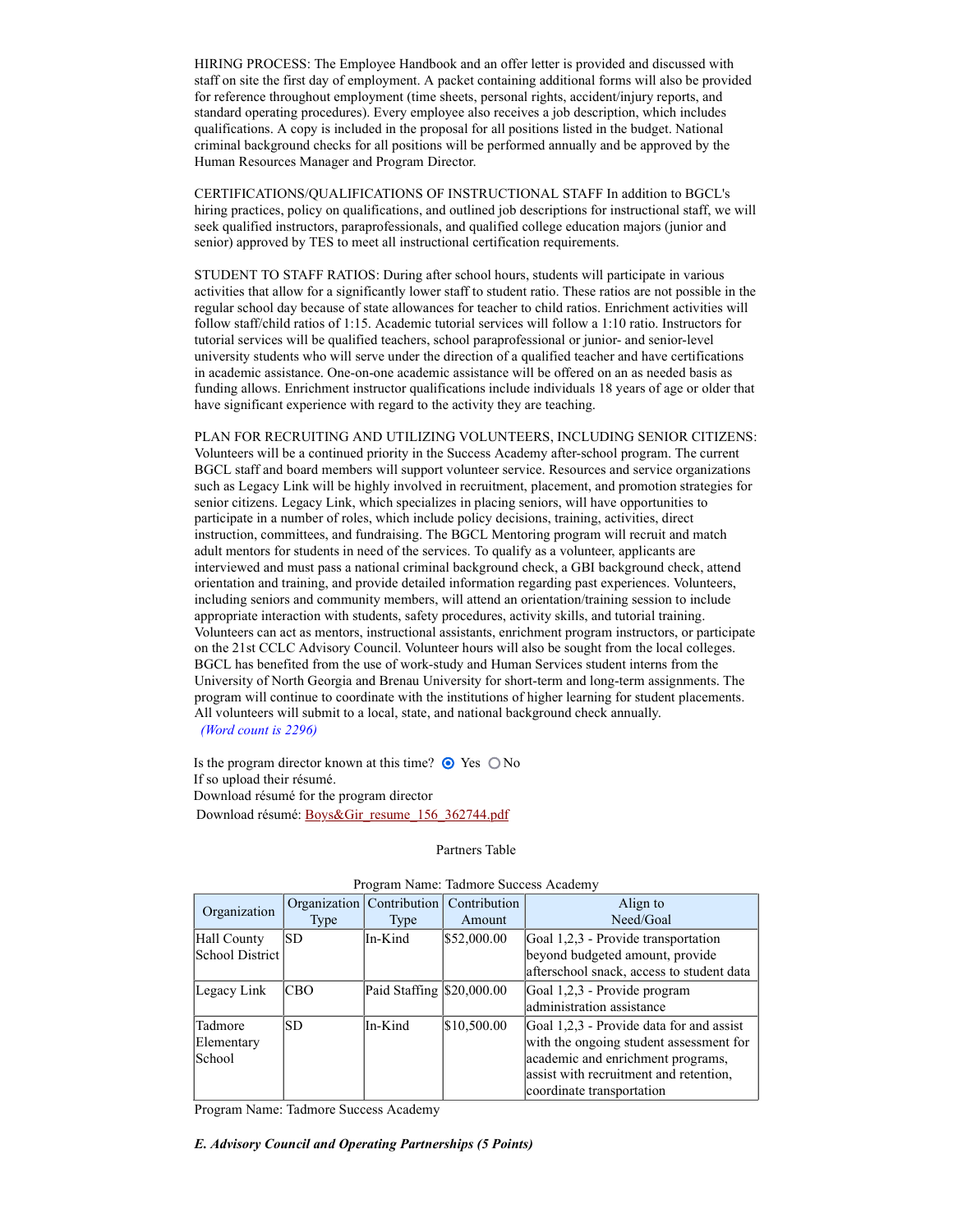To ensure broad-based community, school, and student involvement and support, all 21st CCLC subgrantees are required to establish a local 21st CCLC Advisory Council composed of students, teachers, parents, community agencies, and the private sector businesses. Applicants must provide a description detailing the plan to develop an advisory council, who will serve on it, how often it will meet, and the primary functions of the council. Subgrantees are required to retain documentation of council meeting minutes and attendance lists for monitoring and audit purposes. A minimum of two (2) meetings per year must be held, with minutes taken and attendance recorded. The focus of the advisory meetings should include, but is not limited to, current or future program needs and/or concerns, program operations, and sustainability. The optimum size is 10 to 15 members, with at least two of those members being parents and at least another two being students from each target school.

In addition to the narrative, applicants must provide a description, through a signed Memorandum of Agreement (MOA) of the partnerships that have been developed between/among an LEA, a community-based organization, and/or another public or private organization. Each identified partner, LEA, and school(s) served must sign its own MOA. For example, an LEA must submit a signed MOA between itself and the school(s) served.

A 21st CCLC Success Academy Advisory Council focuses on the governing of the Success Academy quarterly. Topics for discussion include expenditures for the month, scheduling, operational policies, marketing, fundraising and sustainability, evaluator updates, curriculum alignment, and state requirements. Special focus of the meetings will be to examine student progress as indicated by the day teacher communication forms, tutor feedback, and BGCL staff reports. Report cards, universal screeners, and end of course test results will also be examined during council meetings. Additionally, the council will review and assess the programs offered and their impact on the designated goals and objectives. Any suggestions and/or recommendations for changes will be reviewed to ensure alignment with supporting school day success and implemented by the program director, curriculum specialist, and lead teacher. The board will be composed of approximately 10-15 people representative of all stakeholders to include the Boys & Girls Club CEO, 21st CCLC Program Director, Curriculum Specialist, Unit Director/Site Coordinator, school administrators, 21st CCLC evaluator, community members/businesses, (2) parents, and (2) students.

Minutes for each meeting will be the responsibility of the BGCL. The meeting agenda, budget details, and minutes will be recorded and disseminated to all members via email with hard copies stored in a binder. Input into the development of the monthly agenda will come from the Governance Board. Sustainability plans will be the responsibility of the Governance Board and will begin in year 1.

The SUCCESS ACADEMY school site staff will assist BGCL with disseminating information about the program through its school newsletter, teacher/parent workshops, and website. BGCL will serve as the fiscal agent for the grant and will provide the program staff and the 21st CCLC program model. BGCL is responsible for working with the secondary partners and guiding implementation of services and resources. BGCL will provide snack and coordinate snack preparation and distribution. Tadmore Elementary School will supply breakfast and lunch during the summer. BGCL also works with the Georgia Mountain Food Bank to supplement snacks with healthy fruits and produce, food distribution for families, and information on healthy nutrition. BGCL has held various agency meetings where the 21st CCLC program was discussed. BGCL has developed partnerships and memorandums of agreements with the various community resource agencies responsible for some key functions of the program, which include senior citizen placement, career development, snacks, and referrals. These operating partnerships include the Gainesville City School System, Hall County Schools, Legacy Link, Hall County Juvenile Court, Georgia Mountain Food Bank, and University of North Georgia. Partners will be invited to serve on the 21st CCLC Advisory Council. (Word count is 426)

Download a signed Memorandum of Agreement for each partner, as well as for each school and school system to be served.

MOA: Hall County School District MOA: Hall County School District\_moa\_156\_129.pdf Legacy Link MOA: Legacy Link\_moa\_156\_140.pdf Tadmore Elementary School MOA: Tadmore Elementary School\_moa\_156\_130.pdf Hall County Public Schools MOA: Hall County Public Schools\_moa\_156\_81.pdf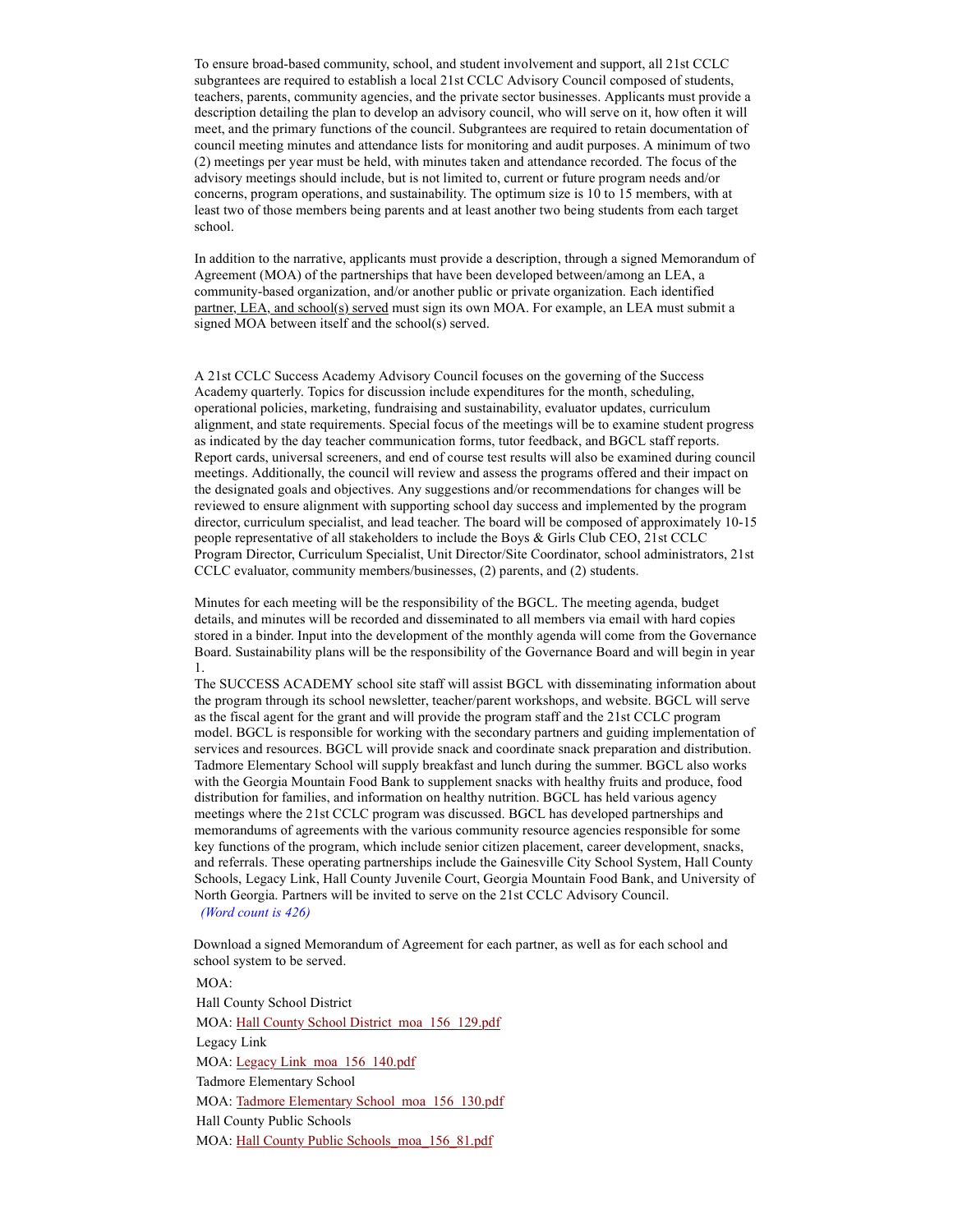Program Name: Tadmore Success Academy

#### F. Collaboration and Communication (6 Points)

The applicant is required to disseminate information about the program to the schools, LEAs, students, parents, and the community in a manner that is understandable and accessible. The narrative for this section must also include a description of the information that will be disseminated (e.g., student performance, upcoming activities, and schedules), the timeline for dissemination, the method of dissemination, who is responsible for dissemination, and how the information will be disseminated in various languages, if applicable.

Separately, applicants must also specifically describe in this section the strategies to continue meaningful collaboration with staff of the schools attended by the targeted students. This should include the communication process that will be used to allow the program staff to have access to necessary school-generated student data needed to measure progress towards the stated program objectives (e.g., Georgia standards-based test results, short cycle assessment results, surveys, Individualized Education Plans). Applicants should be specific and identify how the collaborations will work, what information will be requested from the schools, the frequency of communications and how the applicant will maintain open communication channels.

DISSEMINATING UNDERSTANDABLE/ACCESSIBLE INFORMATION TO THE SCHOOLS, LEAS, STUDENTS, PARENTS, AND COMMUNITY: Given the gaps identified previously and demographic dynamics of our student population and their families' literacy needs, BGCL will ensure the reading difficulty/proficiency levels are appropriate and understandable for our targeted population groups. BGCL's Success Academy program staff including the Program Director, Georgia Twenty-first Century Unit Director, Curriculum Specialist and Unit Director will be responsible for disseminating all pertinent and understandable information to the school, LEA, students, parents/guardians, and community. Specific dissemination marketing and promotion will begin in August 2022 and will include the following:

1. Banners and brochures promoting the 21st CCLC program on site and throughout the community; social networking sites with reported successes, event details, and pictures; flyers in Spanish and English distributed to the entire school population, which include dates and hours of operation, location, objectives, and promotion of educational activities;

2. Remind Application blasts to communicate to all partners and families of upcoming activities; a newsletter in Spanish and English will be sent to all families each month with news highlighting all 21st CCLC Academy Success programs; website with all classes, pictures, activities, partners, and descriptions of the 21st CCLC program; translation in other languages will be provided as needed.

3. Advisory Council members will be responsible for the overall community outreach and communication efforts.

DISSEMINATED INFORMATION/TIMELINE/METHOD/RESPONSIBLE PERSON: All promotional materials such as banners and brochures will be provided by the BGCL and not allocated in the budget. BGCL's Success Academy's Program Director will be responsible for ensuring the Unit Director/Site Coordinator collects all essential information. The Unit Director/Site Coordinator and Curriculum Specialist will ensure all essential information is captured including academic and behavioral reports developed by staff and tutors, which will be sent home to parents/guardians monthly. Progress updates toward goals will be reviewed at each Council Meeting, which will include partners.

1. Banners and brochures promoting the 21st CCLC program on site and throughout the community; social networking sites with reported successes, event details, and pictures;

2. Flyers will be distributed to the entire school population, which include dates and hours of operation, location, objectives, and promotion of educational activities; email blasts to communicate to all partners and families of upcoming activities; and,

3. A newsletter will be sent to all families each month with Success Academy news highlighting all 21st CCLC programs; website with all classes, pictures, activities, partners, and descriptions of the 21st CCLC's Success Academy program.

DISSEMINATION LANGUAGES: BGCL will employ bilingual staff, as needed, to ensure all families have access to language appropriate information. The dissemination languages will include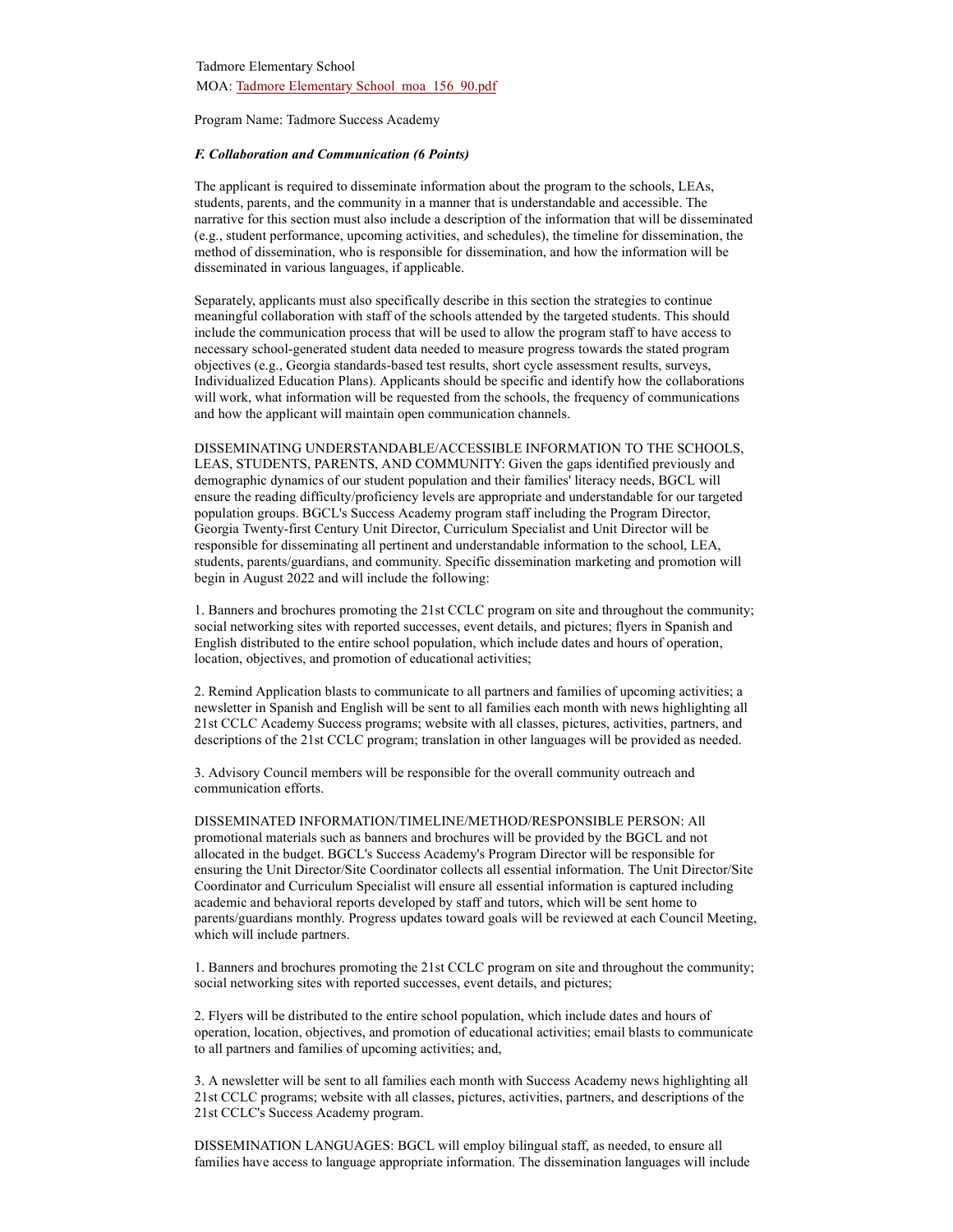English and Spanish.

COMMUNICATION PROCESS/SCHOOL GENERATED STUDENT DATA ACCESS FOR PROGRAM STAFF: BGCL, TES, and the Advisory Council in conjunction with the external evaluator will design and develop a clear process for clear communication guidelines for dissemination of Success Academy's school generated data and access. Parents of students will sign a document allowing for the dissemination of academic and behavioral information/records from TES for use in the 21st CCLC program in accordance with the Family Educational Rights and Privacy Act (FERPA). School Administrators and the TES Title I and/or School Improvement Director will oversee communication with regard to performance assessments and data access for distribution including Georgia standards-based test results, short cycle assessment results, surveys, and Individualized Education Plan (IEP) to the BGCL 21st CCLC staff. GMAS scores, benchmark/assessment scores, attendance records, and discipline reports will be provided to BGCL staff for the continuous assessment and quality improvement of student performance to measure progress towards the stated program objectives. This information will be provided for fall and spring assessment, throughout the school year, and the external evaluator and will have access to all data sources for reporting and dissemination of data. A Progress Board will be located at the Success Academy's program site to provide a snapshot of how the program is progressing toward the outcomes. All program progress reports/assessments will be made available to stakeholders and community members for review. Student data will be collected monthly from tutors and BGCA staff and quarterly from day school teachers. The information will be utilized to determine the focus of the tutoring and/or enrichment activities and to revise the program as necessary to meet the needs of the students. Annual student input via needs/interest assessments will also provide guidance on the interest of students in order to inform the engaging enrichment activities offered through the program. These data reports will be discussed at the quarterly advisory council meetings. (Word count is 756)

Program Name: Tadmore Success Academy

# G. Student Safety and Transportation (6 Points)

Provide a narrative detailing how each site will ensure the safety of participating students. The applicant must clearly indicate:

- a. How the safety of children will be maintained on-site (e.g., requiring parent or guardian signout, checking identification, and the presence of school resource officer);
- b. How students participating in the program will travel safely to and from the site(s), including the type(s) of vehicle(s) used to transport the students;
	- i. Subgrantees are encouraged to use vehicles which meet school bus or multi-function school activity bus standards. However, a subgrantee can choose to use nontraditional school buses. If nontraditional school buses are used, the transportation policy must address the following: insurance coverage; driver qualifications, driver training, and semi-annual motor vehicle driving record checks with resolution procedures for driving record irregularities for each driver designated as approved (including substitute drivers); periodic maintenance and inspection records; and a plan for substitute drivers, if applicable.
	- ii. In determining transportation plans, applicants should consider the change in time due to Daylight Savings and that it gets dark earlier during the fall and winter months.
- c. The maximum length of travel time students will travel either to or from the site(s);
- d. How the facility will meet all applicable safety and accessibility standards, including the Americans with Disability Act; and
- e. How the facility will safely accommodate the proposed number of students.

Please note: Purchasing of vehicles of any kind using this funding is prohibited by the GaDOE. Also, the GaDOE will not allow the purchase of vouchers for public transportation (MARTA) due to the liability and risk associated with putting students on transportation without supervision.

a. HOW THE SUCCESS ACADEMY SAFETY OF CHILDREN WILL BE MAINTAINED ONSITE (E.G., REQUIRING PARENT OR GUARDIAN SIGN-OUT, CHECKING IDENTIFICATION, AND THE PRESENCE OF SCHOOL RESOURCE OFFICER): The Success Academy 21st CCLC program will take place at Tadmore Elementary School. When dismissed from the school day, school personnel ensures that a school resource staff is present to see students safely to the 21st CCLC program area within the school. When students arrive at the 21st CCLC program area, BGCL staff meets and directs students safely to their activities. "Safe Passage" will include obtaining every name, address and emergency phone number as well as medical information and placing it on paper-based and electronic file system. BGCL staff will ensure that parents/guardians sign-out the students when they are picked up. BGCL requires identification of any individual picking up a child if that parent/guardian is not known to the staff in charge of signing students out at the end of the afternoon program. The Tadmore Elementary School site also keeps all entries locked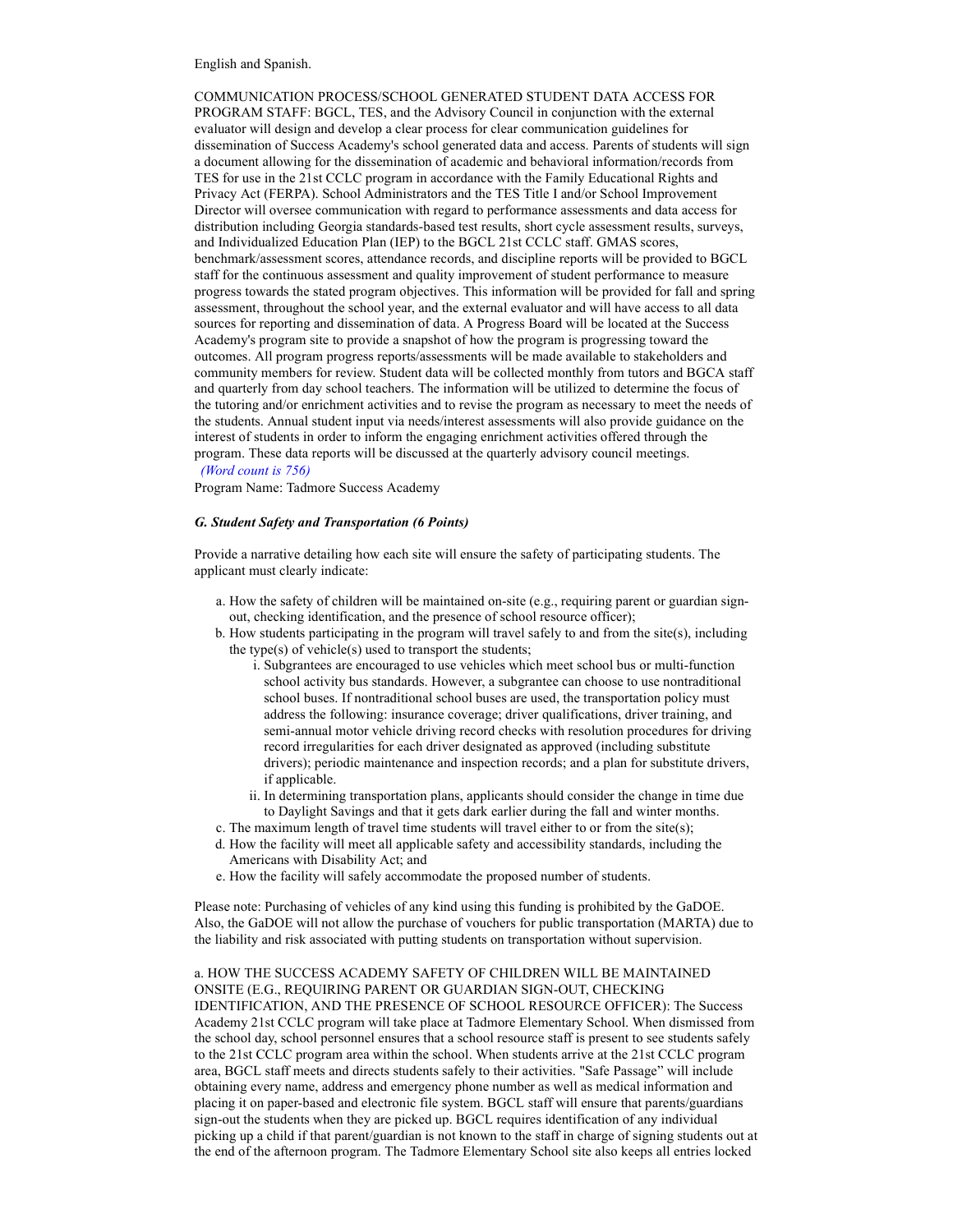at all times, requiring staff from inside the facility to grant access to anyone entering the building, providing another aspect of safety for the Success Academy program.

b. HOW STUDENTS PARTICIPATING IN THE PROGRAM WILL TRAVEL SAFELY TO AND FROM THE SITE(S), INCLUDING THE TYPE(S) OF VEHICLE(S) USED TO TRANSPORT THE STUDENTS: SA students are identified as bus –riders or car-riders during the registration process. All are transported home by school bus or picked up by a family member. Parental notification will be acquired through a parent meeting that will address "Safe Passage" procedures in order to build trust. The vehicles used will be HCS school approved busses. All HCS drivers meet school district and Dept. of Transportation requirements and are trained on topics including safety, student discipline, and emergency procedures. Bus monitors are assigned during program field trips, when needed. Hall County School System provides liability insurance when children are being transported home. All drivers undergo criminal background checks.

If a parent/guardian is not home at the time of drop-off the child will be returned the club and the parents contacted by the Unit Director/Site Coordinator. The HCS transportation will also be called and alerted to the concern.

Transportation is provided to and from Tadmore Elementary School during the summer by HCS busses following the same guidelines and certifications as bus drivers during the summer. Parents also have the option to transport their children to and from the program as they do during the school year.

c. THE MAXIMUM LENGTH OF TRAVEL TIME STUDENTS WILL TRAVEL EITHER TO OR FROM THE SITE(S): No SUCCESS ACADEMY student will travel via bus more than 45 minutes from the SUCCESS ACADEMY after-school and summer program to home. Reasonable travel time is determined by the age of the students being transported as well as proximity of the surrounding residential area served by the Tadmore Elementary Success Academy program. Once students are identified for the program, a bus route will be generated by HCS Maintenance and Operations for students who register for transportation home.

d. HOW THE FACILITY WILL MEET ALL APPLICABLE SAFETY AND ACCESSIBILITY STANDARDS, INCLUDING THE AMERICANS WITH DISABILITY ACT: The SUCCESS ACADEMY program will be held at Tadmore Elementary School, which meets an ADA compliance plan and meets an appropriate square footage calculation in order to provide services for the projected population size.

e. HOW THE FACILITY WILL SAFELY ACCOMMODATE THE PROPOSED NUMBER OF STUDENTS: The SUCCESS ACADEMY activities will occur at Tadmore Elementary, which has adequate spacing, the maximum number of students complies with all safety, fire code regulations and BGCL staff will ensure and uphold all safety accommodations and meet an appropriate square footage calculation in order to provide services for the projected population size. BGCL provides liability insurance during program hours. The TES occupancy capacity is 750, with a square footage of 48,000 sq. ft. Additionally, the staff to student ratio will be 1:15. The Tadmore Elementary School site provides adequate space for SA programming. (Word count is 672)

Program Name: Tadmore Success Academy

## H. Sustainability Plan (6 Points)

A preliminary sustainability plan must be developed as part of the application to show how the community learning center will continue the same level of service once the funding has been reduced to 90% in year 4, 80% in year 5, and ultimately, after 21st CCLC funding ends. This sustainability plan must indicate how the program will identify and engage in collaborative partnerships that will contribute to developing a vision and plan for financial capacity to support, and eventually sustain, the program after the five-year grant funding ends. The plan must include a specific description of the investments that each partner will make in the program and the associated timeframes for securing each contribution. Please note that subgrantees are not allowed to reduce services in years 4 and 5 to accommodate the reduction in funding.

The 21st CCLC FY-2023 five-year grant award allows BGCL, TES, and Advisory Board members sufficient time to meet, plan, strategize, and garner community stakeholders and partners commitments to design, develop, and implement a sustainability plan for the Success Academy 21st CCLC program after funding ends. The plan will include the following elements:

a. COLLABORATIVE PARTNERSHIPS: The funding plan will include working directly with schools and business partners, increasing the number of mentors and volunteers working with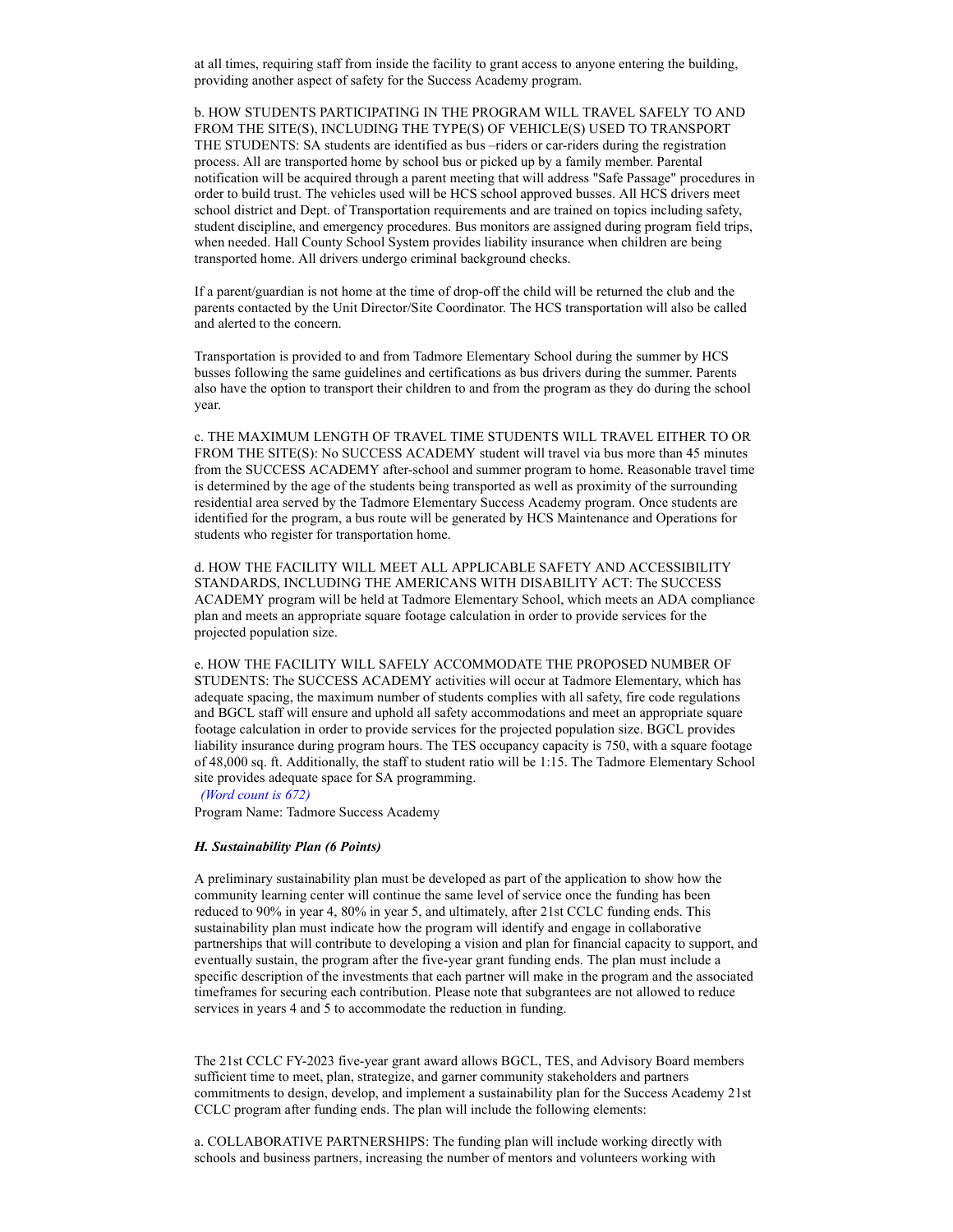students, securing other grant resources from foundations and local industries, and involvement of community business funds to support components of the program. The school principals will support the program by working closely with Boys & Girls Club staff through the advisory council meetings. TES will continue to provide support for the data collection, recruitment, retention, and transportation of students. . Volunteer organization partners such as Legacy Link and local universities – Brenau University and University of North Georgia- will continue to provide volunteers and/or mentors to work with students as this effort is their core mission. Snacks during the school year will be provided through a continued partnership with the school lunch program of Tadmore Elementary School, breakfast and lunch during the summer will be provided by Tadmore Elementary School, and Georgia Mountain Food Bank will provide food distribution to families and educational resources as needed. BGCL will be responsible for maintaining the core youth development staff for the program.

b. CONTRIBUTIONS TO DEVELOPING A VISION AND PLAN FOR FINANCIAL CAPACITY AND SUPPORT: BGCL leadership and 21st CCLC Advisory Council will develop detailed strategic and financial plans identifying responsible parties and timelines for scope of work completion. As participatory partners, BGCL leadership and 21st CCLC Advisory Council will develop detailed strategic and financial plans to maintain comprehensive academic enrichment programming. This plan will include potential partnerships for in-kind contributions of materials, services, and other supports. BGCL will seek continued support of BGCA Alliance funding for the program.

c. EVENTUAL SUSTAINMENT: BGCL's Board of Directors and staff will have specific fundraising goals in order to sustain the program beyond year 5. These resources will be used to assist with securing funds to cover reduced funding in years 4 and 5 and the costs to continue operations after the grant funds end. Boys & Girls Club employs a 4-person Development and Communications Department led by Chief Development Officer, Joyce Wilson, with a Director of Development and Communications, a Grants and Development Administrator, and a Marketing and Communications Director which will support sustainability efforts through grant writing, program impact promotion, and fundraising. Mrs. Wilson has 36 years of nonprofit management experience, strategic planning, financial and budget development, and cost savings strategies. BGCL will continue its prospect research in pursuit of other foundation, events, corporate, and individual donor funding opportunities for SUCCESS ACADEMY program sustainment.

d. SUCCESS ACADEMY PROGRAM AFTER 21ST CCLC FY 2020 FIVE-YEAR GRANT FUNDING ENDS: TES and BGCL have excelled in securing resources for student programming. Beyond the funding allocation years, the program will work to show less dependency on federal funds to sustain the program. A cost benefit analysis will be implemented on program component, curriculum, and activities to determine its success in achieving the desired outcomes. Agreements will be sought with local organizations and partners to continue to provide resources to support the program in the areas of tutoring, parent involvement, and enrichment classes, snacks, and staff development. Additional formalized partnership agreements will be sought with identified potential partners to provide core enrichment program services. Some of the resources may be in kind or include a partnership on other youth development grant funding opportunities. Program fees for non-21st CCLC students are nominal and will remain as such to support participation beyond the funding cycle. Typical membership is \$40 per year and children have access to free after-school care; Summer Camp fees are \$200.

e. ASSOCIATED TIME FRAMES: BGCL will begin developing and implementing our sustainability plans for our SUCCESS ACADEMY - 21st CCLC program in year one of the grant program cycle. Sustainability efforts will be a focus as well as a responsibility of each person serving on the Board of Directors, Leadership/Management Staff, and the 21st CCLC Advisory Council. A cost benefit analysis will be implemented on each program component, curriculum, and activities to determine its success in achieving the desired outcomes. Each year of the grant cycle the plan will be reviewed, modified, and adjusted as needed to stay on target with our plans' proposed outcomes for years 4 and 5 and upon the end of the grant cycle. Resource development efforts will focus on the components that increase the student outcomes as indicated in the goals and objectives of the program.

(Word count is 771)

Program Name: Tadmore Success Academy

IV. Evaluation (10 Total Points)

All subgrantees must use an external evaluator to conduct the ongoing evaluation component of their programs. For this RFP, an external evaluator is an individual, agency, or organization, with no vested interest in the 21st CCLC program. This requirement excludes the original application writer(s); family members of applicants, participants, and partners; employees of applicant; and the applicant's partners. Contracts with external evaluators must be limited to an individual fiscal year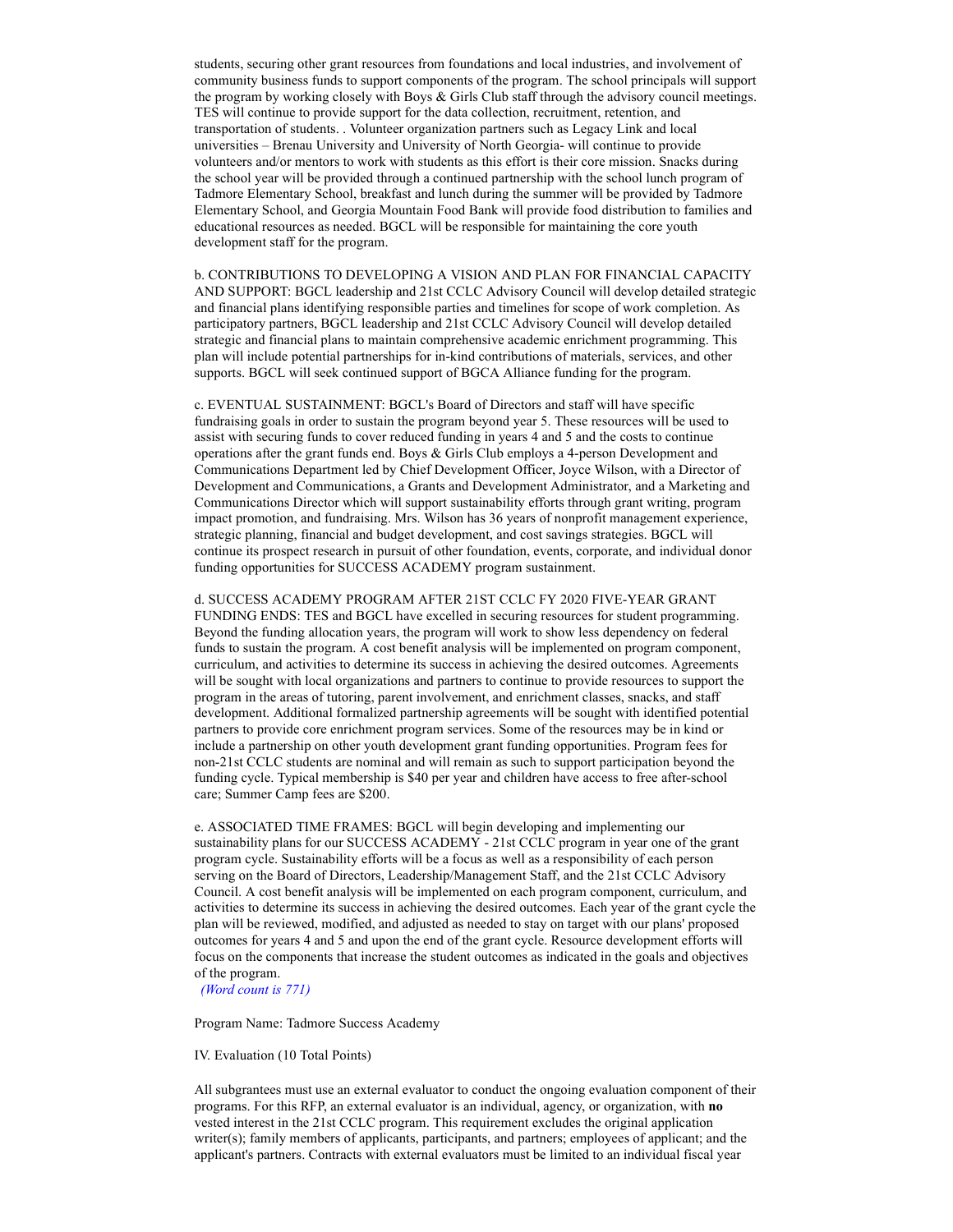with renewal options for each subsequent year of the grant term. The amount to be paid to the evaluator from grant funds cannot exceed 3% of the annual grant award amount. If the amount to be paid exceeds 3% of the grant award, the outstanding balance must come from other non-21st CCLC sources.

The narrative must include a description of the qualifications of the evaluator. Please note it is not necessary or expected that the applicant know the identity of the evaluator at this time, however, the applicant must address the qualifications it will seek in an evaluator. The applicant must continue by providing a detailed explanation as to how it will implement an evaluation plan for continuously assessing progress towards meeting each of the proposed objectives and revising and strengthening the program based upon the continuous assessments. The plan must be based on established performance measures previously identified in the Goals, Objectives, Activities, and Timeframe table. In addition, the evaluation plan should address the requirements detailed in the  $GaDOE's$ expected reporting outcomes section of this RFP. Importantly, the plan must address how the applicant will ensure it will have access to the data necessary to analyze its objectives, including such factors as the detailed methods anticipated for data collection and the proposed timeline for collecting data to establish continuous and overall assessment of objective progress. Finally, the applicant must explain how it will make the results of its evaluation available to its stakeholders periodically and to the public upon request.

INTRODUCTION: The goal of the 21st CCLC Success Academy (S A) program is to increase the academic success of students. Specific outcome objectives have been established in the areas of student academic achievement, student performance, and parent/family literacy and educational support program participation. Based on the jointly developed needs assessments, the program plan design established goals and the measurable objectives listed in the Goals, Objectives, and Timeframe Table include all indicators of the SA FY 2023 Nita M. Lowey 21st CCLC program.

PROJECT EVALUATION: BGCL is committed to transparent accountability through a comprehensive quality third-party evaluation appropriate to address our SA program goals, objectives, activities, time lines, and documented performance measures and resulting outcomes. A third party evaluator will be contracted with experience in evaluating 21st CCLC grants. The evaluation will be consistent with providing objective data and information on the service delivery, program results, and participant satisfaction of the program. BGCL will comply with all participation requests in the GaDOE grant evaluation. The evaluation will include the two performance indicators for reporting purposes for data collected on participation, Stakeholders involvement, partners, constituents, supporters, participants, and parent/guardian involvement on Success Academy outcomes evaluation. The evaluation plan described below is designed (1) to provide information and recommendations to local program leadership personnel for improving the envisioned programs effectiveness, efficiency and quality (2) to provide measures of progress toward meeting the criteria that will be used by the Department of Education to determine if programs will be provided continuation funds for years two through five of the program. BGCL will follow our policy regarding procurement and contractual services.

EXTERNAL EVALUATOR SELECTION: BGCL has selected the External Evaluator, Pioneer Regional Educational Service Agency (Pioneer RESA) as our evaluation service provider for our FY 2023 21st CCLC "Success Academy." Pioneer RESA is an independent outside third party evaluation service. The agency serves 15 school systems, and is governed by a 19 member Board of Control that functions much like a local board of education. The support they provide includes facilitative, consultative, technical, staff development services, and evaluation services that promote continuous improvement planning, building system capacity to sustain change, and to connect school improvement plans to systemic improvement efforts. They provide a grant evaluation team that offers a qualitative and quantitative survey development and analysis based on a multitude of data analysis methodologies including statistical analysis; interpretation of regional, system, school, teacher, and student level GMAS/EOCT results; and grant-generated formative and summative assessments. . Pioneer RESA has provided services for 83,750 students from 125 different schools throughout a 15-county service area. Pioneer RESA evaluators are assigned to programs for evaluation based on the requirements of the grant program and their areas of expertise and training. The team has expertise in grant evaluation for 21st Century Community Learning Center Programs and their staff is trained in statistical analysis and appropriate use of statistical software. Pioneer RESA did not participate in the program development and has no vested interest in the evaluation assessment and outcomes. Pioneer RESA evaluators are bound by the Code of Ethics for Georgia Educators and work diligently to ensure that all documents, analysis results, and reports are accurate, objective, and clearly reflect valid data. Pioneer RESA evaluators maintain an effective working relationship with their assigned programs, but also maintain an environment that is objective and independent in nature without inappropriate influence of school, system, or project staff. The focus of the Pioneer RESA evaluators is to work successfully with programs to produce accurate representations of the programs in order to address any identified areas for improvement and growth. The Pioneer RESA evaluator will collect data specific to the measurable goals and objectives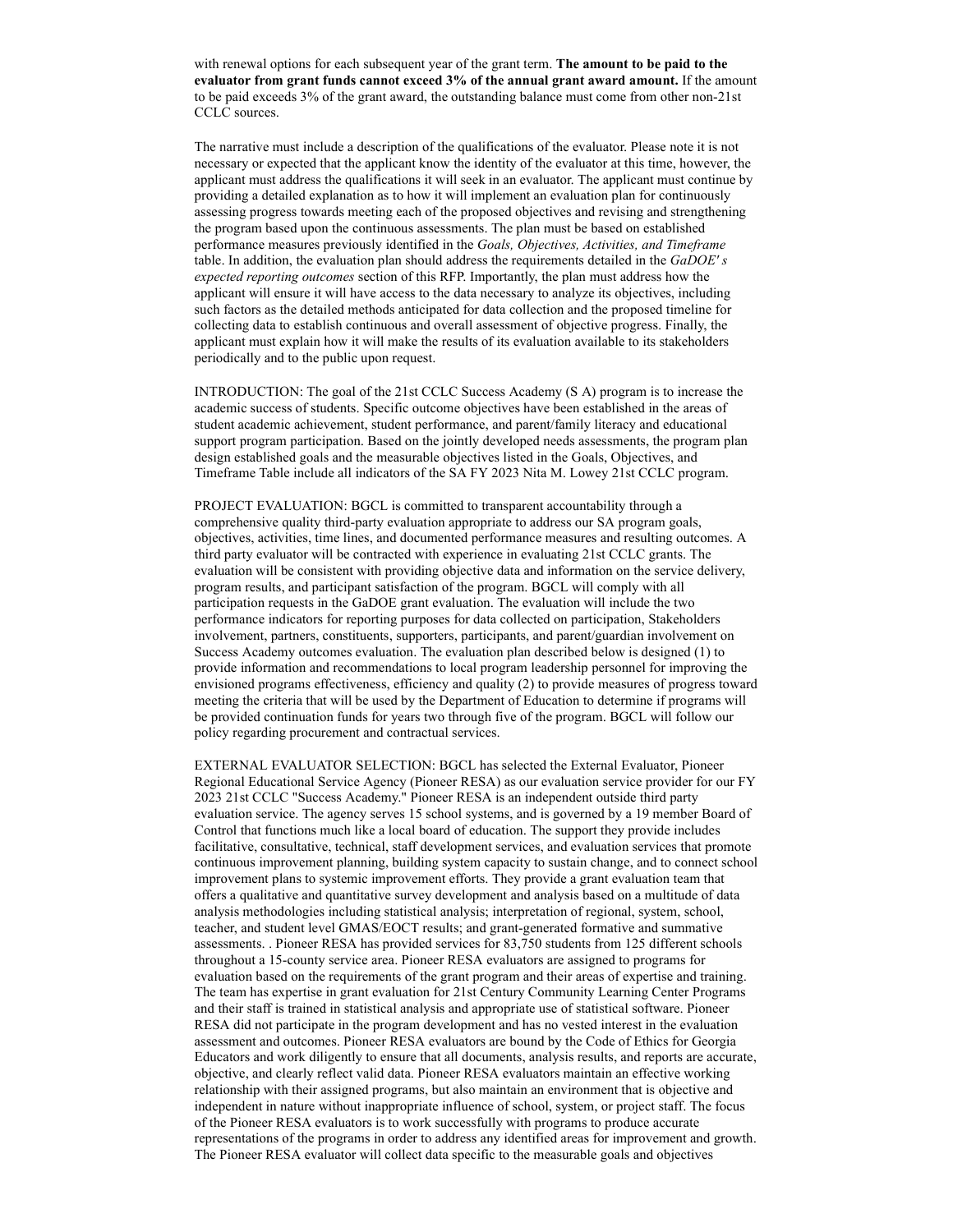throughout the course of the year. Data for evaluation of the BGCL 21st Century Community Learning Center will be correlated to the goals and objectives defined in the 21st Century Grant application in the Goals, Objectives, and Activities. Timelines for completion of data analysis and program reports will be developed in consultation with program staff to consider both the times that data becomes available, the due dates of program reports, and the needs of administrators and program personnel for data and reports that are used in project implementation and modification. The evaluation plan will include the following components: goals, objectives, the data sources, measurement timeline, data analysis, benchmarks, and report timelines; the relationship of measurements to goals is outlined.

ASSESSMENT OF PROGRESS TOWARDS EACH OBJECTIVE/EVALUATION DESIGN: Data will be tracked and processed using hard copy and database management files. Evaluation instruments will provide timely information to allow for revisions and adaptations as needed. Data will be collected on a daily basis with bi-weekly and monthly compilations. Quarterly and annual evaluations and the accompanying reports will be used to determine progress toward and completion of stated objectives; delivery and success of program activities and components; overall effectiveness in meeting program purposes and performance indicators and success in addressing the needs of the target population.

Evaluation Methods: The evaluation process will include formative and summative evaluations – each employing the use of quantitative and qualitative measures. In concert with the evaluation team and assigned evaluator, our Success Academy Program staff will use the following strategy to assess the progress towards each of objective identified in the grant narrative:

Goal # 1: Success Academy students will improve academic performance. This will be quantified using three objectives: 1) 60% of regularly participating students (attending the program 30 days or more) will improve their reading/ELA performance by the end of the academic year; 2) 60% of regularly participating students (attending the program 30 days or more) will improve their mathematics grades by the end of the academic year; and 3) 60% of regularly participating students (attending the program 30 days or more) will improve homework completion by the end of the academic year. The Data Sources that will be used to assess progress will be benchmark assessments, reports, and appropriate universal screeners such as the Developmental Reading Assessment (DRA), Knowledge Assessment of Number (IKAN) and Math Fluency. Benchmark assessments will be collected at the end of each nine-week grading period. These data sources will be used to provide both a formative and summative evaluation. Benchmarks will include Day Teacher's Reports, After-school Teacher Reports, Benchmark Assessments, and universal screeners.

Goal # 2: Success Academy students will improve classroom behavioral performance. This will be quantified using two objectives: 1) 65% of regularly participating students (attending the program 30 days or more) will demonstrate improvement in classroom behavior by the end of the academic year; and 2) 65% of regularly participating students (attending the program 30 days or more) will demonstrate improvement in class attendance and participation by the end of the academic year. The Data Source that will be used to assess progress will be Day Teacher Surveys that will be collected each nine weeks for continuous review and revision as well as for both a formative and summative evaluation. Benchmarks will include Day Teacher's Reports and After-school Teacher Reports.

Goal # 3: Success Academy parents/guardians will participate in literacy improvement services and increase parent participation in the educational process. This will be quantified using two objectives: 1) 50% of parents/guardians will participate in family literacy/education activities at least twice each school year and 2) 50% of parents/guardians will demonstrate increased involvement and communication with their child's teacher and/or school staff by the end of the school year as measured by sign-in sheets for school events, attendance to parent-teacher conferences, membership in parent-teacher groups (PTO, advisory council, etc.), and/or surveys (teacher/parent). Sign in sheets as well as parent evaluations will be used to provide both formative and summative data analysis and will be evaluated quarterly for continuous review and revision. Benchmark data will include Day Teacher Monthly Reports, After-school Teacher Reports, Event Sign in sheets, and Parent Evaluations. The Pioneer RESA evaluator will participate in routine meetings and visitations to discuss formative assessment results and plans for program improvement. Additional consultations may be scheduled as appropriate for program evaluation and guidance. Mid-year and end of year evaluation reports will be provided as required by the state in order to gather data, analyze for goal and objective obtainment, and guide for success of the program.

Evaluation implementation plan: The evaluation implementation plan will include the following list of activities 1) Monthly visits to each 21st Century site and with the Program Director that include observations of both tutoring and enrichment activities and/or parent activities; 2) Attendance at quarterly Advisory Council meetings; 3) Attendance at monthly stakeholder meetings (at least 50%, if notified in a timely manner); 4) Provide notes, feedback, recommendations from monthly observations; 5) Complete both formative and summative assessments of the program; 6) Complete the initial assessment and submit to Program Director; 7) Develop survey tool and survey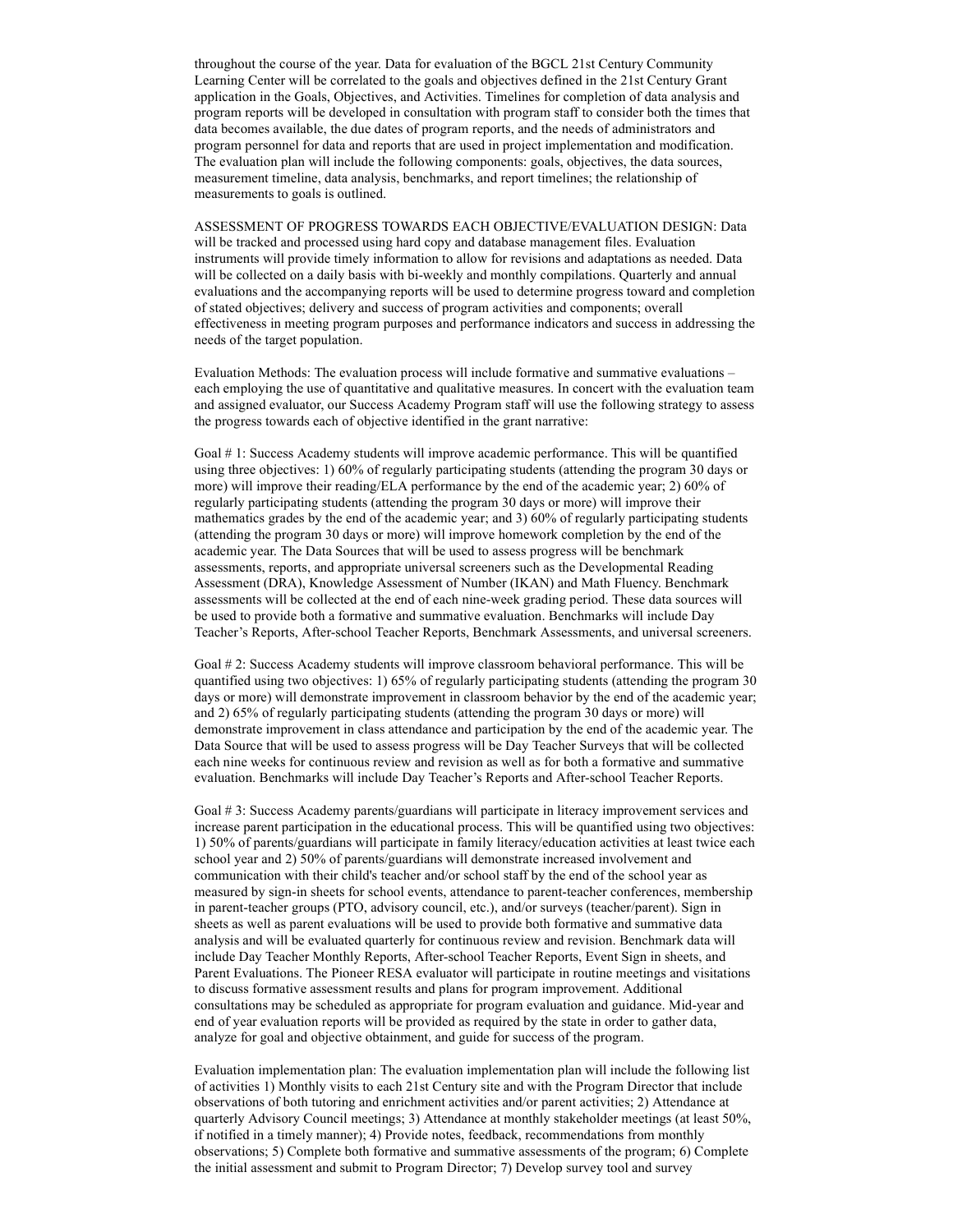stakeholders' mid-project and end-of-project as determined to be appropriate beyond the data collected by APlus Cayen; 8) Review source data, including appropriate universal screeners such as the Fountas and Pinnell Benchmark Assessment System (BAS), Developmental Reading Assessment (DRA), Knowledge Assessment of Number (IKAN) and Math Fluency, Student, Parent, and Partner Feedback Forms, and other records related to program goals and objectives as appropriate; 9) Collecting and compiling data from the APlus Cayen System and other data collection instruments; 10) Updating evaluation components as appropriate; 11) Analyze goal and objective data using qualitative and quantitative methods; 12) Prepare all reports identified by the Georgia Department of Education for program evaluation and submit 2 weeks prior to due date; and, 13) Attend Annual Evaluation information session with the GADOE and local leaders.

REPORTING: Mid-year evaluation reports will include data addressing student attendance, program operation, objective assessment, and recommendations. End of year evaluation reports will include data addressing program overview and history, student attendance and enrollment, program operation, quality of staffing, objective assessment, other observations, progress towards sustainability, and overall recommendations. Benchmark data will be collected for every objective prior to quarterly 21st CCLC Advisory Council meetings. Baseline data will be collected prior to the beginning of the program and comparisons will be made to the baseline data at the first Advisory Council meeting. Continuous comparisons to the previously collected data will occur at each subsequent council meeting throughout the program. These comparisons will be used to assess the progress of the program and provide a basis for formative change in order to improve the success of the participating students. Progress toward attainment of objectives and specific performance measures will be reported to students, parents and the community.

Monthly, the newsletters will be delivered to parents of students enrolled, partners, and other stakeholders indicating this same information about the program participation rates and group student achievement progress. All data and progress toward objectives and benchmarks will be delivered to the 21st CCLC Advisory Council quarterly. Based on the data report, the 21st CCLC advisory board will evaluate the need for program revisions and improvements to ensure the goals are achievable. GaDOE's EXPECTED REPORTING OUTCOMES: A mid-year formative report in February as well as a summative report in June will be delivered to TES, the BGCL Board of Directors, and the Georgia Department of Education – all required elements will be reviewed and presented.

b. The detailed methods anticipated for data collection (e.g., who will collect data, and how they will collect data); DETAILED DATA COLLECTION METHODS/ WHO WILL COLLECT DATA: BGCL's Program Director, Curriculum Specialist, TES data, and targeted school personnel will be responsible for collecting data and ensuring the evaluation team receives the collected data. The evaluation team will also be responsible for collecting and analyzing data to develop the required evaluation reports.

HOW DATA WILL BE COLLECTED: With the direction and guidance of the evaluator, BGCL's program director staff will collect a variety of data (process, descriptive, formative, and summative). The data will be collected from day school personnel records, after-school program staff records; school needs assessments and surveys, TES data personnel, students, parents/guardians. This data will be used to provide proof that the many milestones and committed grant activities are actually being fulfilled and to show further evidence that the work being performed is resulting in the outcome-driven goals, objectives, and results listed in the grant proposal. At a minimum, the evaluator will: a. Coordinate the collection and monitor the quality and completeness of required federal and state data. The instruments and collection systems that have been identified include i. program data, such as enrollment, demographic, attendance, and activity information, to be entered into the web-based tracking system on an on-going basis; ii. Surveys from parents, students, teachers, and staff at the end of each school year; and, iii. school records data, including student grades, GMAS reading and math scores, school attendance, STEM, Pre and post test scores, and disciplinary actions at the end of each school year. In addition, the evaluator will b. Guide the Youth Program Quality Assessment (YPQA) process; c. Assist the program with initial implementation; d. Use local data to guide a performance improvement process and a sustainability plan; e. Review with program staff the 21st CCLC On-site Monitoring Documentation Form; f. Assist with the completion and submission of the Annual Report Form (ARF); and, g. Collect any additional data requested by the local grantee.

c. Identification of specific measures and data sources that will be used to measure progress towards each objective; TYPES OF DATA COLLECTED: We will collect two kinds of data. For the process assessment portion of our evaluation, we will collect data on the integrity of implementing our program model. This data will include the number of hours of tutoring provided per student, the number of tutoring sessions per week over what period of time, the tutoring methods used, etc. For the outcome assessment portion, we will utilize the data we currently collect for our annual performance measures, i.e. student outcomes including reading, math, and behavioral skill improvement and overall increases in reading proficiency.

EVALUATION TOOLS INDICATORS: The evaluation tools indicators will be used to determine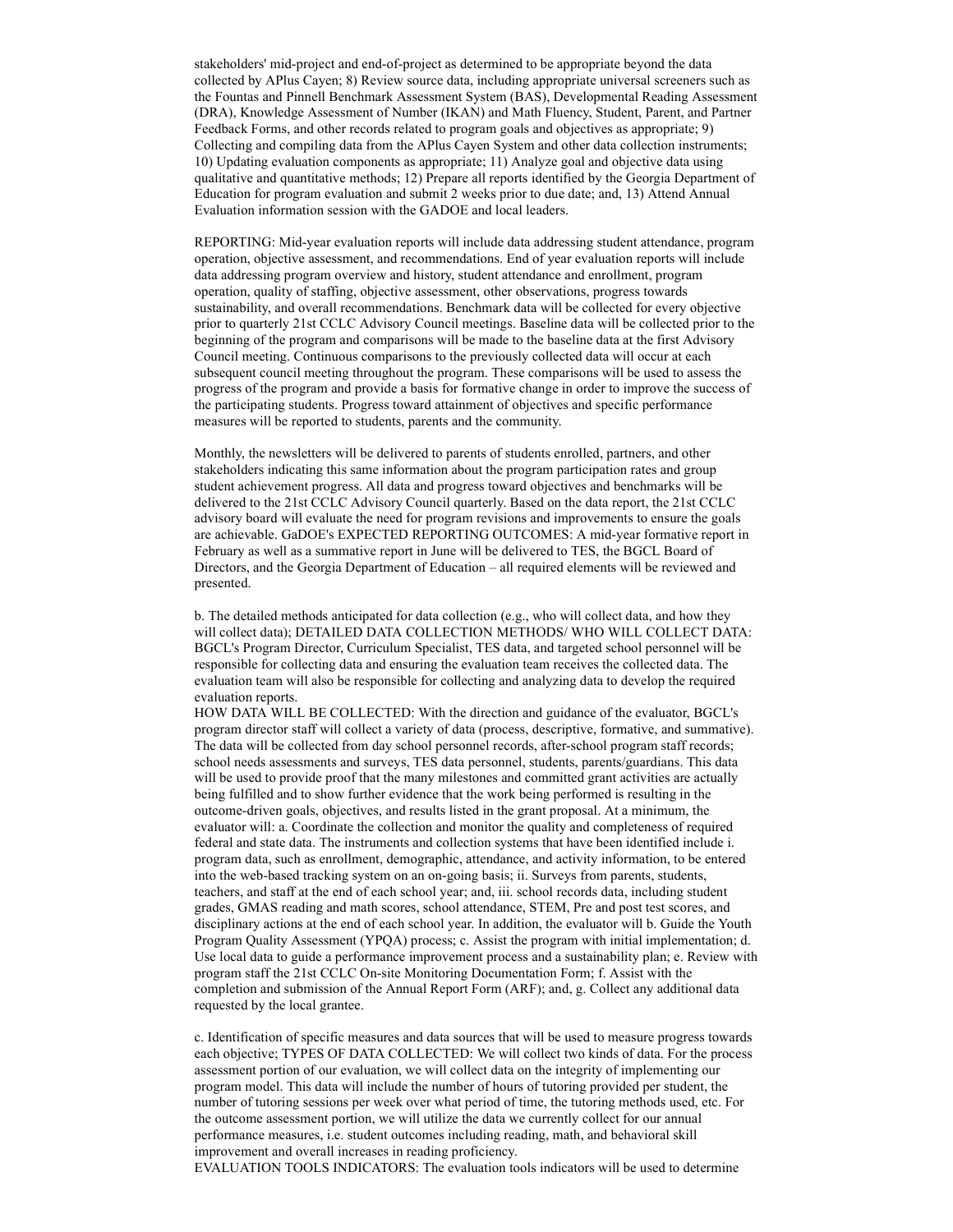increased knowledge, positive changes in behavior, and improved test scores. They will consist of attendance records, teacher reports, SUCCESS ACADEMY's staff reports, and GMAS scores, sign in sheets, satisfaction surveys, test results, and other instruments developed by the evaluator. We will also use self-reports from students, parents, teachers, and the service providers on observed program impact, and actual testing outcomes. PROGRAM DATA ANALYSIS/REPORTS: Data collection and interpretation of data will be carried out regularly and systematically each quarter with the analysis of grades, day teacher reports, and after-school teacher reports; program refinement will be ongoing according to data retrieved during the quarterly reporting periods; and the Governance Board and BGCL staff will review the data at quarterly meetings and review recommendations for changes.

d. The proposed timeline for collecting data to establish continuous and overall assessment of objective progress;

PROPOSED TIMELINE FOR DATA COLLECTION: The 21st CCLC Success Academy data collection process on different items will occur at different intervals. GMAS scores collected annually, appropriate universal screeners such as Developmental Reading Assessment (DRA), Knowledge Assessment of Number (IKAN) and Math Fluency, and benchmark assessments collected twice per year. BGCL assessment data will be collected four times per year. The proposed timelines for data collection to establish continuous and overall assessment of progress on our objectives are specifically addressed in our goals and objectives tables and (previously identified above in section (a) of the evaluation responses). Additional timelines include daily, weekly, and monthly intervals as appropriate for the programs being implemented.

e. Identification of benchmarks that will be used to monitor progress towards objectives; BENCHMARKS USED TO MONITOR PROGRESS TOWARDS OBJECTIVES: BGCL prides itself in our commitment to provide high-yield, quality, fully engaging, and enriching after-school programming that serves the whole child. In line with our Mission and our Core Beliefs, BGCL's Global Benchmarks set the stage and are interwoven in the agency's overall and ongoing quality programming.

BGCL focuses on efficient organization, environment, and instruction as critical implementation aspects for maintaining quality in after-school programs and services. We examine our staff leadership, instructional methods and strategies; we provide academics and enrichment; we demonstrate personal responsibility, accountability and self-direction; we collaborate with day schools and we address safety, health, and physical space; code of conduct; relationships; and our overall program climate. The milieu that drives us to achieving our program objective benchmarks include : 1. SUCCESS ACADEMY's program environment: a. Programming/Activities, b. Family/Community Involvement, c. Staff/Professional Development, d.

Management/Administration, e. Evaluation; 2. SUCCESS ACADEMY's program organization: a. Safety, b. Health, c. Physical space, d. Resources, e. Positive Human relationships; 3. SUCCESS ACADEMY's instructional features: a. Academic

Support, b. Social Development, c. Character Building, d. Citizenship, e. Enrichment, f. Positive Youth Development; 4. SUCCESS ACADEMY's program self-evaluation: a. Internal and external reviews of our performance, b. Identifying and addressing weaknesses, c. Acknowledging and capitalizing on our strengths; 5. SUCCESS ACADEMY's fine tuning of program features, a. Address and fix what is not working, b. Expand what is working, and c. Continue to grow.

PROGRAM BENCHMARKS: Our Success Academy's 21st CCLC program BENCHMARKS are as follows:

1. Goal # 1: Success Academy students will improve academic performance. This will be quantified using three objectives: 1) 60% of regularly participating students (attending the program 30 days or more) will improve their reading/ELA performance by the end of the academic year; 2) 60% of regularly participating students (attending the program 30 days or more) will improve their mathematics grades by the end of the academic year; and 3) 60% of regularly participating students (attending the program 30 days or more) will improve homework completion by the end of the academic year. BENCHMARKS will include Day Teacher's Reports, Afterschool Teacher Reports, Benchmark Assessments, and universal screeners.

2. Goal # 2: Success Academy students will improve classroom behavioral performance. This will be quantified using two objectives: 1) 65% of regularly participating students (attending the program 30 days or more) will demonstrate improvement in classroom behavior by the end of the academic year; and 2) 65% of regularly participating students (attending the program 30 days or more) will demonstrate improvement in class attendance and participation by the end of the academic year. BENCHMARKS will include Day Teacher's Reports, attendance records, and After-school Teacher Reports.

3. Goal # 3: Success Academy parents/guardians will participate in literacy improvement services and increase parent participation in the educational process. This will be quantified using two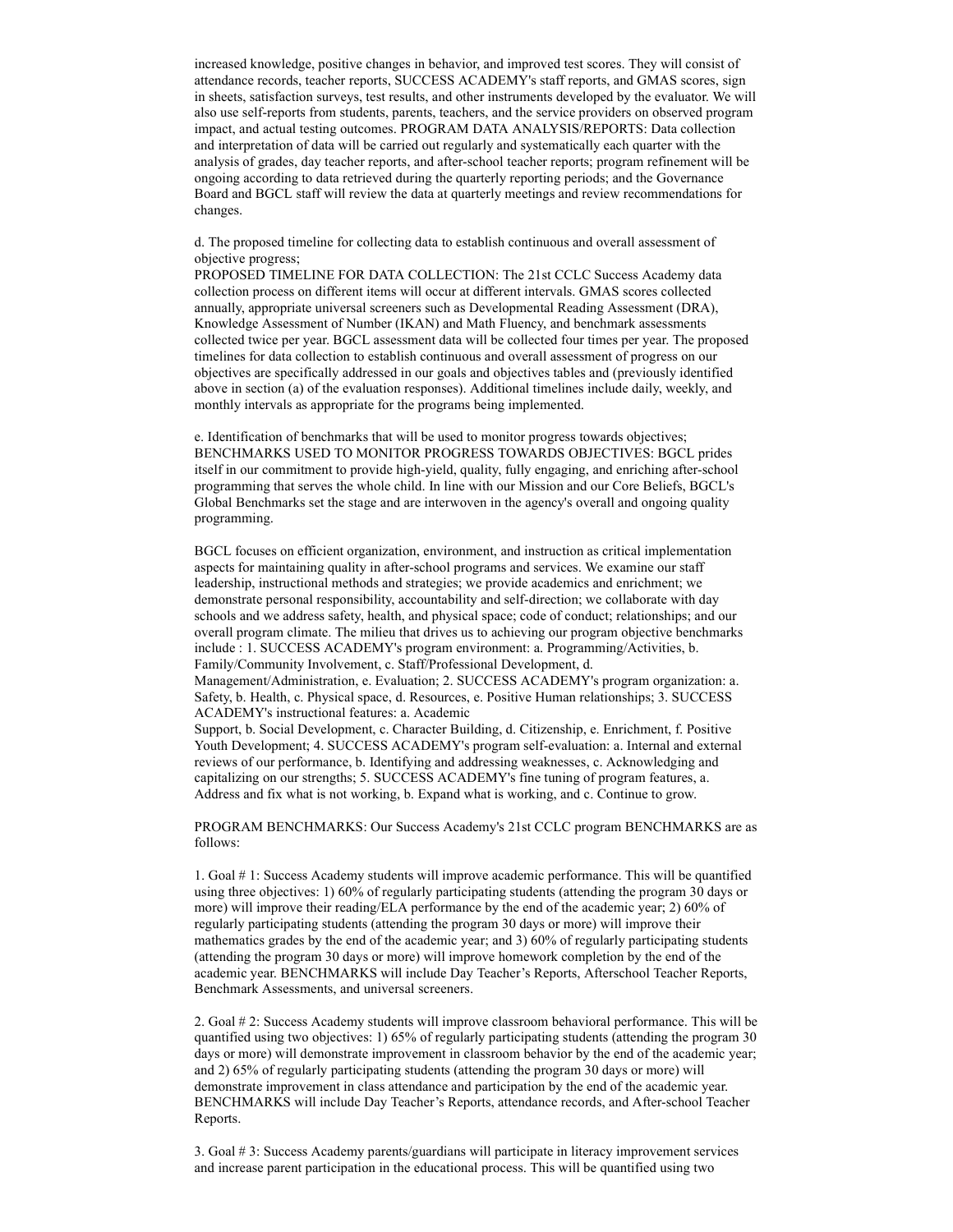objectives: 1) 50% of parents/guardians will participate in family literacy/education activities at least once each school year and 2) 50% of parents/guardians will demonstrate increased involvement and communication with their child's teacher and/or school staff by the end of the school year. BENCHMARK data will include Day Teacher Monthly Reports, Afterschool Teacher Reports, Event Sign in sheets, and Parent Evaluations.

BENCHMARKS PROCESS EVALUATION QUESTIONS includes: • Is our tutoring model being implemented with integrity? If not, why not? • Do the sites' institutional infrastructure support the services provided by BGCL? If so, how so; if not, why not? • Are there any modifications that we need to make in our service delivery based on our outcome findings?

BENCHMARKS OUTCOME EVALUATION QUESTIONS includes: • Have students improved in their reading and math ability as anticipated, after their participation in the program? • If students improved in their reading and math ability, how much change occurred, in which areas, and in who have these changes taken place? • What tutoring practices caused the reading and math ability changes in students? • How will the outcomes of students enrolled in the BGCL Reading/Math Tutoring Program compare with similar students not served by any tutoring program? • What other causal factors have an impact (positive or negative) on the desired program outcomes?

## f. Anticipated methods for both continuous and overall data analysis; ANTICIPATED METHODS FOR CONTINUOUS AND OVERALL DATA ANALYSIS: The following details provide a summary of the core values of the BGCL evaluation design: CORE VALUES / HOW DATA WILL BE USED

Establishes Focus: The system of data collection and the constant review of data – comparing progress with the grant proposal's scope of work – will help to keep BGCL's staff and stakeholders focused on meeting the objectives, and the performance outcomes of the SUCCESS ACADEMY program. This will also lead to an enhanced level of understanding of service delivery successes, challenges, and solutions. Initial internal staffing implementation meetings will occur monthly. Evaluation meetings will occur semi-annually. Programmatic adjustments will be made if needed semi-annually; unless there is clear indication that it is required sooner. We will depend on data collected, comparisons, analysis reports, and evaluator feedback and assessments and adjust accordingly. Management of the BGCL Program: Data, as noted in activity reports, sign-in sheets, and budget expenditure reports, will be systematically collected by staff, school personnel, and the evaluator and shared with stakeholders. The data will allow for the monitoring of SUCCESS ACADEMY activities and activity schedules - guiding short-term corrections and planning for the future to make sure timelines and activity commitments are met in an efficient manner. Operational Efficiency: Knowing what has been accomplished and what still needs to be accomplished – using data and the BGCL's grant proposal as our guide – will help to streamline service delivery and enhance the coordination of SUCCESS ACADEMY's services to students, their parents, and SUCCESS ACADEMY program staff.

Accountability to the Funder, Consumers, and Stakeholders: Formative and summative data will produce empirical and documented evidence that BGCL's SUCCESS ACADEMY program is meeting the identified objectives, activities, timelines, commitments and providing the essential services to improve student's academic and behavioral outcomes; and the literacy services and increased parental/guardian involvement in students' academic progress. Sustainability of the Initiative: Outcome and summative data of the program will serve to produce evidence as to whether or not SUCCESS ACADEMY merits continued expenditures of grant and securing other funds and resources. Replication of Best Practices Outcome and summative data of the program will serve to produce evidence as to whether or not SUCCESS ACADEMY merits replication and expansion within BGCL's general regional area. Progress reports and the continued documentation of program practices and strategies will be compiled as a guide for replication if we indeed pass the "litmus test." That test includes the successful accomplishment of the identified performance measures required for this program.

g. Information about when the reports of results and outcomes will be available (written formative and summative reports). Written formative and summative reports are required to show continuous assessment of progress and should follow the format described in the reporting outcomes sections in the "Guidance for Program Evaluation" link above; and AVAILABILITY OF REQUIRED REPORTS ON RESULTS/OUTCOMES:

#### Formative Evaluation:

BGCL's formative evaluation will provide an ongoing progress evaluation, including the collection of quantitative and qualitative data to determine if benchmarks are being met and to reveal unexpected developments. This evaluation ensures that activities and strategies support objectives and are adjusted and revised as needed; essential elements such as staffing, training, curriculum, equipment, supplies, materials and other resources are available and applicable to the program; program information reaches the appropriate audiences; and participants are progressing toward stated outcomes. This evaluation will utilize quantitative (test scores, attendance records, retention, assignments, teacher, school, and assessment tests) and qualitative feedback from participants and stakeholders (students, parents, administrators, teachers, and BGCL key program staff) for ongoing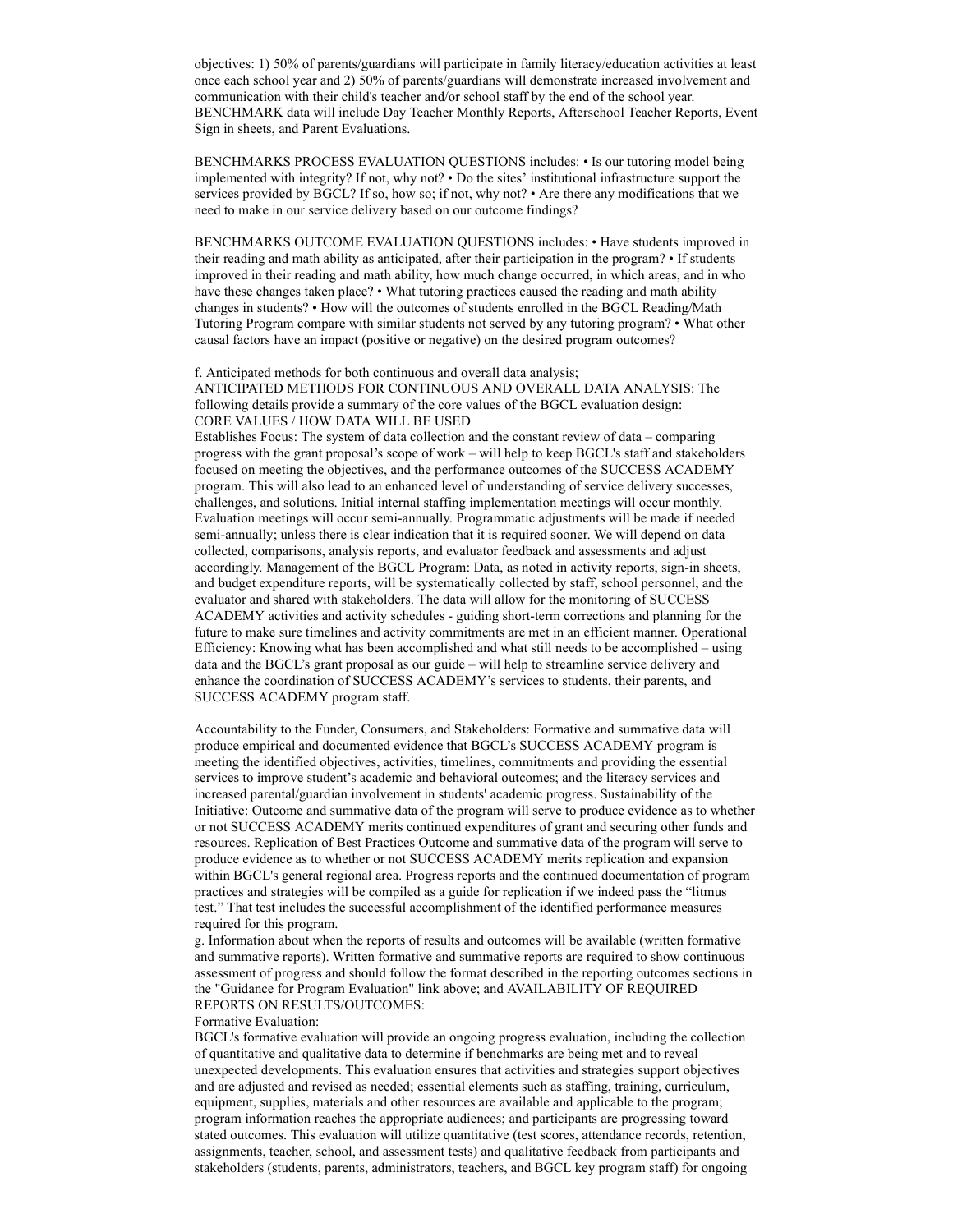program improvement. Upon completion of quarterly evaluation, the CEO, SUCCESS ACADEMY Program Director and staff, and evaluator will assist in determining revisions. BGCL will deliver evidence of such revisions and their outcomes by the following quarter.

The SUCCESS ACADEMY program written formative evaluation reports will include documented written reports by the external evaluators and contain, at a minimum, the following elements:

- 1. Student attendance;
- 2. Program operation;
- 3. Objective assessment; and,
- 4. Recommendations

WRITTEN FORMATIVE REPORTS: A mid-year formative report will be prepared, submitted, and delivered to BGCL Board of Directors, TES, and GaDOE no later than February 1st of each funded year – all required elements will be reviewed and presented.

Summative Evaluation: BGCL's summative evaluation, conducted at the end of the grant year, will allow BGCL to gauge the overall success of the program, as well as the effectiveness of specific components and underlying strategies. The summative evaluation will identify strengths and weaknesses, benefits and associated costs, program components and strategies, and the value of revisions to specific strategies. The summative evaluation will provide information regarding overall accomplishments, areas of success on achieving goals and objectives, and program impact on the targeted population. This evaluation will assess the program's success on a quarterly, yearly, and cumulative basis and the program's success in meeting overall goals and objectives, benefits to participants and staffing professional development.

The SUCCESS ACADEMY program completed summative report will include, at minimum, the following sections:

- 1. Overview and history
- 2. Student attendance and enrollment
- a. Total and regularly participating student enrollment
- b. Student demographics (e.g., gender, ethnicity)
- c. Average daily attendance
- 3. Program operation
- 4. Quality of staffing
- 5. Objective assessment
- 6. Evaluator observations
- 7. Progress towards sustainability

WRITTEN SUMMATIVE REPORTS: A written summative report will be prepared, submitted, and delivered will be delivered to BGCL, TES, and GaDOE in June of each funded year– all required elements will be reviewed and presented.

h. Indication of how information will be used by the project to monitor progress and to provide information to stakeholders about success at the project site(s).

HOW INFORMATION WILL BE USED TO MONITOR PROGRESS/REPORT TO

STAKEHOLDERS: The Success Academy will use the evaluation information to review, identify, and assess the SUCCESS ACADEMY program site's success and any short falls to meeting our goals and objectives. We will capitalize on our successes, address, and restructure any issues identified on short falls in a timely manner to correct/modify our activities to ensure we are in compliance. We will use both process and outcome evaluation. The process evaluation findings will allow us to make informed decisions toward continued improvement of tutoring services. We want to train our tutors (both qualified teachers and community volunteers) to more effectively provide high quality tutoring to our students. The outcome evaluation findings will enable us to decide whether the increased reading/ELA and math skills of students are in fact, the result of our program services. The evaluation will provide us with information on causality. In addition, we will report our findings to other supporters/stakeholders, including funders and community partners. The evaluation findings will also be applied to improving promotion and outreach activities for recruiting new BGCL members, new community volunteer tutors, nonprofit partners, and strategic business partners.

BENCH MARKS PROCESS EVALUATION QUESTIONS includes:

• Is our tutoring model being implemented with integrity? If not, why not?

• Do the sites' institutional infrastructure support the services provided by BGCL? If so, how so; if not, why not?

• Are there any modifications that we need to make in our service delivery based on our outcome findings?

BENCH MARKS OUTCOME EVALUATION QUESTIONS includes:

• Have students improved in their reading and math ability as anticipated, after their participation in the program?

• If students improved in their reading and math ability, how much change occurred, in which areas,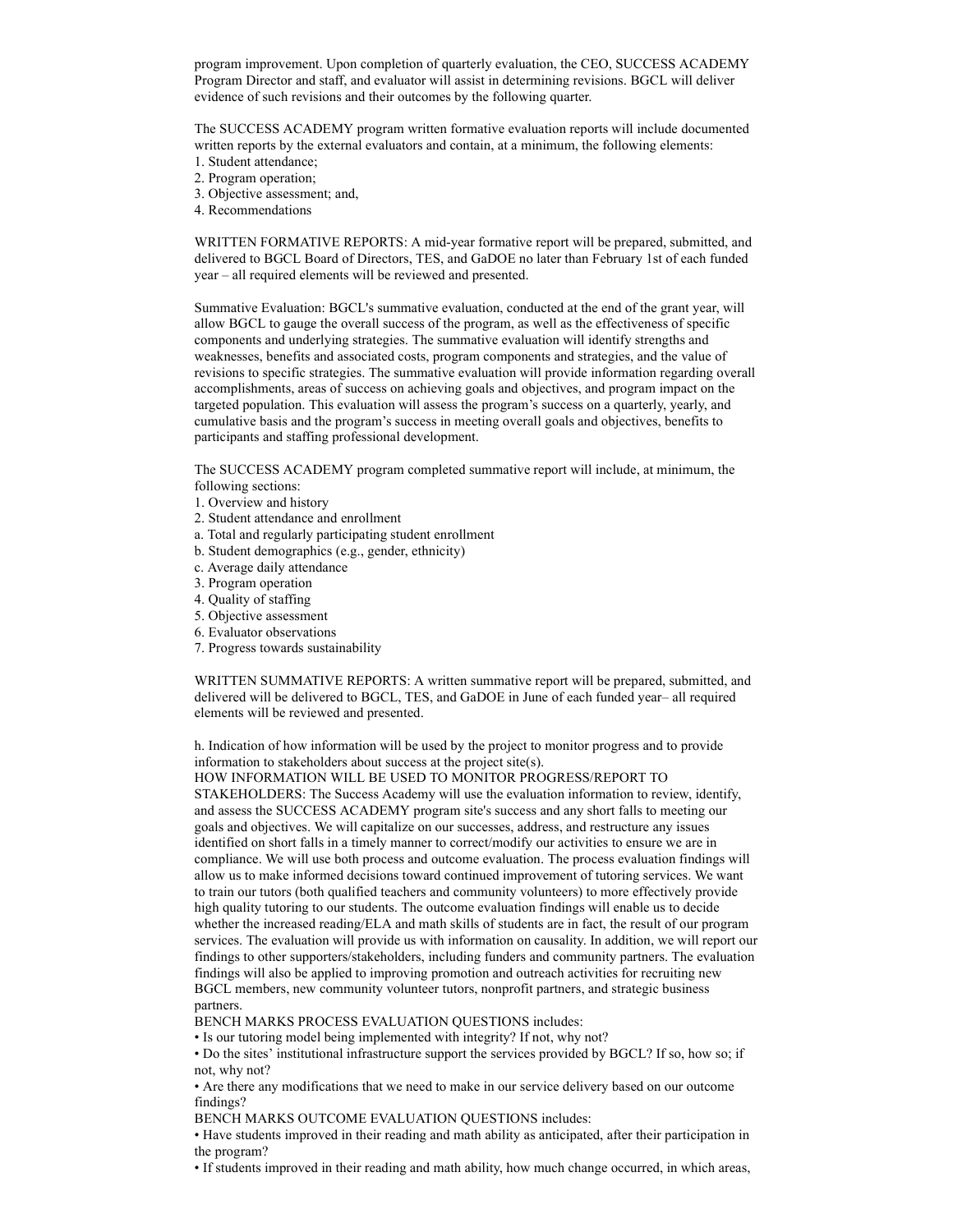and in who have these changes taken place?

• What tutoring practices caused the reading and math ability changes in students?

• How will the outcomes of students enrolled in the BGCL Reading/Math Tutoring Program compare with similar students not served by any tutoring program?

• What other causal factors have an impact (positive or negative) on the desired program outcomes?

BGCL, TES, school personnel, the Advisory Council, and the evaluator will use the following list of questions as a base to monitor our progress: 1. Are we on target with number of students, hours, programs, and budget?; 2. What has been / is being accomplished?; 3. Are we meeting the identified goals and objectives?; 4. Are we on target with activities, timelines, and services?; 5.Are the data tools and instruments gathering the information we intended?; 6. What is working?; 7. What is not working - what is needed to correct any of these areas?; 8. Are revisions or changes called accomplishing our objectives?; 9. Are the students/parents needs' being met?; 10. What changes are being realized?; and, 11. How are we looking?

Our reviews, assessments, and evaluation reports will be based on jointly collected responses and analysis for monitoring. The evaluator will prepare a quarterly, mid-year, or as needed, and an annual report on these findings with clear plans to address any short falls and modify/develop new plans to strengthen, improve, and refine our program activities and services to meet our identified performance measures.

Those reports will be made to the funder, BGCL and TES staff, the 21st CCLC Governance Board, all other stakeholders, parents, and students annually and upon request. We will post the summarized evaluation information using all avenues of the local media, BGCL's website, HCS's Website, and the school site website.

(1) HOW RESULTS WILL BE USED TO REFINE, IMPROVE, AND STRENGTHEN THE PROGRAM/PROGRAM PERFORMANCE MEASURES: The results of the evaluation will be used by Success Academy's BGCL, HCS, school personnel, and the Advisory Council to capitalize on what is working and what is not working. The analysis of the results will be used in a timely manner to ensure that we meet all identified goals, objectives, program activities, and to refine data collection instruments and measurement tools using the following for targeted outcome process measurements:

1. What changes or modifications need to be made to address any discrepancies with being on target with number of students, hours, programs, and budget?

- 2. How can we expand, increase, or capitalize on accomplishments?
- 3. Are we meeting the identified goals and objectives?
- 4. Are we on target with activities, timelines, and services?
- 5. Are students demonstrating planned improvements?
- 6. Are parents using literacy services?
- 7. Are parents/guardians participating in students' academic and behavioral growth?
- 8. Are we measuring what we intended to measure?

9. Do we need to modify/strengthen our data collection tools and instruments to gather any missing information?

- 10. How do we expand what is working?
- 11. What is not working what is needed to correct any of these areas?
- 12. Are revisions or changes called for are we accomplishing our objectives?
- 13. Are the students/parents needs being met?
- 14. What feedback elements are we missing?
- 15. Is there anything else we could be doing?
- 16. How do we capitalize progress for program sustainability?

(2) AVAILABILITY OF RESULTS: Our reviews, assessments, and evaluation reports will be based on jointly collected responses to these questions. The evaluator will prepare a mid-year, as needed, and an annual report on these findings with clear plans to address any short falls and developing any new plans to strengthen, improve, and refine our program services to meet our identified new plans to strengthen, improve, and refine our program services to meet our identified performance measures. Those reports will be made to the funder, BGCL and TES staff, the Advisory Council, all other stakeholders, parents, and students annually and upon request. We will post the summarized evaluation information using all avenues of the local media, BGCL's website, HCS's Website, and the school site website. We will send notices home with students to the parents/guardians.

(Word count is 5106)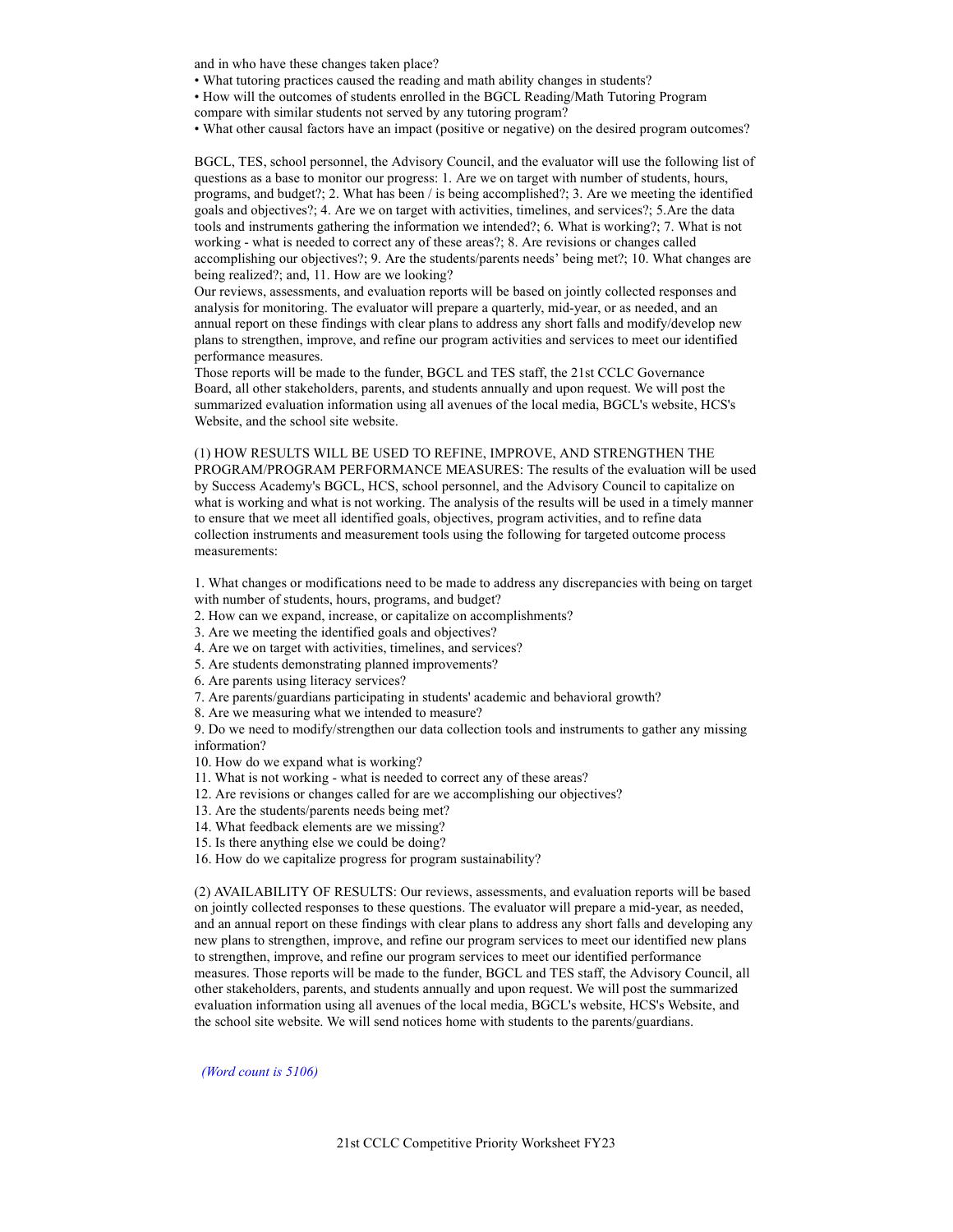EACH applicant MUST complete the Competitive Priority Worksheet FY23, regardless of whether they are claiming a priority or not. Please check each item that applies to this application.

Fiscal Agent's Name: Boys & Girls Clubs of Lanier

Co-Applicant Guidance School Designations List of Counties Eligible for Priority 4

 $\Box$  No Priority Claimed (0 points)

Competitive Priority Points will be assigned only after an applicant has received the minimum absolute score of 240.

**Priority 1: Proposal was submitted jointly/collaboratively** between at least one LEA and at least one eligible entity. Please refer to the FY23 RFP for more information regarding this criterion. (Maximum of 5 points)

 $\Box$  Priority 2: Program is proposing to serve participants that attend schools that have been designated as Comprehensive Support and Improvement (CSI) or Targeted Support and Improvement (TSI). (Maximum 10 points). Please refer to the links to find CSI or TSI identified schools.

 $\Box$  Priority 3: Program is proposing to serve students in grades 9, 10, 11, and 12. (Maximum of 5 points)

 $\Box$  Priority 4: Program is proposing to serve participants in a county that is currently not receiving 21st CCLC funding in FY22. Please see Supplemental Form C for list of counties eligible for priority. (Maximum of 5 points)

**Priority 5: Program is proposing to operate a summer program, during each year of the award,** for a total number of 60 hours for a minimum period of three consecutive weeks during each summer recess. (Maximum of 5 points)

> 21st Century Community Learning Centers ("CCLC") Specific Program Assurances for Subgrantees \*\* Please note: The Georgia Department of Education (GaDOE) considers the applicant to be the fiscal agent for the grant. Therefore, any grants awarded will be in the name of the fiscal agent.

Official Entity Name for Fiscal Agent/Subgrant Award Recipient: Boys & Girls Clubs of Lanier

| <b>Program Name:</b>    | <b>Funding Amount</b> |
|-------------------------|-----------------------|
| Tadmore Success Academy | \$261,800.00          |

| Number         | Initial Each<br><b>Box Below</b> | Assurances                                                                                                                                                                                                                                           |  |
|----------------|----------------------------------|------------------------------------------------------------------------------------------------------------------------------------------------------------------------------------------------------------------------------------------------------|--|
|                |                                  | The Subgrantee assures that it has the necessary legal authority to apply<br>for and receive the 21st CCLC subgrant(s).                                                                                                                              |  |
| $\mathfrak{D}$ |                                  | The signatory for these assurances certifies that he has the authority to<br>bind the Subgrantee.                                                                                                                                                    |  |
| 3              |                                  | Subgrantee certifies that neither it nor its principals are presently<br>debarred, suspended, proposed for debarment, declared ineligible, or<br>voluntarily excluded from participation in this transaction by any<br>Federal department or agency. |  |
| $\overline{4}$ |                                  | The Subgrantee certifies that the community was given timely notice of<br>its intent to submit its application(s) and that the application(s) and any<br>waiver request(s) were available for public review and comment after<br>submission.         |  |
| 5              |                                  | The 21st CCLC program(s) was developed, and will be carried out; in<br>active collaboration with the schools the students attend.                                                                                                                    |  |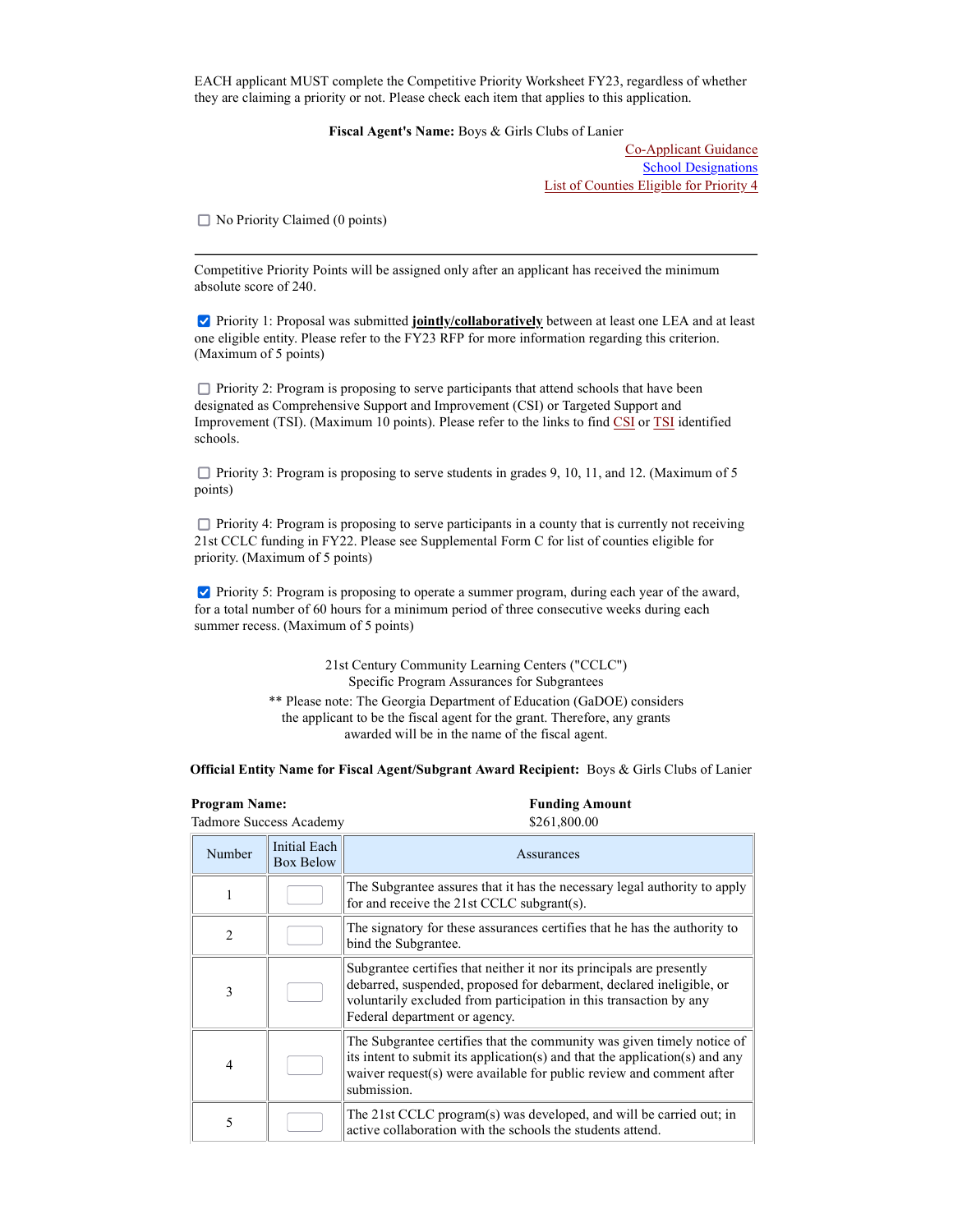| 6  | The Subgrantee engaged in timely and meaningful consultation with<br>private school officials during the design and development of the 21st<br>CCLC program(s).                                                                                                                                                                                                                                                                                                                                                                                                                                                                                                                                                             |
|----|-----------------------------------------------------------------------------------------------------------------------------------------------------------------------------------------------------------------------------------------------------------------------------------------------------------------------------------------------------------------------------------------------------------------------------------------------------------------------------------------------------------------------------------------------------------------------------------------------------------------------------------------------------------------------------------------------------------------------------|
| 7  | The 21st CCLC program will primarily target students who attend Title<br>I schools or schools eligible for Title I schoolwide programs and their<br>families.                                                                                                                                                                                                                                                                                                                                                                                                                                                                                                                                                               |
| 9  | The 21st CCLC program will take place in a safe and easily accessible<br>facility. It is the responsibility of the Subgrantee to ensure that it meets<br>all requirements, including but not limited to, child-care licensing,<br>occupancy, fire, water, and transportation of students.                                                                                                                                                                                                                                                                                                                                                                                                                                   |
| 10 | The 21st CCLC program will be administered in accordance with all<br>applicable statutes, regulations, program plans, and applications.                                                                                                                                                                                                                                                                                                                                                                                                                                                                                                                                                                                     |
| 11 | The 21st CCLC instructional program offered to students will be carried<br>out as proposed in the application.                                                                                                                                                                                                                                                                                                                                                                                                                                                                                                                                                                                                              |
| 12 | Funding for subsequent years are dependent upon successful program<br>implementation and progress aligned with the components of the<br>request for application submitted. The subgrantee understands that if<br>any of the following requirements are not adhered to, the subgrantee<br>may forfeit future funding or received reduced funding:<br>• Attendance at orientation, training, and other required meetings<br>• Proposed weekly number of hours of operations (minimum of 12<br>hours/week)<br>• Program academic content aligned with stated goals, objectives,<br>and the Georgia Standards of Excellence<br>• Sound fiscal management including following reimbursement<br>process requirements of the grant |
| 13 | Prior to any material change affecting the purpose, administration,<br>organization, budget, or operation of the 21st CCLC Program, the<br>Subgrantee agrees to submit an appropriately amended application to<br>GaDOE for approval.                                                                                                                                                                                                                                                                                                                                                                                                                                                                                       |
| 14 | The Subgrantee agrees to notify the GaDOE, in writing, of any change<br>in the contact information provided in its application.                                                                                                                                                                                                                                                                                                                                                                                                                                                                                                                                                                                             |
| 15 | The activities and services described in the application shall be<br>administered by or under the supervision and control of the Subgrantee.<br>The Subgrantee shall not assign or subcontract, in whole or in part, its<br>rights or obligations without prior written consent of GaDOE. Any<br>attempted assignment without said consent shall be void and of no<br>effect.                                                                                                                                                                                                                                                                                                                                               |
| 16 | The Subgrantee agrees that its program will be fully operational within<br>60 days of the receipt of their award letter.                                                                                                                                                                                                                                                                                                                                                                                                                                                                                                                                                                                                    |
| 17 | The Subgrantee will use fiscal control and sound accounting procedures<br>that will ensure proper disbursement of and account for Federal and<br>state funds paid to the program to perform its duties.                                                                                                                                                                                                                                                                                                                                                                                                                                                                                                                     |
| 18 | Funds shall be used only for financial obligations incurred during the<br>grant period.                                                                                                                                                                                                                                                                                                                                                                                                                                                                                                                                                                                                                                     |
| 19 | The Subgrantee will submit its annual budget within 30 days of the<br>grant award.                                                                                                                                                                                                                                                                                                                                                                                                                                                                                                                                                                                                                                          |
| 20 | An annual, external audit should be submitted to GaDOE within 6<br>months of the end of the Subgrantee's fiscal year.                                                                                                                                                                                                                                                                                                                                                                                                                                                                                                                                                                                                       |
| 21 | The Subgrantee will, if applicable, have the required financial and<br>compliance audits conducted in accordance with the Single Audit Act<br>Amendments of 1966 and 2 C.F.R. Part 2, Subpart F, "Audit<br>Requirements".                                                                                                                                                                                                                                                                                                                                                                                                                                                                                                   |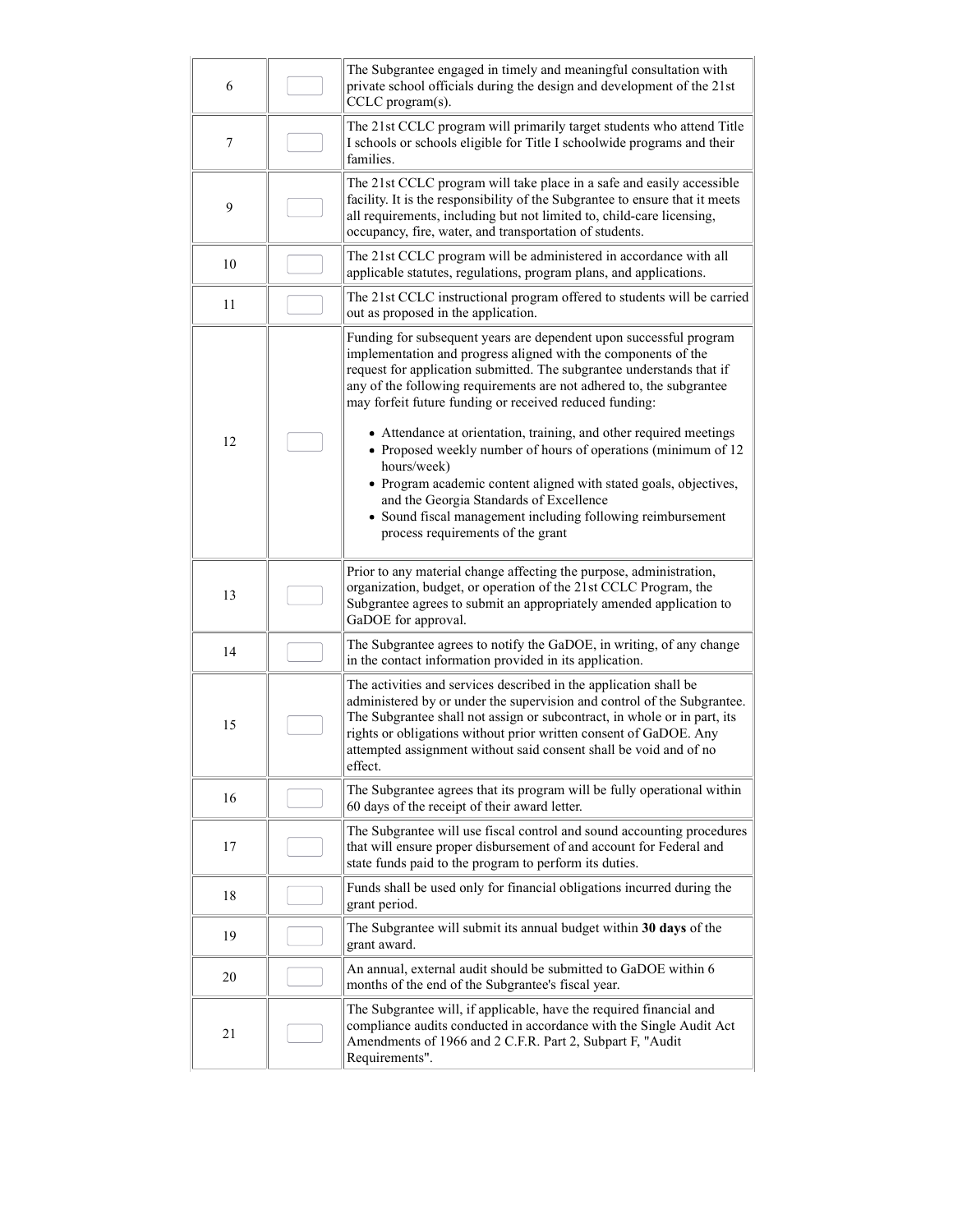| 22 | The fiscal agent will adopt and use proper methods of administering<br>each program, including: (A) the enforcement of any obligations<br>imposed on agencies, institutions, organizations, and other recipients<br>responsible for carrying out each program; and (B) the timely correction<br>of deficiencies in program operations that are identified through audits,<br>monitoring, evaluation and/or technical assistance.                                                                                            |
|----|-----------------------------------------------------------------------------------------------------------------------------------------------------------------------------------------------------------------------------------------------------------------------------------------------------------------------------------------------------------------------------------------------------------------------------------------------------------------------------------------------------------------------------|
| 23 | The Subgrantee will cooperate in carrying out any evaluation of each<br>such program conducted by or for the Georgia Department of<br>Education, the U.S. Department of Education, or other state or Federal<br>officials.                                                                                                                                                                                                                                                                                                  |
| 24 | The Subgrantee will submit reports to GaDOE and to the U.S.<br>Department of Education as may reasonably be required. The<br>Subgrantee will maintain such fiscal and programmatic records and<br>provide access to those records, as necessary, for those departments to<br>perform their duties.                                                                                                                                                                                                                          |
| 25 | The Subgrantee will submit an annual summative evaluation report no<br>later than June 30. If applicable, the Subgrantee will submit its summer<br>session summative evaluation report no later than September 30.                                                                                                                                                                                                                                                                                                          |
| 26 | The Subgrantee agrees that GaDOE, or any of its duly authorized<br>representatives, at any time during the term of this agreement, shall<br>have access to, and the right to audit or examine any pertinent books,<br>documents, papers, and records of the Subgrantee related to the<br>Subgrantee's charges and performance under the 21st CCLC subgrant.                                                                                                                                                                 |
| 27 | The Subgrantee understands that the control of 21st CCLC grant funds<br>and title to property acquired with 21st CCLC grant funds will be in a<br>public agency or in a nonprofit entity, institution, organization, or<br>Indian tribe, if the law authorizing the 21st CCLC program provides for<br>assistance to those entities; and the public agency, nonprofit entity,<br>institution, or organization, or Indian tribe will administer the funds and<br>property to the extent required by the authorizing statutes. |
| 28 | The property (e.g., computers, equipment, classroom desks, tables, and<br>pilferable items) purchased with the 21st CCLC grant funds must be<br>managed in accordance with 2 C.F.R. § 200.310-316.                                                                                                                                                                                                                                                                                                                          |
| 29 | The Subgrantee will submit proof of its Fidelity and Liability Insurance<br>Policy and proof of minimum liability transportation insurance to the<br>Georgia Department of Education within 60 days of the grant award.<br>(Does not apply to school districts)                                                                                                                                                                                                                                                             |
| 30 | The Subgrantee is responsible for ensuring that all applicable liability<br>insurance requirements are met.                                                                                                                                                                                                                                                                                                                                                                                                                 |
| 31 | All required documentation (e.g., reimbursement requests, attendance<br>data, student grades, test scores, etc.) will be entered and updated in a<br>timely manner as stipulated by GaDOE.                                                                                                                                                                                                                                                                                                                                  |
| 32 | The Subgrantee certifies that state and national criminal background<br>checks will be conducted annually for any and all individuals acting on<br>behalf of the Subgrantee including: regular volunteers, employees,<br>contractors, relatives, etc. prior to their employment, whether or not<br>they have direct contact with students. In addition, the Subgrantee<br>agrees to develop and utilize written policies on how the criminal<br>background check results will be used in hiring and volunteer practices.    |
| 33 | The Subgrantee certifies that it will abide by GaDOE's Conflict of<br>Interest and Disclosure Policy. Applicants with a conflict of interest<br>must submit a disclosure notice.                                                                                                                                                                                                                                                                                                                                            |
| 34 | The Subgrantee understands that 21st CCLC grant funds will not be<br>used for lobbying the executive or legislative branches of the Federal<br>government in connection with contracts, grants, or loans and will<br>report payments made with unappropriated funds for lobbying purposes.                                                                                                                                                                                                                                  |
| 35 | The Subgrantee will comply with the Family Education Rights and<br>Privacy Act of 1974 (34 C.F.R. 99).                                                                                                                                                                                                                                                                                                                                                                                                                      |
| 36 | Subgrantee will comply with all Federal statutes relating to<br>nondiscrimination. These include but are not limited to Title VI of the<br>Civil Rights Act of 1964, which prohibits discrimination on the basis of                                                                                                                                                                                                                                                                                                         |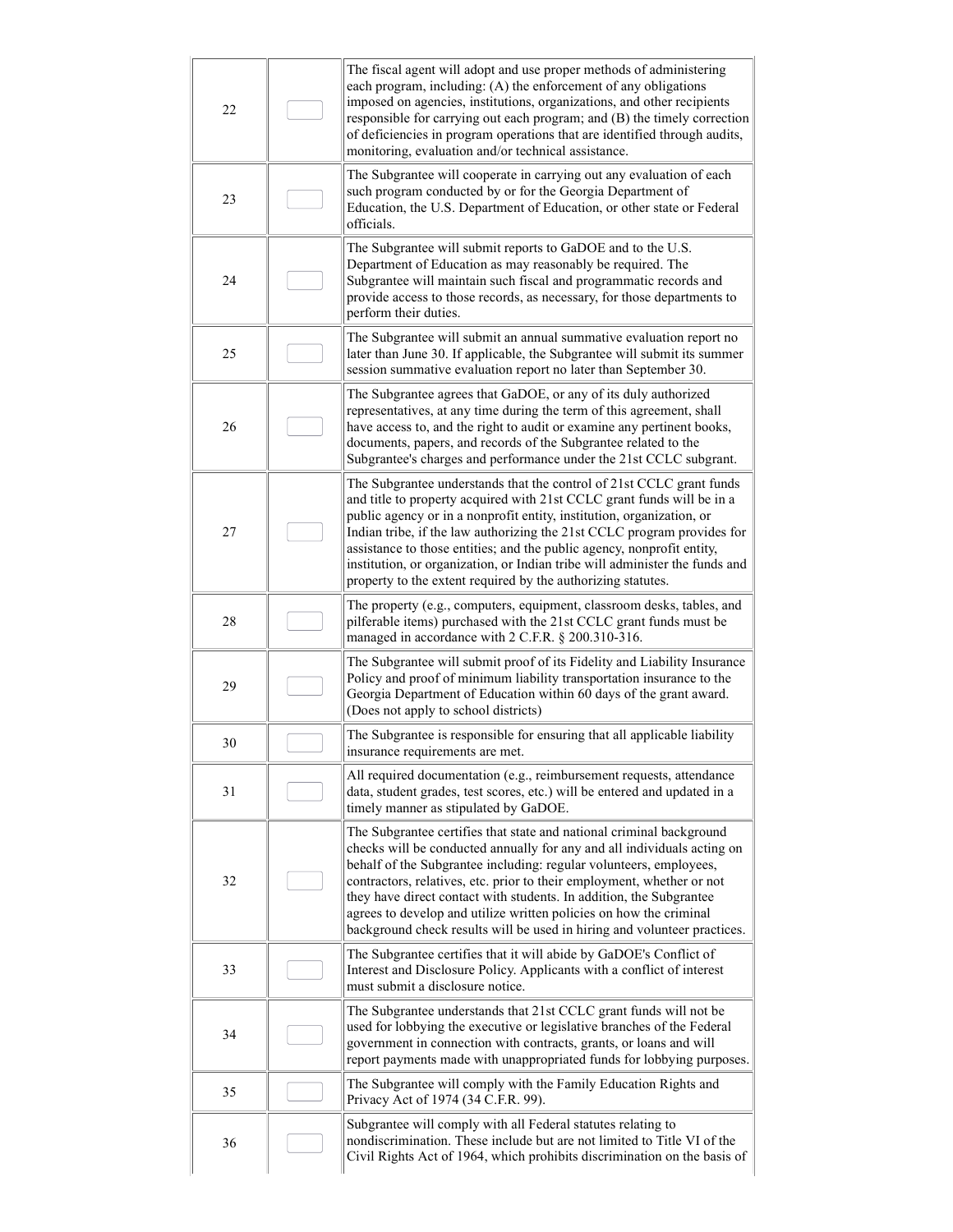|    | race, color, or national origin; Title IX of the Education Amendments of<br>1972, which prohibits discrimination on the basis of sex; Section 504 of<br>the Rehabilitation Act of 1973, which prohibits discrimination on the<br>basis of handicaps; and the Age Discrimination Act of 1975, which<br>prohibits discrimination on the basis of age, and the Americans with<br>Disabilities Act of 1990, which prohibits discrimination on a basis of<br>disability. |
|----|---------------------------------------------------------------------------------------------------------------------------------------------------------------------------------------------------------------------------------------------------------------------------------------------------------------------------------------------------------------------------------------------------------------------------------------------------------------------|
| 37 | In accordance with the Federal Drug-Free Workplace and Community<br>Act Amendments of 1989 and the Drug-Free Workplace Act of 1988,<br>the Subgrantee understands that the unlawful manufacture, distribution,<br>dispensing, possession, or use of a controlled substance, marijuana, or<br>dangerous drug is prohibited at geographic locations at which<br>individuals are directly engaged in the performance of work pursuant to<br>the 21st CCLC grant.       |
| 38 | The Subgrantee will establish and communicate to all students, parents,<br>and staff its procedure whereby anyone suspecting fraud, waste, or<br>abuse involving 21st CCLC funds shall call or write the appropriate<br>authorities.                                                                                                                                                                                                                                |
| 39 | The 21st CCLC grant has been accepted adapted by the local Board of<br>Education (LEAs) or local Board of Directors (CBOs/Non-LEAs).                                                                                                                                                                                                                                                                                                                                |

By my electronic signature I certify that I am the authorized signatory for the Fiscal Agent and official Subgrantee, and that I have read, understand, and agree to abide by all assurances. I also understand that failure to abide by all assurances may result in loss or reduction of grant funding.

Steven Mickens, Chief Executive Officer, of Boys & Girls Clubs of Lanier for the program Tadmore Success Academy

Not certified by electronic signature

Georgia Department of Education Conflict of Interest and Disclosure Policy

Georgia's conflict of interest and disclosure policy is applicable to entities conducting business on behalf of and /or doing business with the Department and entities receiving a grant to implement a program and/or project approved by the State Board of Education. This policy is applicable for entities receiving state and/or Federal funds.

Questions regarding the Department's conflict of interest and disclosure policy should be directed to the program manager responsible for the contract, purchase order and/or grant.

#### I. Conflicts of Interest

It is the policy of the Georgia Department of Education (GaDOE) to avoid doing business with Applicants, subcontractors of Applicants who have a conflict of interest or an appearance of a conflict of interest. The purpose of this policy is to maintain the highest level of integrity within its workforce, and to ensure that the award of grant Agreements is based upon fairness and merit.

#### a. Organizational Conflicts of Interest.

All grant applicants ("Applicants") shall provide a statement in their proposal which describes in a concise manner all past, present or planned organizational, financial, contractual or other interest(s) with an organization regulated by the GaDOE, including but not limited to Local Education Agencies (LEAs), or with an organization whose interests may be substantially affected by GaDOE activities, and which is related to the work under this grant solicitation. The interest(s) in which conflict may occur shall include those of the Applicant, its affiliates, proposed consultants, proposed subcontractors and key personnel of any of the above. Past interest shall be limited to within one year of the date of the Applicant's grant proposal. Key personnel shall include:

- $\blacksquare$  any person owning more than 20% interest in the Applicant
- the Applicant's corporate officers
- **board members**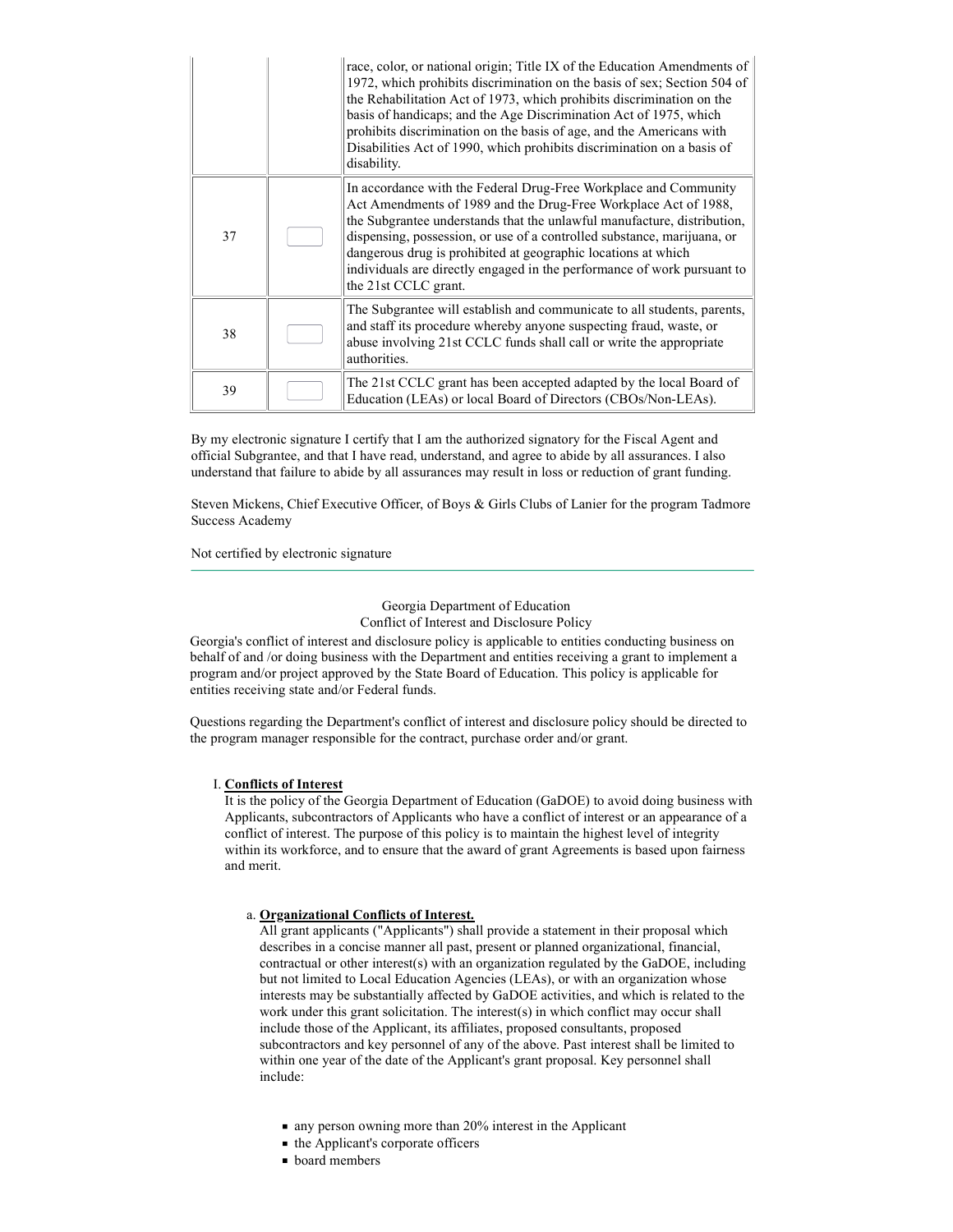- senior managers
- any employee who is responsible for making a decision or taking an action on this grant application or any resulting Agreement where the decision or action can have an economic or other impact on the interests of a regulated or affected organization.
- i. The Applicant shall describe in detail why it believes, in light of the interest(s) identified in (a) above, that performance of the proposed Agreement can be accomplished in an impartial and objective manner.
- ii. In the absence of any relevant interest identified in (a) above, the Applicant shall submit in its grant application a statement certifying that to the best of its knowledge and belief no affiliation exists relevant to possible conflicts of interest. The Applicant must obtain the same information from potential subcontractors prior to award of a subcontract.
- iii. GaDOE will review the statement submitted and may require additional relevant information from the Applicant. All such information, and any other relevant information known to GaDOE, will be used to determine whether an award to the Applicant may create a conflict of interest. If any such conflict of interest is found to exist, GaDOE may:
	- 1. Disqualify the Applicant, or
	- 2. Determine that it is otherwise in the best interest of GaDOE to make an award to the Applicant and include appropriate provisions to mitigate or avoid such conflict in the grant awarded.
- iv. The refusal to provide the disclosure or representation, or any additional information required, may result in disqualification of the Applicant for an award. If nondisclosure or misrepresentation is discovered after award, the resulting grant Agreement may be terminated. If after award the Applicant discovers a conflict of interest with respect to the grant awarded as a result of this solicitation, which could not reasonably have been known prior to award, an immediate and full disclosure shall be made in writing to GaDOE. The disclosure shall include a full description of the conflict, a description of the action the Applicant has taken, or proposes to take, to avoid or mitigate such conflict. GaDOE may, however, terminate the Agreement for convenience if GaDOE deems that termination is in the best interest of the GaDOE.

# b. Employee Relationships

- i. The Applicant must provide the following information with its application and must provide an information update within 30 days of the award of a contract, any subcontract, or any consultant agreement, or within 30 days of the retention of a Subject Individual or former GaDOE employee subject to this clause: 1. The names of all Subject Individuals who:
	- - a. Participated in preparation of proposals for award; or b. Are planned to be used during performance; or
		-
		- c. Are used during performance; and
- ii. The names of all former GaDOE employees, retained by the Applicant who were employed by GaDOE during the two-year period immediately prior to the date of:
	- 1. The award; or
	- 2. Their retention by the Applicant; and
	- 3. The date on which the initial expression of interest in a future financial arrangement was discussed with the Applicant by any former GaDOE employee whose name is required to be provided by the contractor pursuant to subparagraph (ii); and
	- 4. The location where any Subject Individual or former GaDOE employee whose name is required to be provided by the Applicant pursuant to subparagraphs (i) and (ii), are expected to be assigned.
- iii. Subject Individual" means a current GaDOE employee or a current GaDOE employee's father, mother, son, daughter, brother, sister, uncle, aunt, first cousin, nephew, niece, husband, wife, father-in-law, mother-in-law, son-in-law, daughterin-law, brother-in-law, sister-in-law, stepfather, stepmother, stepson, stepdaughter, stepbrother, stepsister, half-brother, half-sister, spouse of an in-law, or a member of his/her household.
- iv. The Applicant must incorporate this clause into all subcontracts or consultant agreements awarded under this Agreement and must further require that each such subcontractor or consultant incorporate this clause into all subcontracts or consultant agreements at any tier awarded under this Agreement unless GaDOE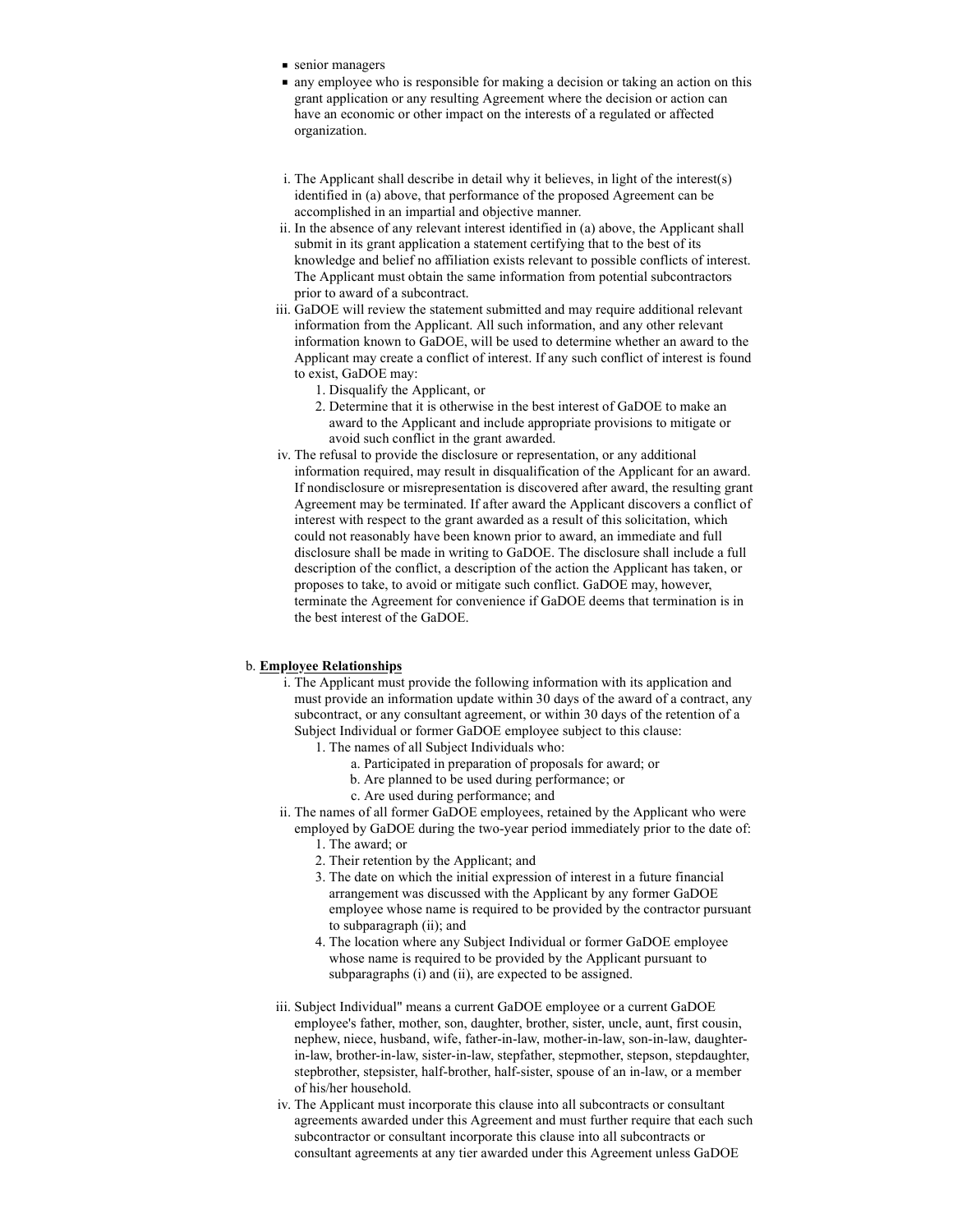determines otherwise.

v. The information as it is submitted must be certified as being true and correct. If there is no such information, the certification must so state.

#### c. Remedies for Nondisclosure

The following are possible remedies available to the GaDOE should an Applicant misrepresent or refuse to disclose or misrepresent any information required by this clause:

- 1. Termination of the Agreement.
- 2. Exclusion from subsequent GaDOE grant opportunities.
- 3. Other remedial action as may be permitted or provided by law or regulation or policy or by the terms of the grant agreement.

#### d. Annual Certification

The Applicant must provide annually, based on the anniversary date of Agreement award, the following certification in writing to GaDOE. The annual certification must be submitted with the grantees annual end of year program report.

ANNUAL CERTIFICATION OF DISCLOSURE OF CERTAIN EMPLOYEE RELATIONSHIPS

The Applicant represents and certifies that to the best of its knowledge and belief that during the prior 12 month period (APPLICANT MUST CHECK AT LEAST ONE BOX BELOW):

A former GaDOE employee(s), current GaDOE employee, or Subject Individual(s) has been retained to work under the Agreement or subcontract or consultant agreement and complete disclosure has been made.

No former GaDOE employee(s), current GaDOE employee, or Subject Individual(s) has been retained to work under the Agreement or subcontract or consultant agreement, and disclosure is not required.

# II. Disclosure of Conflict of Interest after Agreement Execution

If after Agreement execution, Applicant discovers a conflict of interest which could not reasonably have been known prior to Agreement execution; an immediate and full disclosure shall be made in writing to GaDOE. The disclosure shall include a full description of the conflict, a description of the action the Applicant has taken, or proposes to take, to avoid or mitigate such conflict. GaDOE may, however, terminate this Agreement for convenience if GaDOE deems that termination is in the best interest of GaDOE.

#### III. Incorporation of Clauses

The Applicant must incorporate the clauses in paragraphs A, B, and C of this section into all subcontracts or consultant agreements awarded under this Agreement and must further require that each such subcontractor or consultant incorporate this clause into all subcontracts or consultant agreements at any tier awarded under this Agreement unless GaDOE determines otherwise.

Signature of Fiscal Agency Head (required) Not signed by electronic Signature

Typed Name of Fiscal Agency Head (required) Steven Mickens

Typed Position Title of Fiscal Agency Head (required) Chief Executive Officer

Date (required) 00/00/0000

Co-Applicant Required Signatures, if applicable: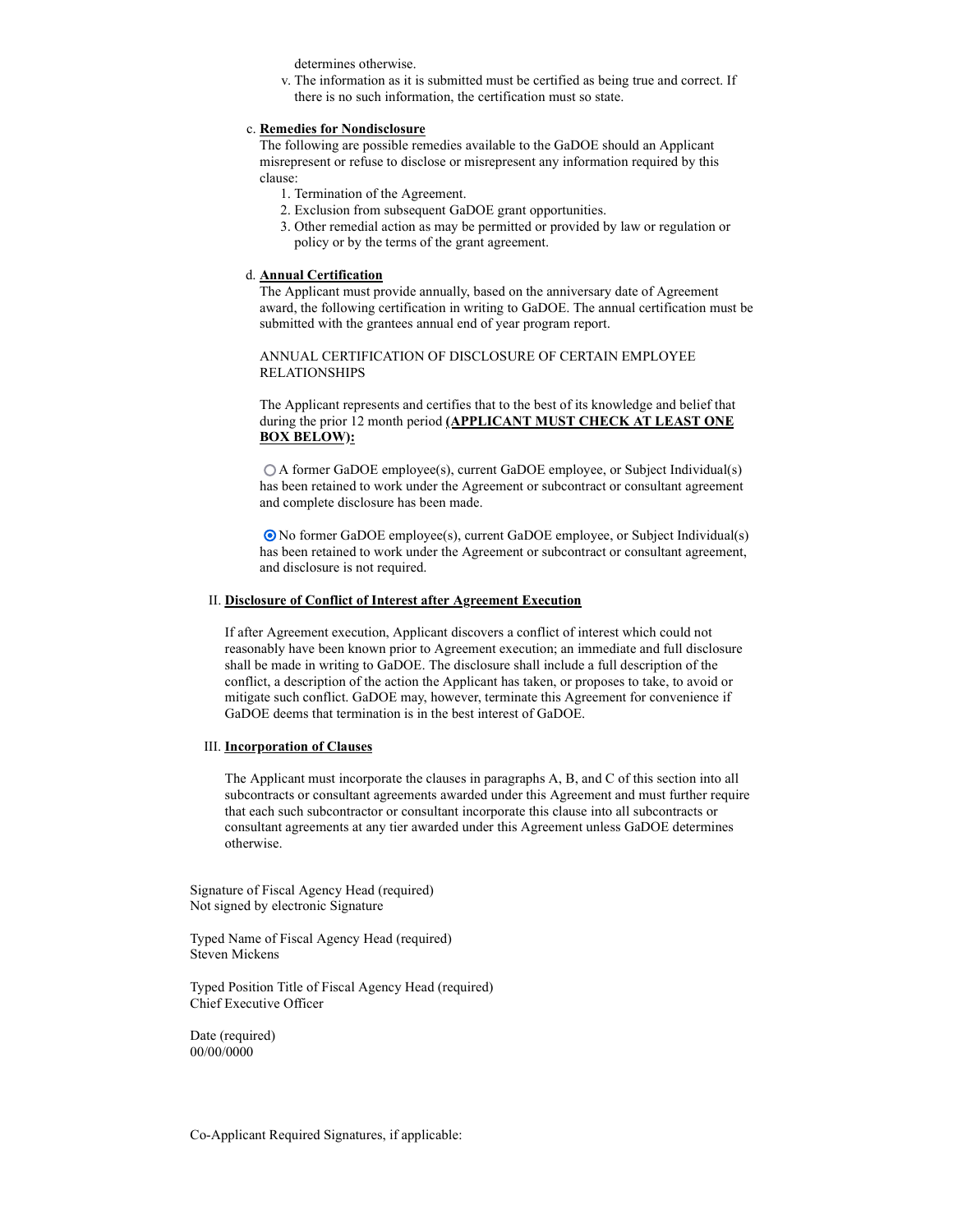I hereby certify that I am an authorized signatory of the co-applicant for which application is made and that the information contained in this application is, to the best of my knowledge, complete and accurate. I further certify, to the best of my knowledge, that any ensuing program and activity will be conducted in accordance with all applicable federal, state, and local laws and regulations, application guidelines and instructions, assurances, and certifications. I also certify that the requested budget amounts are necessary for the implementation of the program described in the attached application.

Name of entity/agency acting as Co-Applicant, if applicable: Hall County Public Schools

Name of Co-Applicant Contact Person: Will Schofield Position Title of Co-Applicant Contact Person: Superintendent of Schools Telephone: 770-534-1080 Fax:770-535-7404 E-mail: will.schofield@hallco.org

Signature of Co-Applicant's Authorized Agency Head (if applicable)

Will Schofield Typed Name of Co-Applicant's Authorized Agency Head (if applicable) Superintendent of Schools Typed Position Title of Co-Applicant Authorized Agency Head (if applicable)

00/00/0000 at 00:00:00 Date (if applicable)

Non-Profit Organization Financial Management Questionnaire

I. General Information

Name of Organization: Boys & Girls Clubs of Lanier

Data Universal Numbering System (DUNS) Number:

Federal Employment Identification (FEI) Number:

Address (Number and Street/ PO Box): P.O. Box 691

Address (Number and Street/ PO Box):

City/Town: Gainesville State: GA Zip Code: 30503

Phone#: 770-532-8102 Ext: 303

| Name of Officers | Title                                                   | <b>Phone</b> | Email Address          |
|------------------|---------------------------------------------------------|--------------|------------------------|
| Steven Mickens   | Chief Executive Officer                                 |              | smickens@bgclanier.org |
|                  | SheTeriha Lewis-Hartley Director of Program Development |              | slewis@bgclanier.org   |

1. Does your organization have a governing board? YES  $\circledcirc$  NO  $\circledcirc$ 

If yes, please list the board members.

2. Is your organization aware of any conflicts of interest? YES  $\circledcirc$  NO  $\circledcirc$ 

If yes, please note any conflicts of interest.

3. Please upload a PDF copy of your organization's articles or charter.

4. Please upload a PDF copy of your organization's  $501(c)(3)$  Internal Revenue Service forms. II. Type of Fund

1. Please indicate if your organization is applying for a grant or contract. GRANT  $\bigcirc$  CONTRACT  $\circ$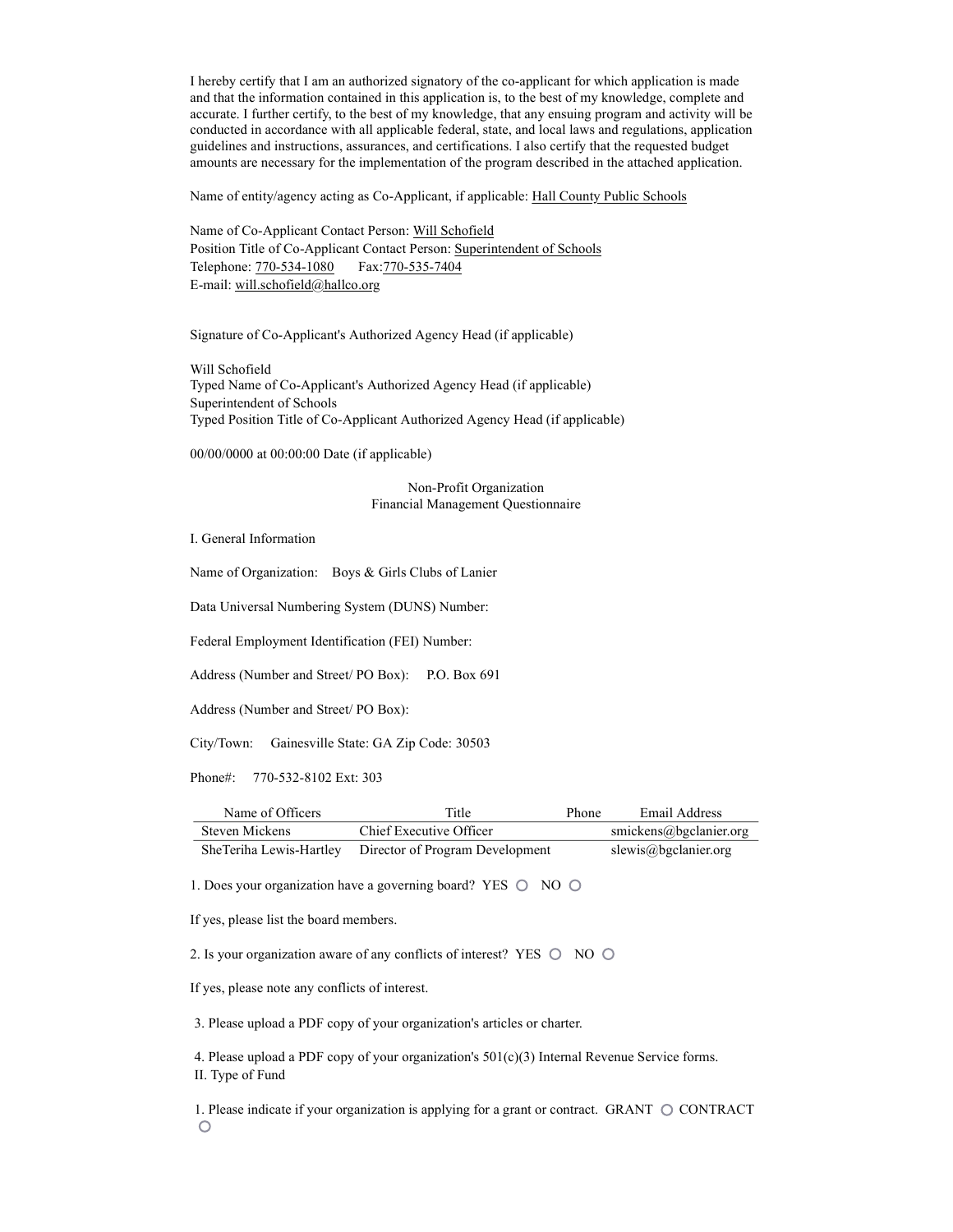2. Please indicate how your grant or contract will be funded. STATE  $\Box$  FEDERAL  $\Box$  OTHER  $\Box$ 

#### III. Financial Information Disclosure

Fiscal Year Ending Date:

2. What percent of funds is used for administrative purposes? %

3. Does your organization have past due debt owed to the state or federal government? YES  $\bigcirc$ NO O

4. Has your organization declared bankruptcy in the last 3 years? YES  $\circledcirc$  NO  $\circledcirc$ 

If yes, explain.

5. Does your organization have any ongoing or pending litigation which may have a financial impact? YES  $\bigcirc$  NO  $\bigcirc$ 

If yes, state the approximate amount. \$0.00

Describe.

6. Are there any going concern issues? YES  $\circledcirc$  NO  $\circledcirc$ 

If yes, explain.

7. Do state and federal funds comprise more than 75% of your organizations total revenue? YES  $NO$   $O$ 

8. Has your organization previously received a federal or state grant or contract? YES  $\circledcirc$  NO  $\circledcirc$ 

If yes, explain.

9. Has your organization filed a federal 990 tax return for the last fiscal/calendar year? YES  $\bigcirc$  NO  $\bigcirc$ 

If no, explain why the return has not been filed and upload your latest return.

Please upload the return.

10. Has your organization been audited (financial or programmatic)? YES  $\bigcirc$  NO  $\bigcirc$ 

If yes, please upload the most recent audit completed.

If no, explain.

11. If your organization was audited, were there any findings? YES  $\bigcirc$  NO  $\bigcirc$ 

If yes, list the findings.

12. Was corrective action taken to address the findings? YES  $\circledcirc$  NO  $\circledcirc$ 

If yes, please upload documentation to show that corrective action was taken.

If no, explain.

13. Did your organization expend \$500,000 or more in federal funds in your last fiscal year? YES  $\circ$  $NO<sub>O</sub>$ 

If yes, please upload your most recent A-133 audit report.

14. Did your organization expend \$100,000 or more in state funds in your last fiscal year (if yes, you should have checked 'yes' for #10 and have uploaded an audit report)? YES  $\bigcirc$  NO  $\bigcirc$